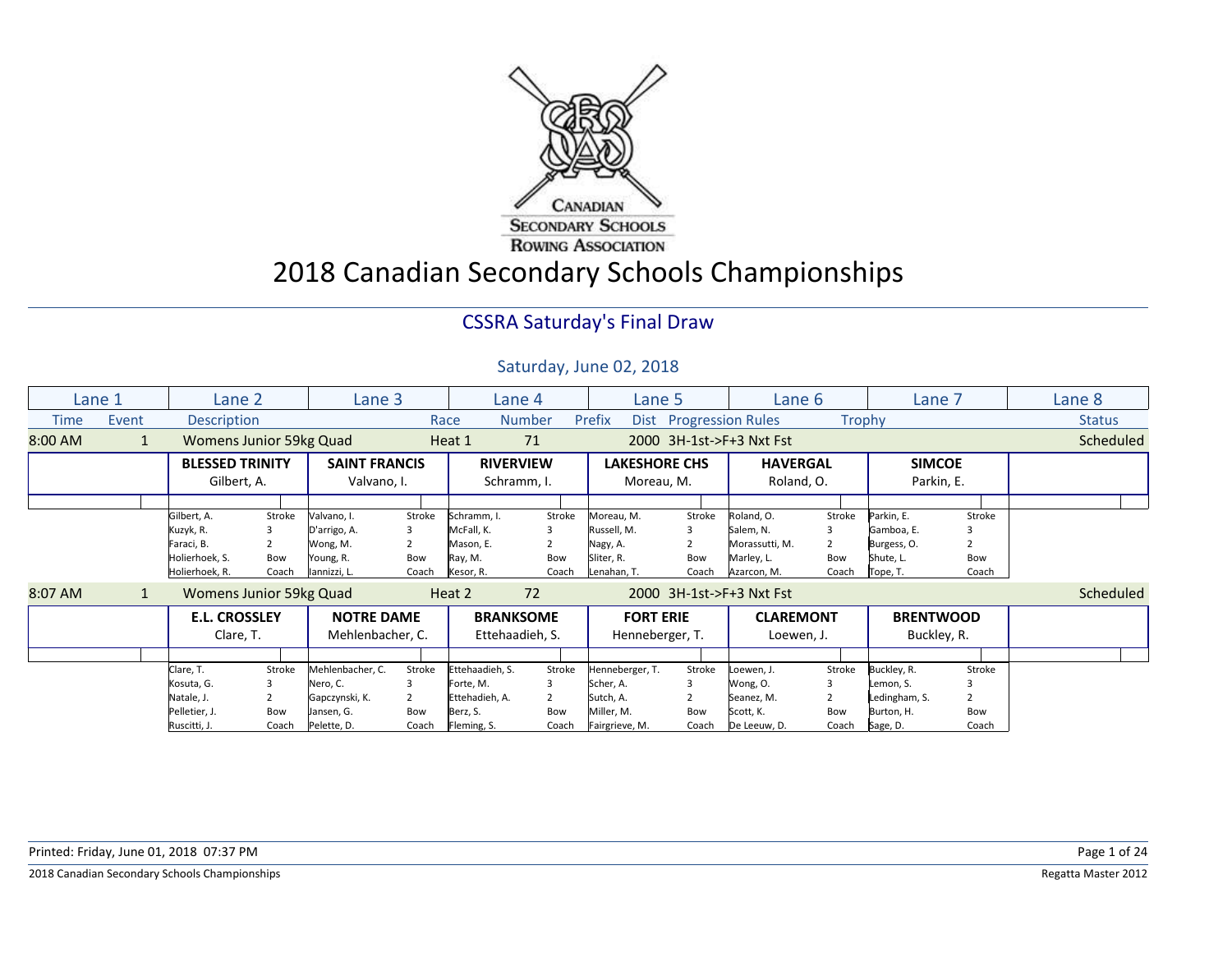Saturday, June 02, 2018

|             | Lane 1         | Lane 2                          |                | Lane 3                          |                |                                | Lane 4         | Lane 5                         |                | Lane 6                     |                | Lane 7                     |                | Lane 8        |
|-------------|----------------|---------------------------------|----------------|---------------------------------|----------------|--------------------------------|----------------|--------------------------------|----------------|----------------------------|----------------|----------------------------|----------------|---------------|
| <b>Time</b> | Event          | Description                     |                |                                 |                | Race                           | <b>Number</b>  | Prefix                         |                | Dist Progression Rules     | Trophy         |                            |                | <b>Status</b> |
| 8:14 AM     | $\mathbf{1}$   | Womens Junior 59kg Quad         |                |                                 |                | Heat 3                         | 73             |                                |                | 2000 3H-1st->F+3 Nxt Fst   |                |                            |                | Scheduled     |
|             |                |                                 |                | <b>KINGSTON CVI</b>             |                | <b>ELMWOOD</b>                 |                | <b>CHURCHILL</b>               |                | <b>RIDLEY</b>              |                | <b>GRIMSBY</b>             |                |               |
|             |                |                                 |                | Stephenson, J.                  |                | Iles, E.                       |                | Geoffroy, M.                   |                | Sun, C.                    |                | McIntosh, M.               |                |               |
|             |                |                                 |                |                                 |                |                                |                |                                |                |                            |                |                            |                |               |
|             |                |                                 |                | Stephenson, J.                  | Stroke         | Iles, E.                       | Stroke         | Geoffroy, M.                   | Stroke         | Sun, C.                    | Stroke         | McIntosh, M.               | Stroke         |               |
|             |                |                                 |                | Flake, E.                       | 3              | Gerring, H.                    | 3              | Haymes, J.                     | 3              | Derinkok, I.               | 3              | McLennan, M.               | 3              |               |
|             |                |                                 |                | Wood, A.                        | $\overline{2}$ | Allam, S.                      | $\overline{2}$ | Boutin, D.                     | $\overline{2}$ | Zeng, S.                   | $\overline{2}$ | Weaver, G.                 | $\overline{2}$ |               |
|             |                |                                 |                | Jodoin, I.                      | Bow            | Rice Hui, O.                   | Bow            | Brown, V.                      | Bow            | Russell, V.                | Bow            | Dockray, R.                | Bow            |               |
|             |                |                                 |                | Horne, M.                       | Coach          | O'Farrell, D.                  | Coach          | Augerman, G.                   | Coach          | Storrs, N.                 | Coach          | Lancaster, J.              | Coach          |               |
| 8:21 AM     | $\overline{2}$ | <b>Mens Junior Cox Four</b>     |                |                                 |                | Heat 1                         | 74             |                                |                | 2000 3H-1st->F+3 Nxt Fst   |                |                            |                | Scheduled     |
|             |                | <b>SMUS</b>                     |                | <b>CANISIUS</b>                 |                | <b>BRENTWOOD</b>               |                | <b>SIMCOE</b>                  |                | <b>CITY HONORS</b>         |                | <b>ST MARY'S PREP</b>      |                |               |
|             |                | MacKenthun, G.                  |                | Donovan, B.                     |                | Blake-Currier, C.              |                | Clement, S.                    |                | Desai, S.                  |                | Haynes, C.                 |                |               |
|             |                |                                 |                |                                 |                |                                |                |                                |                |                            |                |                            |                |               |
|             |                | Leblanc, E.                     | Cox            | Scinta, J.                      | Cox            | Long, E.                       | Cox            | Davidson, L.                   | Cox            | Lakamp, R.                 | Cox            | Kramer, N.                 | Cox            |               |
|             |                | MacKenthun, G.                  | Stroke         | Donovan, B.                     | Stroke         | Blake-Currier, C.              | Stroke         | Clement, S.                    | Stroke         | Desai, S.                  | Stroke         | Haynes, C.                 | Stroke         |               |
|             |                | Hodgins, L.                     | $\overline{3}$ | Skakal, A.                      | 3              | Murdoch, F.                    | 3              | Guite, O.                      | 3              | Farrell, S.                | 3              | Janda, J.                  | 3              |               |
|             |                | Le Roux, M.                     | $\overline{2}$ | Fohrd, C.                       | $\overline{2}$ | Pachiorka, J.                  | $\overline{2}$ | Barrett, L.                    | $\overline{2}$ | Slowe, T.                  | $\overline{2}$ | Monaghan, C.               | $\overline{2}$ |               |
|             |                | Roberts, S.<br>Walker Curry, S. | Bow<br>Coach   | Dietrich Iv, J.<br>Flaherty, T. | Bow<br>Coach   | Rogers, J.<br>Wismer, M.       | Bow<br>Coach   | Ouellet-Rosier, E.<br>Tope, T. | Bow<br>Coach   | Pratts, M.<br>Spragins, G. | Bow<br>Coach   | Czmer, M.<br>Czarnecki, C. | Bow<br>Coach   |               |
| 8:28 AM     |                |                                 |                |                                 |                | Heat 2                         | 75             |                                |                | 2000 3H-1st->F+3 Nxt Fst   |                |                            |                | Scheduled     |
|             | $\overline{2}$ | <b>Mens Junior Cox Four</b>     |                |                                 |                |                                |                |                                |                |                            |                |                            |                |               |
|             |                | <b>RIVERVIEW</b>                |                | <b>E.L. CROSSLEY</b>            |                | <b>CRESTWOOD</b>               |                | <b>ROCKFORD</b>                |                | <b>SKYLINE</b>             |                | <b>FH NORTHERN</b>         |                |               |
|             |                | Krause, T.                      |                | Darling, O.                     |                | Osseili, H.                    |                | Lund, A.                       |                | Gibb-Randall, E.           |                | Zawodney, D.               |                |               |
|             |                |                                 |                |                                 |                |                                |                |                                |                |                            |                |                            |                |               |
|             |                | Schacht, C.                     | Cox            | Speck, M.                       | Cox            | Bazzi, I.                      | Cox            | Ziemba, A.                     | Cox            | Hendricks, E.              | Cox            | Farbarzhevich, S.          | Cox            |               |
|             |                | Krause, T.                      | Stroke         | Darling, O.                     | Stroke         | Osseili, H.                    | Stroke         | Lund, A.                       | Stroke         | Gibb-Randall, E.           | Stroke         | Zawodney, D.               | Stroke         |               |
|             |                | Vineski, G.                     | 3              | Jaques, B.                      | 3              | Manassra, M.                   | 3              | Baker, D.                      | 3              | Nemecek, P.                | 3              | Bloedow, D.                | 3              |               |
|             |                | Cid, M.                         | $\overline{2}$ | Learn, A.                       | $\overline{2}$ | Mayen, W.                      | $\overline{2}$ | Werner, M.                     | $\overline{2}$ | Siersma, W.                | $\overline{2}$ | Tsironis, T.               | $\overline{2}$ |               |
|             |                | Hernandez, B.<br>Kesor, R.      | Bow<br>Coach   | Kuhn, Z.<br>Ruscitti, J.        | Bow<br>Coach   | Al-Sahlani, H.<br>Milewski, M. | Bow<br>Coach   | Saenz, J.<br>Anderson, T.      | Bow<br>Coach   | Alwan, R.<br>Shore. J.     | Bow<br>Coach   | Vrooman, M.<br>Mankins. C. | Bow<br>Coach   |               |
| 8:35 AM     | $\overline{2}$ | <b>Mens Junior Cox Four</b>     |                |                                 |                | Heat 3                         | 76             |                                |                | 2000 3H-1st->F+3 Nxt Fst   |                |                            |                | Scheduled     |
|             |                | <b>AA PIONEER</b>               |                | <b>BEAMVILLE</b>                |                | <b>FH CENTRAL</b>              |                | <b>T. ROOSEVELT</b>            |                | <b>TRENTON</b>             |                | <b>UPPER CANADA</b>        |                |               |
|             |                | Sendra, J.                      |                | Hudson, N.                      |                | Wooden, T.                     |                | Harrington, J.                 |                | Irwin, T.                  |                | Li, C.                     |                |               |
|             |                |                                 |                |                                 |                |                                |                |                                |                |                            |                |                            |                |               |
|             |                | Bapat, A.                       | Cox            | Talukdar, Q.                    | Cox            | Philip, J.                     | Cox            | Burns, M.                      | Cox            | Baleczak, C.               | Cox            | Rusaw, T.                  | Cox            |               |
|             |                | Sendra, J.                      | Stroke         | Hudson, N.                      | Stroke         | Wooden, T.                     | Stroke         | Harrington, J.                 | Stroke         | Irwin, T.                  | Stroke         | Li, C.                     | Stroke         |               |
|             |                | Jackson, N.                     | 3              | Felsbourg, K.                   | 3              | Melder, M.                     | 3              | Kazmierski, J.                 | $\overline{3}$ | Jimenez, G.                | 3              | Hansen, M.                 | 3              |               |
|             |                | Fisher, L.                      | $\overline{2}$ | Kuhl, N.                        | $\overline{2}$ | Kavara, B.                     | $\overline{2}$ | Kazmierski, D.                 | $\overline{2}$ | Begeman, D.                | $\overline{2}$ | Fung, A.                   | $\overline{2}$ |               |
|             |                | Moss, J.                        | Bow            | Niemi, B.                       | Bow            | Scholtens, C.                  | Bow            | Miello, N.                     | Bow            | Westrate, C.               | Bow            | Bateman, M.                | Bow            |               |
|             |                | Griffith, R.                    | Coach          | Niemi, K.                       | Coach          | Fischer, T.                    | Coach          | Hickey, P.                     | Coach          | Jakobowski, J              | Coach          | Braga, M.                  | Coach          |               |

Printed: Friday, June 01, 2018 07:37 PM Page 2 of 24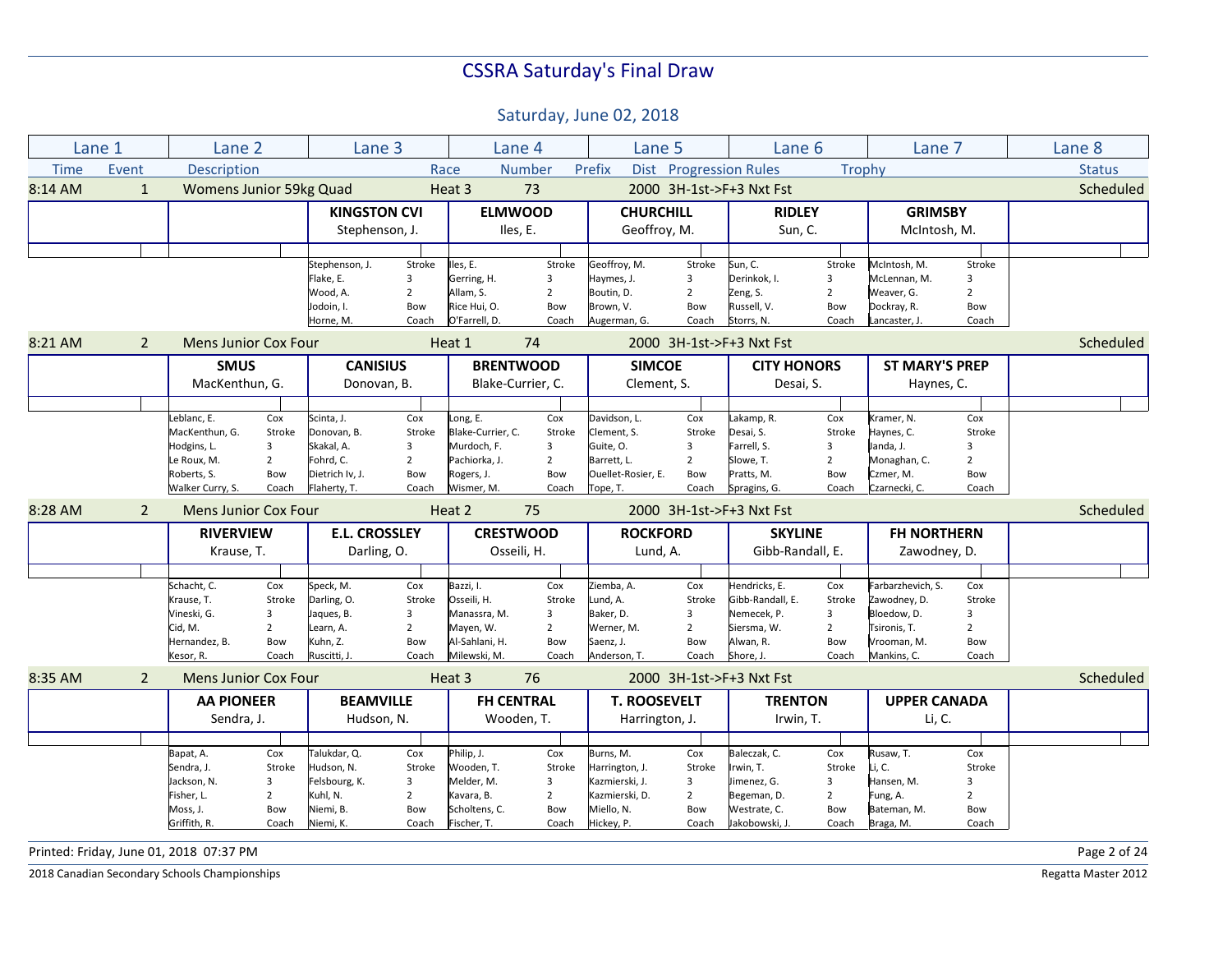|             | Lane 1         | Lane <sub>2</sub>      |        | Lane 3                           |                 |             | Lane 4                 | Lane 5             |                    | Lane 6                        |                | Lane 7            |        | Lane 8        |
|-------------|----------------|------------------------|--------|----------------------------------|-----------------|-------------|------------------------|--------------------|--------------------|-------------------------------|----------------|-------------------|--------|---------------|
| <b>Time</b> | Event          | Description            |        |                                  |                 | Race        | <b>Number</b>          | Prefix             |                    | <b>Dist</b> Progression Rules | Trophy         |                   |        | <b>Status</b> |
| 8:42 AM     | $\overline{3}$ |                        |        | <b>Womens Senior 63kg Double</b> | SF <sub>1</sub> |             | 77                     |                    | 2000 2SF-1 to 3->F |                               |                |                   |        | Scheduled     |
|             |                | <b>SKYLINE</b>         |        | <b>SALINE</b>                    |                 |             | <b>RIDLEY</b>          | <b>ST. MARYS</b>   |                    | <b>BRENTWOOD</b>              |                | <b>SHAWNIGAN</b>  |        |               |
|             |                | Ross, H.               |        | Fancher, S.                      |                 |             | Cook, A.               | Maillet, A.        |                    | Varma, A.                     |                | Bell, J.          |        |               |
|             |                |                        |        |                                  |                 |             |                        |                    |                    |                               |                |                   |        |               |
|             |                | Ross, H.               | Stroke | Fancher, S.                      | Stroke          | Cook, A.    | Stroke                 | Maillet, A.        | Stroke             | Varma, A.                     | Stroke         | Bell, J.          | Stroke |               |
|             |                | Soluk, S.              | Bow    | Bergren, M.                      | Bow             | Sabine, E.  | Bow                    | Dekker, J.         | Bow                | Moen, L.                      | Bow            | Bomans, J.        | Bow    |               |
|             |                | Boisvert, M.           | Coach  | Christie, F.                     | Coach           | Preston, S. | Coach                  | Hanta, G.          | Coach              | Braithwaite, M.               | Coach          | Montgomery, M.    | Coach  |               |
| 8:49 AM     | 3              |                        |        | <b>Womens Senior 63kg Double</b> | SF <sub>2</sub> |             | 78                     |                    | 2000 2SF-1 to 3->F |                               |                |                   |        | Scheduled     |
|             |                | <b>BISHOP TONNOS</b>   |        | <b>LORNE PARK</b>                |                 |             | <b>BISHOP STRACHAN</b> | <b>GRIMSBY</b>     |                    | <b>CLAREMONT</b>              |                | <b>NOTRE DAME</b> |        |               |
|             |                | Cairns, S.             |        | Murphy, R.                       |                 |             | Graham, C.             | Frolick, I.        |                    | Sjerven, J.                   |                | McKee, J.         |        |               |
|             |                |                        |        |                                  |                 |             |                        |                    |                    |                               |                |                   |        |               |
|             |                | Cairns, S.             | Stroke | Murphy, R.                       | Stroke          | Graham, C.  | Stroke                 | Frolick, I.        | Stroke             | Sierven, J.                   | Stroke         | McKee, J.         | Stroke |               |
|             |                | Drzewicki, J.          | Bow    | Olvet, R.                        | Bow             | Freeman, A. | Bow                    | Humphrey, G.       | Bow                | Holmes, M.                    | Bow            | Waldeck, C.       | Bow    |               |
|             |                | Pollock, C.            | Coach  | Tendilla Rocha, H.               | Coach           | Wilson. I.  | Coach                  | Fisher, M.         | Coach              | Peacock, J.                   | Coach          | Burgoyne, B.      | Coach  |               |
| 8:56 AM     | $\overline{4}$ | Mens Senior 72kg Eight |        |                                  |                 | Heat 1      | 79                     |                    |                    | 2000 2H-1st->F+4 Nxt Fst      |                |                   |        | Scheduled     |
|             |                |                        |        | <b>AA PIONEER</b>                |                 |             | <b>FH CENTRAL</b>      | <b>FH NORTHERN</b> |                    | <b>CRESTWOOD</b>              |                |                   |        |               |
|             |                |                        |        | Joyce, J.                        |                 |             | Spencer, C.            | Vandoorne, M.      |                    | Puhl, T.                      |                |                   |        |               |
|             |                |                        |        |                                  |                 |             |                        |                    |                    |                               |                |                   |        |               |
|             |                |                        |        | Uytingco, N.                     | Cox             | Lown, K.    | Cox                    | Hotchkiss, K.      | Cox                | Kiker, M.                     | Cox            |                   |        |               |
|             |                |                        |        | Joyce, J.                        | Stroke          | Spencer, C. | Stroke                 | Vandoorne, M.      | Stroke             | Puhl, T.                      | Stroke         |                   |        |               |
|             |                |                        |        | Bayer, M.                        |                 | Sneider, R. | 7                      | Carpenter, E.      | 7                  | Horton, J.                    |                |                   |        |               |
|             |                |                        |        | Haviland, J.                     | 6               | Krieger, E. | 6                      | Vanderlaan, J.     | 6                  | Skowron, J.                   |                |                   |        |               |
|             |                |                        |        | Segal, J.                        | 5               | Baird, N.   | 5                      | Vrooman, A.        | 5                  | Abbasi, M.                    |                |                   |        |               |
|             |                |                        |        | Jalet, M.                        |                 | Busch, B.   | $\overline{A}$         | Kolczynski, N.     | 4                  | Nugent, T.                    |                |                   |        |               |
|             |                |                        |        | Snyder, R.                       | 3               | Sjolin, N.  | 3                      | Flowers, B.        | 3                  | Servani, S.                   |                |                   |        |               |
|             |                |                        |        | Gurule, G.                       | $\overline{2}$  | Wang, K.    | $\overline{2}$         | Spungen, N.        | $\overline{2}$     | Madarani, R.                  | $\overline{2}$ |                   |        |               |
|             |                |                        |        | Grant, J.                        | Bow             | Thamban, O. | Bow                    | Sorensen, T.       | Bow                | Manivilovski, B.              | Bow            |                   |        |               |
|             |                |                        |        | Griffith, R.                     | Coach           | Fischer, T. | Coach                  | Mankins, C.        | Coach              | Milewski, M.                  | Coach          |                   |        |               |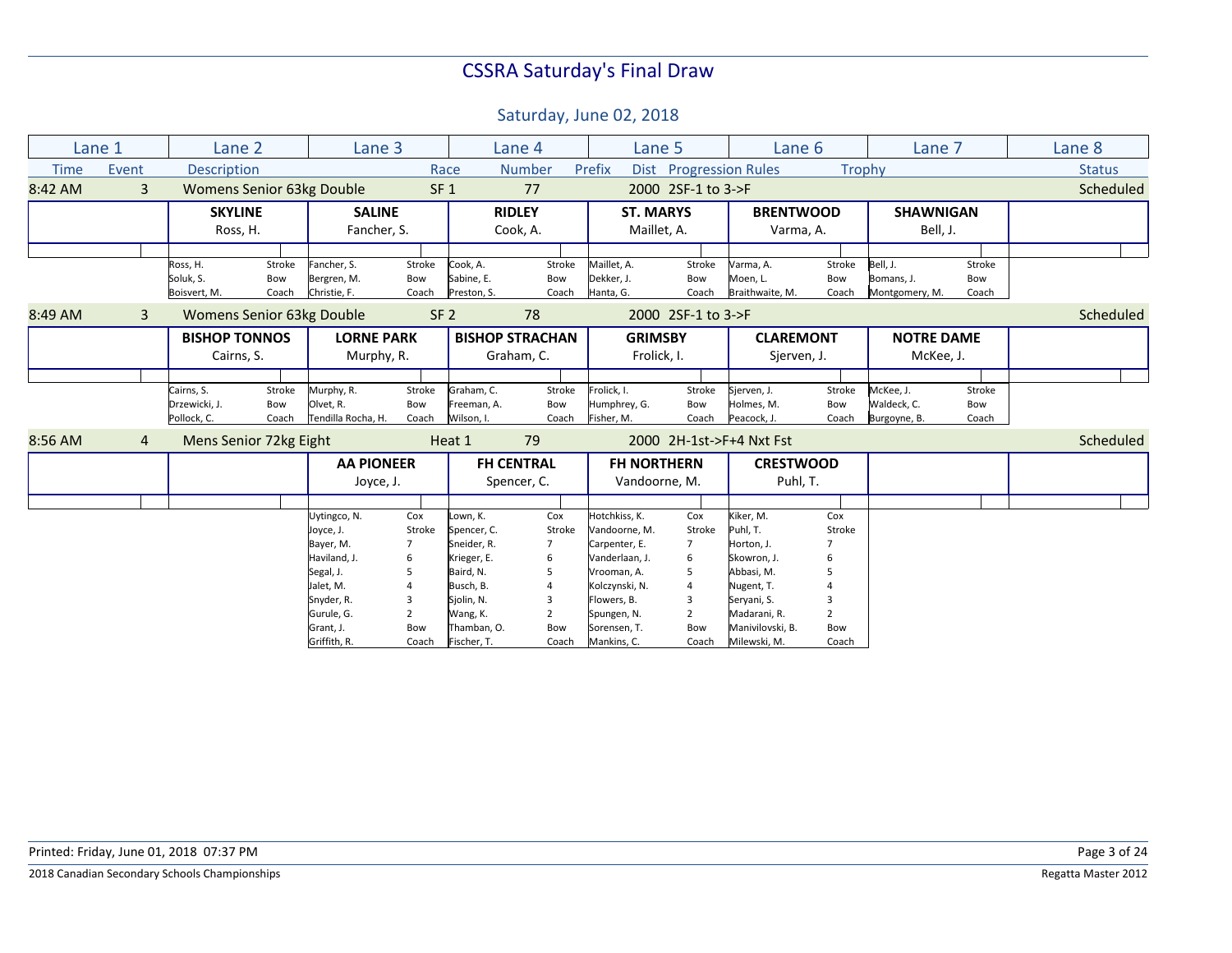|             | Lane 1         | Lane <sub>2</sub>             |                | Lane 3                     |                 | Lane 4                |                | Lane 5               |                    | Lane 6                   |                | Lane 7             |                | Lane 8        |
|-------------|----------------|-------------------------------|----------------|----------------------------|-----------------|-----------------------|----------------|----------------------|--------------------|--------------------------|----------------|--------------------|----------------|---------------|
| <b>Time</b> | Event          | <b>Description</b>            |                |                            |                 | Race                  | <b>Number</b>  | Prefix               |                    | Dist Progression Rules   |                | Trophy             |                | <b>Status</b> |
| 9:03 AM     | $\overline{4}$ | Mens Senior 72kg Eight        |                |                            |                 | Heat 2                | 80             |                      |                    | 2000 2H-1st->F+4 Nxt Fst |                |                    |                | Scheduled     |
|             |                |                               |                | <b>RIVERVIEW</b>           |                 | <b>CANISIUS</b>       |                | <b>TC WILLIAMS</b>   |                    | <b>UPPER CANADA</b>      |                |                    |                |               |
|             |                |                               |                | Walker, H.                 |                 | Walter, R.            |                | Schuerhoff. N.       |                    | Hardisty, M.             |                |                    |                |               |
|             |                |                               |                |                            |                 |                       |                |                      |                    |                          |                |                    |                |               |
|             |                |                               |                | Stewart - Williams, T. Cox |                 | Weckerle, G.          | Cox            | Williams, C.         | Cox                | Osak, S.                 | Cox            |                    |                |               |
|             |                |                               |                | Walker, H.                 | Stroke          | Walter, R.            | Stroke         | Schuerhoff. N.       | Stroke             | Hardisty, M.             | Stroke         |                    |                |               |
|             |                |                               |                | Hand, R.                   |                 |                       | $\overline{7}$ | Elnahas, A.          | $\overline{7}$     |                          | 7              |                    |                |               |
|             |                |                               |                |                            | 7               | Herzog, W.            |                |                      |                    | Thompson, M.             |                |                    |                |               |
|             |                |                               |                | Brozek, R.                 | 6               | Sass, N.              | 6              | Posson, M.           | 6                  | Berz, R.                 | հ              |                    |                |               |
|             |                |                               |                | Saraci, K.                 | 5               | Korn, C.              | 5              | Babin, H.            | 5                  | MacLean, C.              | 5              |                    |                |               |
|             |                |                               |                | Williams, B.               |                 | Porter, Z.            |                | Cocke, E.            | $\overline{4}$     | Givertz-Steel, B.        |                |                    |                |               |
|             |                |                               |                | Mullins, A.                | 3               | Battaglia, M.         | 3              | Castellano, A.       | 3                  | Turner, D.               | 3              |                    |                |               |
|             |                |                               |                | Wicklander, J.             | $\overline{2}$  | Hart-Nova, A.         | $\overline{2}$ | Ralis, S.            | $\overline{2}$     | Steiner, A.              | $\overline{2}$ |                    |                |               |
|             |                |                               |                | Fioretti, D.               | Bow             | Oh. J.                | Bow            | Cocke, T.            | Bow                | O'Brien. N.              | Bow            |                    |                |               |
|             |                |                               |                | Kesor, R.                  | Coach           | Krakowiak. J.         | Coach          | Stramese, P.         | Coach              | Boyd, G.                 | Coach          |                    |                |               |
| $9:10$ AM   | 5              | <b>Womens Junior Cox Four</b> |                |                            | SF <sub>1</sub> |                       | 81             |                      | 2000 2SF-1 to 3->F |                          |                |                    |                | Scheduled     |
|             |                | <b>HAVERGAL</b>               |                | <b>MOUNT ST. MARY</b>      |                 | <b>HOLY CROSS CSS</b> |                | <b>SHAWNIGAN</b>     |                    | <b>GLEBE</b>             |                | <b>FH NORTHERN</b> |                |               |
|             |                | McCurdy-Franks, E.            |                | Johnston, T.               |                 | Wiley, A.             |                | Fulton, E.           |                    | Loj, I.                  |                | Poltrock, M.       |                |               |
|             |                |                               |                |                            |                 |                       |                |                      |                    |                          |                |                    |                |               |
|             |                | Gross, E.                     | Cox            | Hammar, M.                 | Cox             | Nash, P.              | Cox            | Brigden, O.          | Cox                | MacLeod, M.              | Cox            | Shuster, M.        | Cox            |               |
|             |                | McCurdy-Franks, E.            | Stroke         | Johnston, T.               | Stroke          | Wiley, A.             | Stroke         | Fulton, E.           | Stroke             | Loj, I.                  | Stroke         | Poltrock, M.       | Stroke         |               |
|             |                | Uleckas, S.                   | 3              | Rogers, C.                 | 3               | Paul, M.              | 3              | Hall, G.             | 3                  | Elson, S.                | 3              | Anastasiu, K.      | $\overline{3}$ |               |
|             |                | White, K.                     | $\overline{2}$ | Hertz, A.                  | $\overline{2}$  | Curvelo, A.           | $\overline{2}$ | Brennan-Mccann, M. 2 |                    | Geoffrion, E.            | $\overline{2}$ | Bruinius, E.       | $\overline{2}$ |               |
|             |                |                               |                |                            |                 |                       |                |                      |                    |                          |                |                    |                |               |
|             |                | Riad, J.                      | Bow            | Zajac, K.                  | Bow             | Buis, A.              | Bow            | Lavin, N.            | Bow                | James, Z.                | Bow            | O'Kane, B.         | Bow            |               |
|             |                | Azarcon, M.                   | Coach          | Nugent, K.                 | Coach           | Sirotnik, M.          | Coach          | Platt, J.            | Coach              | Hay, G.                  | Coach          | Mankins, C.        | Coach          |               |
| $9:17$ AM   | 5              | <b>Womens Junior Cox Four</b> |                |                            | SF <sub>2</sub> |                       | 82             |                      | 2000 2SF-1 to 3->F |                          |                |                    |                | Scheduled     |
|             |                | <b>BRENTWOOD</b>              |                | <b>GROSSE ILE</b>          |                 | <b>SMUS</b>           |                | <b>BRANKSOME</b>     |                    | <b>SKYLINE</b>           |                | <b>EDEN</b>        |                |               |
|             |                | Kruger, M.                    |                | Flessland, E.              |                 | Rolfe, F.             |                | Brindamour, E.       |                    | Stevens, L.              |                | Willerton, K.      |                |               |
|             |                |                               |                |                            |                 |                       |                |                      |                    |                          |                |                    |                |               |
|             |                | Taciuk-Cabrolier, M. Cox      |                | Pettry, C.                 | Cox             | Chow, J.              | Cox            | Adler, L.            | Cox                | Hill, E.                 | Cox            | Suggett, E.        | Cox            |               |
|             |                | Kruger, M.                    | Stroke         | Flessland, E.              | Stroke          | Rolfe, F.             | Stroke         | Brindamour, E.       | Stroke             | Stevens, L.              | Stroke         | Willerton, K.      | Stroke         |               |
|             |                | Jesse, S.                     | 3              | Miller, M.                 | 3               | Couchman, G.          | 3              | Seljak, C.           | 3                  | Corriere, A.             | 3              | Campbell, D.       | 3              |               |
|             |                |                               |                |                            |                 |                       |                |                      |                    |                          |                | Schilstra, P.      | $\overline{2}$ |               |
|             |                | Madigan, B.                   | $\overline{2}$ | Kalata, C.                 | $\overline{2}$  | Look, H.              | $\overline{2}$ | Bredt, E.            | $\overline{2}$     | Plotner, C.              | $\overline{2}$ |                    |                |               |
|             |                | McNeill, G.                   | Bow            | Korte, S.                  | Bow             | Knesevic, B.          | Bow            | Kent, S.             | Bow                | Unsworth, E.             | Bow            | Mullett Koop, E.   | Bow            |               |
|             |                | Sage, D.                      | Coach          | Sitek, S.                  | Coach           | Walker Curry, S.      | Coach          | Fleming, S.          | Coach              | Davis-Brady, L.          | Coach          | Bartel, P.         | Coach          |               |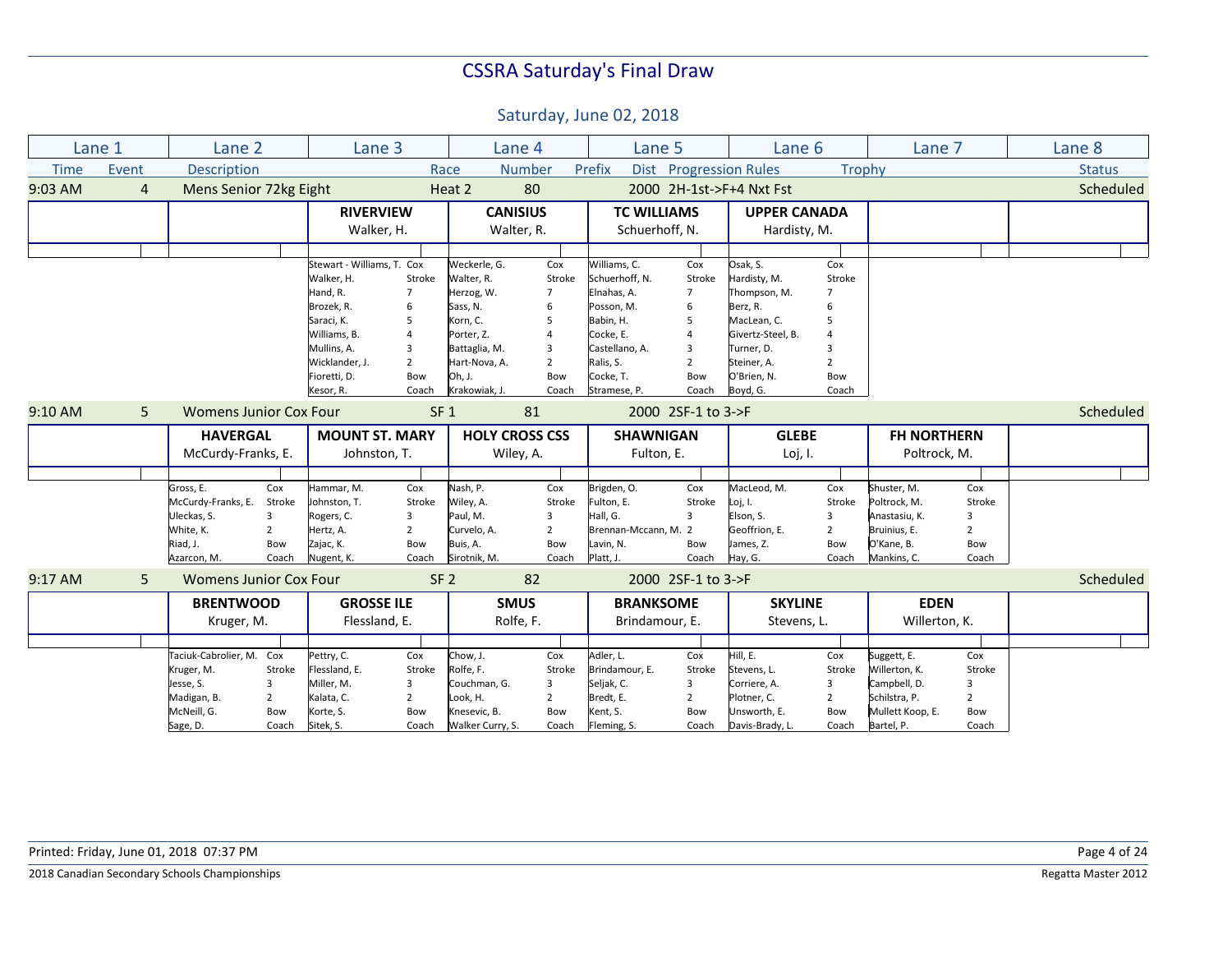|             | Lane 1         | Lane 2                      |                | Lane 3                      |                 |              | Lane 4               | Lane 5                        |                        | Lane 6                     |                | Lane 7               |                         | Lane 8        |
|-------------|----------------|-----------------------------|----------------|-----------------------------|-----------------|--------------|----------------------|-------------------------------|------------------------|----------------------------|----------------|----------------------|-------------------------|---------------|
| <b>Time</b> | Event          | Description                 |                |                             |                 | Race         | <b>Number</b>        | Prefix                        | Dist Progression Rules |                            | Trophy         |                      |                         | <b>Status</b> |
| $9:24$ AM   | 6              | <b>Mens Senior Quad</b>     |                |                             |                 | Heat 1       | 83                   |                               |                        | 2000 3H-1st->F+3 Nxt Fst   |                |                      |                         | Scheduled     |
|             |                | <b>CLAREMONT</b>            |                | <b>UPPER CANADA</b>         |                 |              | A.N. MYER            | <b>ST. MARYS</b>              |                        | <b>RIDLEY</b>              |                | <b>SHAWNIGAN</b>     |                         |               |
|             |                | Walkey, J.                  |                | Willcocks, C.               |                 |              | Cilfford, N.         | Bresolin, J.                  |                        | Moyer, S.                  |                | Annandale, D.        |                         |               |
|             |                |                             |                |                             |                 |              |                      | <b>Scratch</b>                |                        |                            |                |                      |                         |               |
|             |                | Walkey, J.                  | Stroke         | Willcocks, C.               | Stroke          | Cilfford, N. | Stroke               | Bresolin, J.                  | Stroke                 | Moyer, S.                  | Stroke         | Annandale, D.        | Stroke                  |               |
|             |                | Breitenfeldt, F.            | 3              | Halkiw, D.                  | 3               | Kormos, H.   | 3                    | Greener, N.                   | 3                      | Biscaro, N.                | 3              | Tezinde, M.          | 3                       |               |
|             |                | Mittig, L.                  | $\overline{2}$ | Quinn, A.                   | $\overline{2}$  | Dow, R.      | $2^{\circ}$          | Corradini, J.                 | $\overline{2}$         | Kozak, D.                  | $\overline{2}$ | Wheeler, J.          | $\overline{2}$          |               |
|             |                | Donnecke, L.                | Bow            | Davies, R.                  | Bow             | Corr, A.     | Bow                  | Wood, Z.                      | Bow                    | Enns, E.                   | Bow            | Heck, B.             | Bow                     |               |
|             |                | De Leeuw, D.                | Coach          | Baker, B.                   | Coach           | Arcuri, A.   | Coach                | Hanta, G.                     | Coach                  | Schwandt, D.               | Coach          | Mattock, C.          | Coach                   |               |
| 9:31 AM     | 6              | <b>Mens Senior Quad</b>     |                |                             |                 | Heat 2       | 84                   |                               |                        | 2000 3H-1st->F+3 Nxt Fst   |                |                      |                         | Scheduled     |
|             |                | <b>E.L. CROSSLEY</b>        |                | <b>GLEBE</b>                |                 |              | <b>DAWSON</b>        | <b>SMUS</b>                   |                        | <b>TRINITY</b>             |                | <b>SKYLINE</b>       |                         |               |
|             |                | McKinley, G.                |                | Mollot Hill, J.             |                 |              | Fisher, B.           | Cormie, M.                    |                        | White, J.                  |                | Libs, B.             |                         |               |
|             |                | Scratch                     |                |                             |                 |              |                      |                               |                        |                            |                |                      |                         |               |
|             |                | McKinley, G.                | Stroke         | Mollot Hill, J.             | Stroke          | Fisher, B.   | Stroke               | Cormie, M.                    | Stroke                 | White, J.                  | Stroke         | Libs, B.             | Stroke                  |               |
|             |                | Dillon, B.                  | 3              | Loutitt. L.                 | 3               | Smith, J.    | 3                    | Jaffey, M.                    | 3                      | Gallagher, P.              | 3              | Nguyen, M.           | $\overline{\mathbf{3}}$ |               |
|             |                | Faris, T.                   | $\overline{2}$ | Squires, G.                 | $\overline{2}$  | Lemelin, A.  | $\overline{2}$       | Pryce-Baff, S.                | $\overline{2}$         | Labranche, J.              | $\overline{2}$ | Stone, J.            | $\overline{2}$          |               |
|             |                | McQueen-Lafleur, D. Bow     |                | McCoy, D.                   | Bow             | Pham, A.     | Bow                  | Yang, N.                      | Bow                    | Lane, A.                   | Bow            | Bergin, T.           | Bow                     |               |
|             |                | Ruscitti, J.                | Coach          | Hay, G.                     | Coach           | Rochon, J    | Coach                | Walker Curry, S.              | Coach                  | Hamilton, J.               | Coach          | Utt, M.              | Coach                   |               |
| 9:38 AM     | 6              | <b>Mens Senior Quad</b>     |                |                             |                 | Heat 3       | 85                   |                               |                        | 2000 3H-1st->F+3 Nxt Fst   |                |                      |                         | Scheduled     |
|             |                |                             |                | <b>HUMBERSIDE CI</b>        |                 |              | <b>BISHOP TONNOS</b> | <b>CANISIUS</b>               |                        | <b>ST. JOSEPHS</b>         |                | <b>CRESTWOOD</b>     |                         |               |
|             |                |                             |                | Rockley, R.                 |                 |              | King, A.             | Difilippo, G.                 |                        | Gilbart, B.                |                | Coulter, I.          |                         |               |
|             |                |                             |                |                             |                 |              |                      |                               |                        |                            |                |                      |                         |               |
|             |                |                             |                | Rockley, R.                 | Stroke          | King, A.     | Stroke               | Whitbeck. A.                  | Stroke                 | Gilbart, B.                | Stroke         | Coulter, I.          | Stroke                  |               |
|             |                |                             |                | Schmidt, Q.                 | 3               | Buchanan. Q. | 3                    | Wilson, M.                    | 3                      | Zecca, T.                  | 3              | Mohamed. B.          | 3                       |               |
|             |                |                             |                | Janes, P.                   | $\overline{2}$  | Cochrane. J. | $\overline{2}$       | Sinatra, L.                   | $\overline{2}$         | Peacock. B.                | $\overline{2}$ | Eljammali, M.        | $\overline{2}$          |               |
|             |                |                             |                | Bowman, E.                  | Bow             | Mongeon, D.  | Bow                  | Finnerty, B.                  | Bow                    | MacDonald, L.              | Bow            | Helton. M.           | Bow                     |               |
|             |                |                             |                | Miller, M.                  | Coach           | Pollock, C.  | Coach                | Flaherty, T.                  | Coach                  | Penny, L.                  | Coach          | Milewski, M.         | Coach                   |               |
| $9:45$ AM   | $\overline{7}$ | <b>Womens Junior Single</b> |                |                             | SF <sub>1</sub> |              | 86                   |                               | 2000 2SF-1 to 3->F     |                            |                |                      |                         | Scheduled     |
|             |                | <b>PARRY SOUND</b>          |                | <b>E.L. CROSSLEY</b>        |                 |              | <b>GRIMSBY</b>       | <b>KINGSTON CVI</b>           |                        | <b>SUNCOAST</b>            |                | <b>J.F. ROSS CVI</b> |                         |               |
|             |                | Burrows, K.                 |                | Oord, S.                    |                 |              | Drennan, C.          | Parsons-Sheldrake, N.         |                        | Adams-Grimaldi, M.         |                | Harris, K.           |                         |               |
|             |                |                             |                |                             |                 |              |                      |                               |                        |                            |                |                      |                         |               |
|             |                | Burrows, K.                 | Sculler        | Cunningham-Oord, S. Sculler |                 | Drennan, C.  | Sculler              | Parsons-Sheldrake, N. Sculler |                        | Adams-Grimaldi, M. Sculler |                | Harris, K.           | Sculler                 |               |
|             |                | Laforme, M.                 | Coach          | Ruscitti, J.                | Coach           | Fisher, M.   | Coach                | Jodoin, B.                    | Coach                  | Elliott, B.                | Coach          | Glista, A.           | Coach                   |               |
|             |                |                             |                |                             |                 |              |                      |                               |                        |                            |                |                      |                         |               |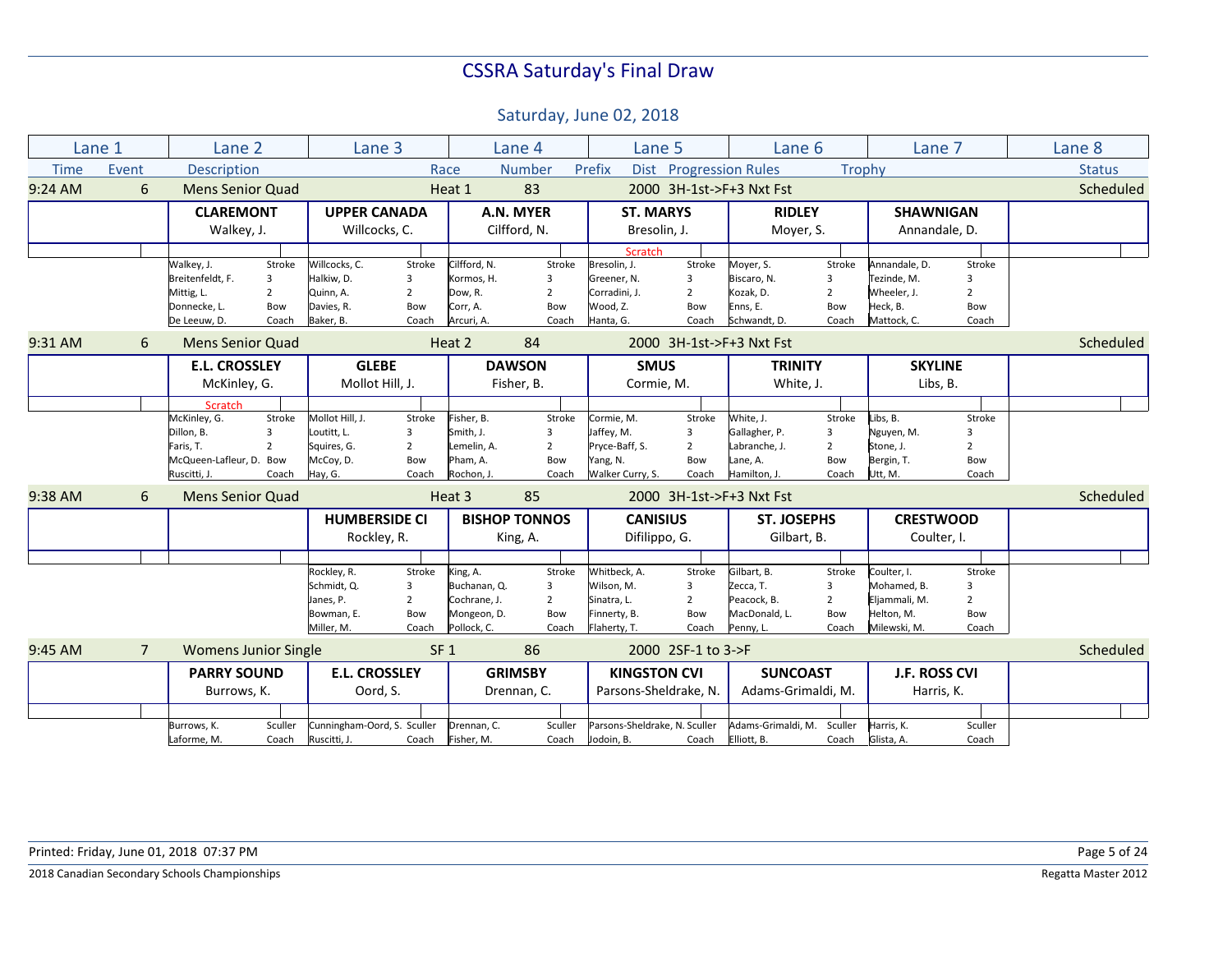| Lane 1<br>Lane 2<br>Lane 3<br>Lane 8<br>Lane 4<br>Lane 5<br>Lane 6<br>Lane 7<br>Event<br>Description<br><b>Number</b><br>Prefix<br>Dist Progression Rules<br>Trophy<br><b>Status</b><br><b>Time</b><br>Race<br>SF <sub>2</sub><br>87<br>2000 2SF-1 to 3->F<br>Scheduled<br>$9:52$ AM<br>$\overline{7}$<br><b>Womens Junior Single</b><br><b>LOYOLA</b><br><b>GUELPH CVI</b><br><b>WALTER MURRAY</b><br><b>SENTINEL</b><br><b>BRENTWOOD</b><br><b>WASHTENAW</b><br>Foksa, A.<br>Tenyenhuis, E.<br>Snyder, C.<br>Howell, R.<br>Matai, L.<br>Paterson, E.<br>Sculler<br>Sculler<br>Sculler<br>Matai, L.<br>Sculler<br>Snyder, C.<br>Sculler<br>Howell, R.<br>Sculler<br>Foksa, A.<br>Tenyenhuis, E.<br>Paterson, E.<br>Tendilla, H.<br>Coach<br>Schachter, P.<br>Haver, J.<br>Coach<br>Grikis, L.<br>Braithwaite, M.<br>Coach<br>Coach<br>Coach<br>Bennett, K.<br>Coach<br>88<br>Scheduled<br>9:59 AM<br>8<br>Womens Senior 63kg Eight<br>Heat 1<br>2000 2H-1st->F+4 Nxt Fst<br><b>TRENTON</b><br><b>CHURCHILL</b><br><b>NARDIN ACADEMY</b><br><b>BRANKSOME</b><br><b>WESTDALE</b><br><b>RIVERVIEW</b><br>Cudeck, A.<br>Grant, N.<br>Matusik, K.<br>Sommer, O.<br>Henderson, R.<br>Brewer, A.<br>Wayland, M.<br>Rath, L.<br>Cox<br>Senica, C.<br>Cox<br>Cox<br>Morreale, E.<br>Cox<br>Cox<br>Starll, A.<br>Cox<br>Russet, B.<br>Cudeck, A.<br>Matusik, K.<br>Grant, N.<br>Stroke<br>Stroke<br>Sommer, O.<br>Stroke<br>Henderson, R.<br>Stroke<br>Stroke<br>Brewer, A.<br>Stroke<br>Durand, L.<br>$\overline{7}$<br>Krawczyk, G.<br>Brown, G.<br>Battersby, M.<br>$\overline{7}$<br>Huber, E.<br>$\overline{7}$<br>Davis, K.<br>7<br>$\overline{7}$<br>$\overline{7}$<br>6<br>Harris, A.<br>Deathe, S.<br>6<br>Langhorne, V.<br>Truitt, L.<br>6<br>Belter, E.<br>6<br>Peters, R.<br>6<br>6<br>5<br>Baljeu, A.<br>Graham, P.<br>Stapleton, L.<br>Walker, M.<br>5<br>Beyer, M.<br>Urbanek, S.<br>5<br>5<br>5<br>5<br>Ruh, S.<br>Fowler, R.<br>$\overline{4}$<br>Cullen, S.<br>Stephenson, S.<br>Youn, C.<br>$\overline{4}$<br>Brown, P.<br>$\Delta$<br>3<br>Hiscock, M.<br>Ruan, C.<br>Yoshida, C.<br>Seljak, B.<br>Dolence, R.<br>3<br>Smiley, A.<br>3<br>3<br>3<br>3<br>$\overline{2}$<br>$\overline{2}$<br>Smith, S.<br>Stapleton, R.<br>$\overline{2}$<br>Boyd, A.<br>Perey, I.<br>McCormack, M.<br>$\overline{2}$<br>Boorman, C.<br>$\mathcal{P}$<br>$\overline{2}$<br>Anain. S.<br>Griffith, J.<br>Bow<br>Boldiszar, K.<br>Kruck, G.<br>McGall, K.<br>Bow<br>Bow<br>Bow<br>Bow<br>Ryznar, A.<br>Bow<br>Coach<br>Coach<br>Smith, S.<br>Coach<br>Lively, R.<br>Coach<br>Beshoff, T.<br>Coach<br>McNamara, A.<br>Coach<br>Kesor, R.<br>Tremain, T.<br>Scheduled<br>8<br>Womens Senior 63kg Eight<br>89<br>10:06 AM<br>Heat 2<br>2000 2H-1st->F+4 Nxt Fst<br><b>HAVERGAL</b><br><b>E.L. CROSSLEY</b><br><b>FH CENTRAL</b><br><b>TC WILLIAMS</b><br><b>ROCKFORD</b><br>Radke, A.<br>Lu, E.<br>Elkins, A.<br>Osborne, T.<br>Nuccitelli, L.<br>Koski, K.<br>Gopinath, H.<br>Cox<br>Goodman, C.<br>Cox<br>Gannon, M.<br>Cox<br>Campbell, A.<br>Cox<br>Cox<br>Radke, A.<br>Stroke<br>Elkins, A.<br>Nuccitelli, L.<br>Stroke<br>Stroke<br>Lu, E.<br>Stroke<br>Foster, S.<br>Stroke<br>Frank, E.<br>Marsh, C.<br>Sundman, A.<br>Drysdale, A.<br>Lauren, G.<br>$\overline{7}$<br>$\overline{7}$<br>$\overline{7}$<br>$\overline{7}$<br>Turnbull, R.<br>Briggs, E.<br>Guynn, A.<br>6<br>Stauffer, S.<br>Lachnit, M.<br>6<br>6<br>6<br>6<br>Wolffis, K.<br>Andison, K.<br>Brock, F.<br>5<br>5<br>Lausin, M.<br>5<br>Camplin, M.<br>5<br>5<br>Briggs, A.<br>Roach, N.<br>Partridge, K.<br>Zhou, K.<br>Browand, A.<br>$\overline{4}$<br>Hill, A.<br>Clinger, G.<br>Quan, R.<br>3<br>McMahon, C.<br>3<br>Keith, C.<br>3<br>3<br>R<br>Arnold, L.<br>Arcidiacono, G.<br>Bruin, O.<br>Cool, G.<br>Anderson, L.<br>$\overline{2}$<br>$\overline{2}$<br>$\overline{2}$<br>$\overline{2}$<br>2<br>Hackerd, L.<br>Harkness, J.<br>Dudzik, L.<br>Bow<br>Bow<br>Bow<br>Surratt, C.<br>Bow<br>Boss, M.<br>Bow<br>Itter, D.<br>Fischer, T.<br>Coach<br>Azarcon, M.<br>Hearding, P.<br>Coach<br>Coach<br>Ruscitti, J.<br>Coach<br>Coach |  |  |  |  |  |  |  |  |
|------------------------------------------------------------------------------------------------------------------------------------------------------------------------------------------------------------------------------------------------------------------------------------------------------------------------------------------------------------------------------------------------------------------------------------------------------------------------------------------------------------------------------------------------------------------------------------------------------------------------------------------------------------------------------------------------------------------------------------------------------------------------------------------------------------------------------------------------------------------------------------------------------------------------------------------------------------------------------------------------------------------------------------------------------------------------------------------------------------------------------------------------------------------------------------------------------------------------------------------------------------------------------------------------------------------------------------------------------------------------------------------------------------------------------------------------------------------------------------------------------------------------------------------------------------------------------------------------------------------------------------------------------------------------------------------------------------------------------------------------------------------------------------------------------------------------------------------------------------------------------------------------------------------------------------------------------------------------------------------------------------------------------------------------------------------------------------------------------------------------------------------------------------------------------------------------------------------------------------------------------------------------------------------------------------------------------------------------------------------------------------------------------------------------------------------------------------------------------------------------------------------------------------------------------------------------------------------------------------------------------------------------------------------------------------------------------------------------------------------------------------------------------------------------------------------------------------------------------------------------------------------------------------------------------------------------------------------------------------------------------------------------------------------------------------------------------------------------------------------------------------------------------------------------------------------------------------------------------------------------------------------------------------------------------------------------------------------------------------------------------------------------------------------------------------------------------------------------------------------------------------------------------------------------------------------------------------------------------------------------------------------------------------------------------------------------------------------------------------------------------------------------------------------------------------------------------------------------------------------------------------------------------------------------------------------------------------------------------------------------------------------------------------------------------------------------------------------------------------|--|--|--|--|--|--|--|--|
|                                                                                                                                                                                                                                                                                                                                                                                                                                                                                                                                                                                                                                                                                                                                                                                                                                                                                                                                                                                                                                                                                                                                                                                                                                                                                                                                                                                                                                                                                                                                                                                                                                                                                                                                                                                                                                                                                                                                                                                                                                                                                                                                                                                                                                                                                                                                                                                                                                                                                                                                                                                                                                                                                                                                                                                                                                                                                                                                                                                                                                                                                                                                                                                                                                                                                                                                                                                                                                                                                                                                                                                                                                                                                                                                                                                                                                                                                                                                                                                                                                                                                                            |  |  |  |  |  |  |  |  |
|                                                                                                                                                                                                                                                                                                                                                                                                                                                                                                                                                                                                                                                                                                                                                                                                                                                                                                                                                                                                                                                                                                                                                                                                                                                                                                                                                                                                                                                                                                                                                                                                                                                                                                                                                                                                                                                                                                                                                                                                                                                                                                                                                                                                                                                                                                                                                                                                                                                                                                                                                                                                                                                                                                                                                                                                                                                                                                                                                                                                                                                                                                                                                                                                                                                                                                                                                                                                                                                                                                                                                                                                                                                                                                                                                                                                                                                                                                                                                                                                                                                                                                            |  |  |  |  |  |  |  |  |
|                                                                                                                                                                                                                                                                                                                                                                                                                                                                                                                                                                                                                                                                                                                                                                                                                                                                                                                                                                                                                                                                                                                                                                                                                                                                                                                                                                                                                                                                                                                                                                                                                                                                                                                                                                                                                                                                                                                                                                                                                                                                                                                                                                                                                                                                                                                                                                                                                                                                                                                                                                                                                                                                                                                                                                                                                                                                                                                                                                                                                                                                                                                                                                                                                                                                                                                                                                                                                                                                                                                                                                                                                                                                                                                                                                                                                                                                                                                                                                                                                                                                                                            |  |  |  |  |  |  |  |  |
|                                                                                                                                                                                                                                                                                                                                                                                                                                                                                                                                                                                                                                                                                                                                                                                                                                                                                                                                                                                                                                                                                                                                                                                                                                                                                                                                                                                                                                                                                                                                                                                                                                                                                                                                                                                                                                                                                                                                                                                                                                                                                                                                                                                                                                                                                                                                                                                                                                                                                                                                                                                                                                                                                                                                                                                                                                                                                                                                                                                                                                                                                                                                                                                                                                                                                                                                                                                                                                                                                                                                                                                                                                                                                                                                                                                                                                                                                                                                                                                                                                                                                                            |  |  |  |  |  |  |  |  |
|                                                                                                                                                                                                                                                                                                                                                                                                                                                                                                                                                                                                                                                                                                                                                                                                                                                                                                                                                                                                                                                                                                                                                                                                                                                                                                                                                                                                                                                                                                                                                                                                                                                                                                                                                                                                                                                                                                                                                                                                                                                                                                                                                                                                                                                                                                                                                                                                                                                                                                                                                                                                                                                                                                                                                                                                                                                                                                                                                                                                                                                                                                                                                                                                                                                                                                                                                                                                                                                                                                                                                                                                                                                                                                                                                                                                                                                                                                                                                                                                                                                                                                            |  |  |  |  |  |  |  |  |
|                                                                                                                                                                                                                                                                                                                                                                                                                                                                                                                                                                                                                                                                                                                                                                                                                                                                                                                                                                                                                                                                                                                                                                                                                                                                                                                                                                                                                                                                                                                                                                                                                                                                                                                                                                                                                                                                                                                                                                                                                                                                                                                                                                                                                                                                                                                                                                                                                                                                                                                                                                                                                                                                                                                                                                                                                                                                                                                                                                                                                                                                                                                                                                                                                                                                                                                                                                                                                                                                                                                                                                                                                                                                                                                                                                                                                                                                                                                                                                                                                                                                                                            |  |  |  |  |  |  |  |  |
|                                                                                                                                                                                                                                                                                                                                                                                                                                                                                                                                                                                                                                                                                                                                                                                                                                                                                                                                                                                                                                                                                                                                                                                                                                                                                                                                                                                                                                                                                                                                                                                                                                                                                                                                                                                                                                                                                                                                                                                                                                                                                                                                                                                                                                                                                                                                                                                                                                                                                                                                                                                                                                                                                                                                                                                                                                                                                                                                                                                                                                                                                                                                                                                                                                                                                                                                                                                                                                                                                                                                                                                                                                                                                                                                                                                                                                                                                                                                                                                                                                                                                                            |  |  |  |  |  |  |  |  |
|                                                                                                                                                                                                                                                                                                                                                                                                                                                                                                                                                                                                                                                                                                                                                                                                                                                                                                                                                                                                                                                                                                                                                                                                                                                                                                                                                                                                                                                                                                                                                                                                                                                                                                                                                                                                                                                                                                                                                                                                                                                                                                                                                                                                                                                                                                                                                                                                                                                                                                                                                                                                                                                                                                                                                                                                                                                                                                                                                                                                                                                                                                                                                                                                                                                                                                                                                                                                                                                                                                                                                                                                                                                                                                                                                                                                                                                                                                                                                                                                                                                                                                            |  |  |  |  |  |  |  |  |
|                                                                                                                                                                                                                                                                                                                                                                                                                                                                                                                                                                                                                                                                                                                                                                                                                                                                                                                                                                                                                                                                                                                                                                                                                                                                                                                                                                                                                                                                                                                                                                                                                                                                                                                                                                                                                                                                                                                                                                                                                                                                                                                                                                                                                                                                                                                                                                                                                                                                                                                                                                                                                                                                                                                                                                                                                                                                                                                                                                                                                                                                                                                                                                                                                                                                                                                                                                                                                                                                                                                                                                                                                                                                                                                                                                                                                                                                                                                                                                                                                                                                                                            |  |  |  |  |  |  |  |  |
|                                                                                                                                                                                                                                                                                                                                                                                                                                                                                                                                                                                                                                                                                                                                                                                                                                                                                                                                                                                                                                                                                                                                                                                                                                                                                                                                                                                                                                                                                                                                                                                                                                                                                                                                                                                                                                                                                                                                                                                                                                                                                                                                                                                                                                                                                                                                                                                                                                                                                                                                                                                                                                                                                                                                                                                                                                                                                                                                                                                                                                                                                                                                                                                                                                                                                                                                                                                                                                                                                                                                                                                                                                                                                                                                                                                                                                                                                                                                                                                                                                                                                                            |  |  |  |  |  |  |  |  |
|                                                                                                                                                                                                                                                                                                                                                                                                                                                                                                                                                                                                                                                                                                                                                                                                                                                                                                                                                                                                                                                                                                                                                                                                                                                                                                                                                                                                                                                                                                                                                                                                                                                                                                                                                                                                                                                                                                                                                                                                                                                                                                                                                                                                                                                                                                                                                                                                                                                                                                                                                                                                                                                                                                                                                                                                                                                                                                                                                                                                                                                                                                                                                                                                                                                                                                                                                                                                                                                                                                                                                                                                                                                                                                                                                                                                                                                                                                                                                                                                                                                                                                            |  |  |  |  |  |  |  |  |
|                                                                                                                                                                                                                                                                                                                                                                                                                                                                                                                                                                                                                                                                                                                                                                                                                                                                                                                                                                                                                                                                                                                                                                                                                                                                                                                                                                                                                                                                                                                                                                                                                                                                                                                                                                                                                                                                                                                                                                                                                                                                                                                                                                                                                                                                                                                                                                                                                                                                                                                                                                                                                                                                                                                                                                                                                                                                                                                                                                                                                                                                                                                                                                                                                                                                                                                                                                                                                                                                                                                                                                                                                                                                                                                                                                                                                                                                                                                                                                                                                                                                                                            |  |  |  |  |  |  |  |  |
|                                                                                                                                                                                                                                                                                                                                                                                                                                                                                                                                                                                                                                                                                                                                                                                                                                                                                                                                                                                                                                                                                                                                                                                                                                                                                                                                                                                                                                                                                                                                                                                                                                                                                                                                                                                                                                                                                                                                                                                                                                                                                                                                                                                                                                                                                                                                                                                                                                                                                                                                                                                                                                                                                                                                                                                                                                                                                                                                                                                                                                                                                                                                                                                                                                                                                                                                                                                                                                                                                                                                                                                                                                                                                                                                                                                                                                                                                                                                                                                                                                                                                                            |  |  |  |  |  |  |  |  |
|                                                                                                                                                                                                                                                                                                                                                                                                                                                                                                                                                                                                                                                                                                                                                                                                                                                                                                                                                                                                                                                                                                                                                                                                                                                                                                                                                                                                                                                                                                                                                                                                                                                                                                                                                                                                                                                                                                                                                                                                                                                                                                                                                                                                                                                                                                                                                                                                                                                                                                                                                                                                                                                                                                                                                                                                                                                                                                                                                                                                                                                                                                                                                                                                                                                                                                                                                                                                                                                                                                                                                                                                                                                                                                                                                                                                                                                                                                                                                                                                                                                                                                            |  |  |  |  |  |  |  |  |
|                                                                                                                                                                                                                                                                                                                                                                                                                                                                                                                                                                                                                                                                                                                                                                                                                                                                                                                                                                                                                                                                                                                                                                                                                                                                                                                                                                                                                                                                                                                                                                                                                                                                                                                                                                                                                                                                                                                                                                                                                                                                                                                                                                                                                                                                                                                                                                                                                                                                                                                                                                                                                                                                                                                                                                                                                                                                                                                                                                                                                                                                                                                                                                                                                                                                                                                                                                                                                                                                                                                                                                                                                                                                                                                                                                                                                                                                                                                                                                                                                                                                                                            |  |  |  |  |  |  |  |  |
|                                                                                                                                                                                                                                                                                                                                                                                                                                                                                                                                                                                                                                                                                                                                                                                                                                                                                                                                                                                                                                                                                                                                                                                                                                                                                                                                                                                                                                                                                                                                                                                                                                                                                                                                                                                                                                                                                                                                                                                                                                                                                                                                                                                                                                                                                                                                                                                                                                                                                                                                                                                                                                                                                                                                                                                                                                                                                                                                                                                                                                                                                                                                                                                                                                                                                                                                                                                                                                                                                                                                                                                                                                                                                                                                                                                                                                                                                                                                                                                                                                                                                                            |  |  |  |  |  |  |  |  |
|                                                                                                                                                                                                                                                                                                                                                                                                                                                                                                                                                                                                                                                                                                                                                                                                                                                                                                                                                                                                                                                                                                                                                                                                                                                                                                                                                                                                                                                                                                                                                                                                                                                                                                                                                                                                                                                                                                                                                                                                                                                                                                                                                                                                                                                                                                                                                                                                                                                                                                                                                                                                                                                                                                                                                                                                                                                                                                                                                                                                                                                                                                                                                                                                                                                                                                                                                                                                                                                                                                                                                                                                                                                                                                                                                                                                                                                                                                                                                                                                                                                                                                            |  |  |  |  |  |  |  |  |
|                                                                                                                                                                                                                                                                                                                                                                                                                                                                                                                                                                                                                                                                                                                                                                                                                                                                                                                                                                                                                                                                                                                                                                                                                                                                                                                                                                                                                                                                                                                                                                                                                                                                                                                                                                                                                                                                                                                                                                                                                                                                                                                                                                                                                                                                                                                                                                                                                                                                                                                                                                                                                                                                                                                                                                                                                                                                                                                                                                                                                                                                                                                                                                                                                                                                                                                                                                                                                                                                                                                                                                                                                                                                                                                                                                                                                                                                                                                                                                                                                                                                                                            |  |  |  |  |  |  |  |  |
|                                                                                                                                                                                                                                                                                                                                                                                                                                                                                                                                                                                                                                                                                                                                                                                                                                                                                                                                                                                                                                                                                                                                                                                                                                                                                                                                                                                                                                                                                                                                                                                                                                                                                                                                                                                                                                                                                                                                                                                                                                                                                                                                                                                                                                                                                                                                                                                                                                                                                                                                                                                                                                                                                                                                                                                                                                                                                                                                                                                                                                                                                                                                                                                                                                                                                                                                                                                                                                                                                                                                                                                                                                                                                                                                                                                                                                                                                                                                                                                                                                                                                                            |  |  |  |  |  |  |  |  |
|                                                                                                                                                                                                                                                                                                                                                                                                                                                                                                                                                                                                                                                                                                                                                                                                                                                                                                                                                                                                                                                                                                                                                                                                                                                                                                                                                                                                                                                                                                                                                                                                                                                                                                                                                                                                                                                                                                                                                                                                                                                                                                                                                                                                                                                                                                                                                                                                                                                                                                                                                                                                                                                                                                                                                                                                                                                                                                                                                                                                                                                                                                                                                                                                                                                                                                                                                                                                                                                                                                                                                                                                                                                                                                                                                                                                                                                                                                                                                                                                                                                                                                            |  |  |  |  |  |  |  |  |
|                                                                                                                                                                                                                                                                                                                                                                                                                                                                                                                                                                                                                                                                                                                                                                                                                                                                                                                                                                                                                                                                                                                                                                                                                                                                                                                                                                                                                                                                                                                                                                                                                                                                                                                                                                                                                                                                                                                                                                                                                                                                                                                                                                                                                                                                                                                                                                                                                                                                                                                                                                                                                                                                                                                                                                                                                                                                                                                                                                                                                                                                                                                                                                                                                                                                                                                                                                                                                                                                                                                                                                                                                                                                                                                                                                                                                                                                                                                                                                                                                                                                                                            |  |  |  |  |  |  |  |  |
|                                                                                                                                                                                                                                                                                                                                                                                                                                                                                                                                                                                                                                                                                                                                                                                                                                                                                                                                                                                                                                                                                                                                                                                                                                                                                                                                                                                                                                                                                                                                                                                                                                                                                                                                                                                                                                                                                                                                                                                                                                                                                                                                                                                                                                                                                                                                                                                                                                                                                                                                                                                                                                                                                                                                                                                                                                                                                                                                                                                                                                                                                                                                                                                                                                                                                                                                                                                                                                                                                                                                                                                                                                                                                                                                                                                                                                                                                                                                                                                                                                                                                                            |  |  |  |  |  |  |  |  |
|                                                                                                                                                                                                                                                                                                                                                                                                                                                                                                                                                                                                                                                                                                                                                                                                                                                                                                                                                                                                                                                                                                                                                                                                                                                                                                                                                                                                                                                                                                                                                                                                                                                                                                                                                                                                                                                                                                                                                                                                                                                                                                                                                                                                                                                                                                                                                                                                                                                                                                                                                                                                                                                                                                                                                                                                                                                                                                                                                                                                                                                                                                                                                                                                                                                                                                                                                                                                                                                                                                                                                                                                                                                                                                                                                                                                                                                                                                                                                                                                                                                                                                            |  |  |  |  |  |  |  |  |
|                                                                                                                                                                                                                                                                                                                                                                                                                                                                                                                                                                                                                                                                                                                                                                                                                                                                                                                                                                                                                                                                                                                                                                                                                                                                                                                                                                                                                                                                                                                                                                                                                                                                                                                                                                                                                                                                                                                                                                                                                                                                                                                                                                                                                                                                                                                                                                                                                                                                                                                                                                                                                                                                                                                                                                                                                                                                                                                                                                                                                                                                                                                                                                                                                                                                                                                                                                                                                                                                                                                                                                                                                                                                                                                                                                                                                                                                                                                                                                                                                                                                                                            |  |  |  |  |  |  |  |  |
|                                                                                                                                                                                                                                                                                                                                                                                                                                                                                                                                                                                                                                                                                                                                                                                                                                                                                                                                                                                                                                                                                                                                                                                                                                                                                                                                                                                                                                                                                                                                                                                                                                                                                                                                                                                                                                                                                                                                                                                                                                                                                                                                                                                                                                                                                                                                                                                                                                                                                                                                                                                                                                                                                                                                                                                                                                                                                                                                                                                                                                                                                                                                                                                                                                                                                                                                                                                                                                                                                                                                                                                                                                                                                                                                                                                                                                                                                                                                                                                                                                                                                                            |  |  |  |  |  |  |  |  |
|                                                                                                                                                                                                                                                                                                                                                                                                                                                                                                                                                                                                                                                                                                                                                                                                                                                                                                                                                                                                                                                                                                                                                                                                                                                                                                                                                                                                                                                                                                                                                                                                                                                                                                                                                                                                                                                                                                                                                                                                                                                                                                                                                                                                                                                                                                                                                                                                                                                                                                                                                                                                                                                                                                                                                                                                                                                                                                                                                                                                                                                                                                                                                                                                                                                                                                                                                                                                                                                                                                                                                                                                                                                                                                                                                                                                                                                                                                                                                                                                                                                                                                            |  |  |  |  |  |  |  |  |
|                                                                                                                                                                                                                                                                                                                                                                                                                                                                                                                                                                                                                                                                                                                                                                                                                                                                                                                                                                                                                                                                                                                                                                                                                                                                                                                                                                                                                                                                                                                                                                                                                                                                                                                                                                                                                                                                                                                                                                                                                                                                                                                                                                                                                                                                                                                                                                                                                                                                                                                                                                                                                                                                                                                                                                                                                                                                                                                                                                                                                                                                                                                                                                                                                                                                                                                                                                                                                                                                                                                                                                                                                                                                                                                                                                                                                                                                                                                                                                                                                                                                                                            |  |  |  |  |  |  |  |  |
|                                                                                                                                                                                                                                                                                                                                                                                                                                                                                                                                                                                                                                                                                                                                                                                                                                                                                                                                                                                                                                                                                                                                                                                                                                                                                                                                                                                                                                                                                                                                                                                                                                                                                                                                                                                                                                                                                                                                                                                                                                                                                                                                                                                                                                                                                                                                                                                                                                                                                                                                                                                                                                                                                                                                                                                                                                                                                                                                                                                                                                                                                                                                                                                                                                                                                                                                                                                                                                                                                                                                                                                                                                                                                                                                                                                                                                                                                                                                                                                                                                                                                                            |  |  |  |  |  |  |  |  |
|                                                                                                                                                                                                                                                                                                                                                                                                                                                                                                                                                                                                                                                                                                                                                                                                                                                                                                                                                                                                                                                                                                                                                                                                                                                                                                                                                                                                                                                                                                                                                                                                                                                                                                                                                                                                                                                                                                                                                                                                                                                                                                                                                                                                                                                                                                                                                                                                                                                                                                                                                                                                                                                                                                                                                                                                                                                                                                                                                                                                                                                                                                                                                                                                                                                                                                                                                                                                                                                                                                                                                                                                                                                                                                                                                                                                                                                                                                                                                                                                                                                                                                            |  |  |  |  |  |  |  |  |
|                                                                                                                                                                                                                                                                                                                                                                                                                                                                                                                                                                                                                                                                                                                                                                                                                                                                                                                                                                                                                                                                                                                                                                                                                                                                                                                                                                                                                                                                                                                                                                                                                                                                                                                                                                                                                                                                                                                                                                                                                                                                                                                                                                                                                                                                                                                                                                                                                                                                                                                                                                                                                                                                                                                                                                                                                                                                                                                                                                                                                                                                                                                                                                                                                                                                                                                                                                                                                                                                                                                                                                                                                                                                                                                                                                                                                                                                                                                                                                                                                                                                                                            |  |  |  |  |  |  |  |  |
|                                                                                                                                                                                                                                                                                                                                                                                                                                                                                                                                                                                                                                                                                                                                                                                                                                                                                                                                                                                                                                                                                                                                                                                                                                                                                                                                                                                                                                                                                                                                                                                                                                                                                                                                                                                                                                                                                                                                                                                                                                                                                                                                                                                                                                                                                                                                                                                                                                                                                                                                                                                                                                                                                                                                                                                                                                                                                                                                                                                                                                                                                                                                                                                                                                                                                                                                                                                                                                                                                                                                                                                                                                                                                                                                                                                                                                                                                                                                                                                                                                                                                                            |  |  |  |  |  |  |  |  |
|                                                                                                                                                                                                                                                                                                                                                                                                                                                                                                                                                                                                                                                                                                                                                                                                                                                                                                                                                                                                                                                                                                                                                                                                                                                                                                                                                                                                                                                                                                                                                                                                                                                                                                                                                                                                                                                                                                                                                                                                                                                                                                                                                                                                                                                                                                                                                                                                                                                                                                                                                                                                                                                                                                                                                                                                                                                                                                                                                                                                                                                                                                                                                                                                                                                                                                                                                                                                                                                                                                                                                                                                                                                                                                                                                                                                                                                                                                                                                                                                                                                                                                            |  |  |  |  |  |  |  |  |
|                                                                                                                                                                                                                                                                                                                                                                                                                                                                                                                                                                                                                                                                                                                                                                                                                                                                                                                                                                                                                                                                                                                                                                                                                                                                                                                                                                                                                                                                                                                                                                                                                                                                                                                                                                                                                                                                                                                                                                                                                                                                                                                                                                                                                                                                                                                                                                                                                                                                                                                                                                                                                                                                                                                                                                                                                                                                                                                                                                                                                                                                                                                                                                                                                                                                                                                                                                                                                                                                                                                                                                                                                                                                                                                                                                                                                                                                                                                                                                                                                                                                                                            |  |  |  |  |  |  |  |  |
|                                                                                                                                                                                                                                                                                                                                                                                                                                                                                                                                                                                                                                                                                                                                                                                                                                                                                                                                                                                                                                                                                                                                                                                                                                                                                                                                                                                                                                                                                                                                                                                                                                                                                                                                                                                                                                                                                                                                                                                                                                                                                                                                                                                                                                                                                                                                                                                                                                                                                                                                                                                                                                                                                                                                                                                                                                                                                                                                                                                                                                                                                                                                                                                                                                                                                                                                                                                                                                                                                                                                                                                                                                                                                                                                                                                                                                                                                                                                                                                                                                                                                                            |  |  |  |  |  |  |  |  |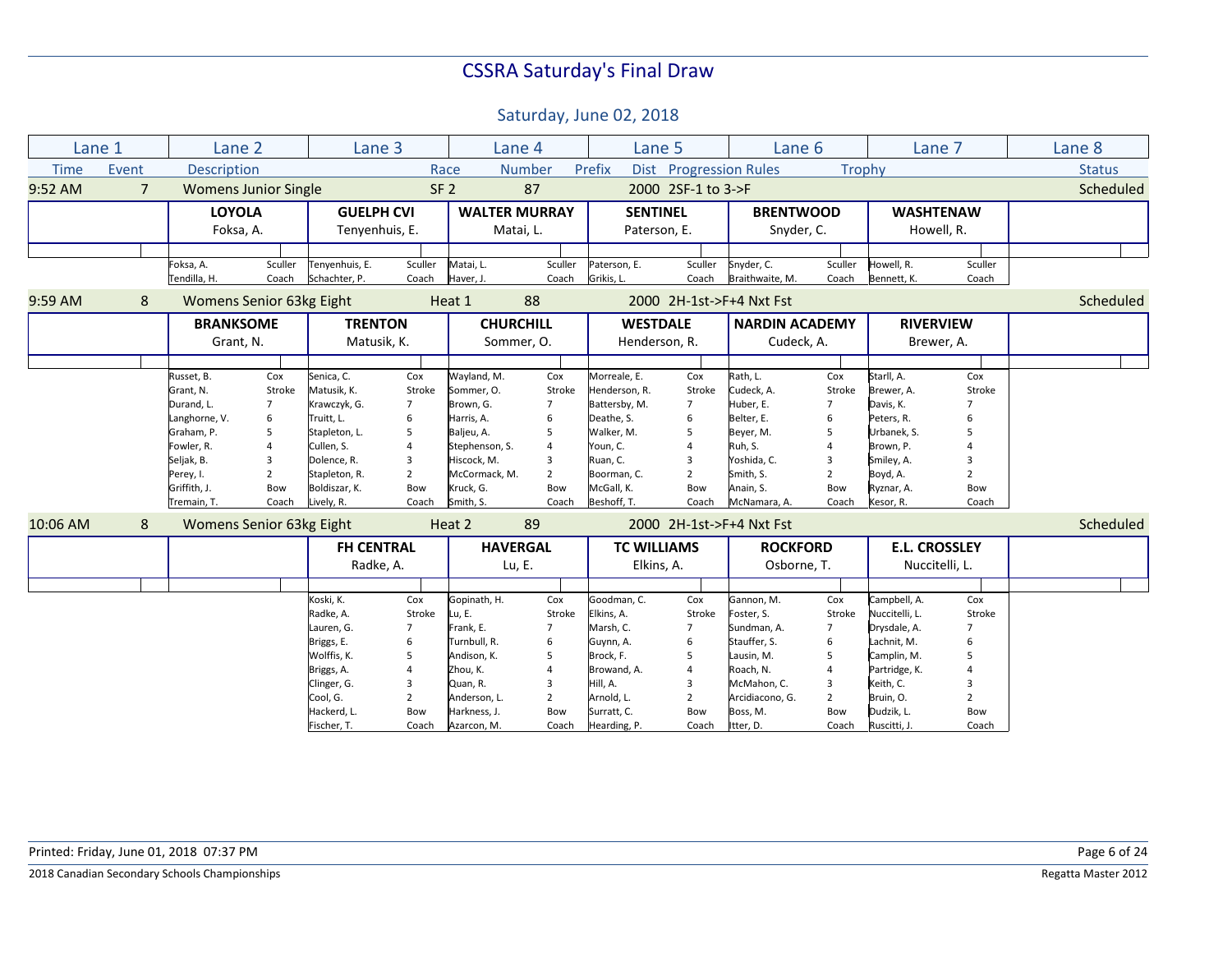|             | Lane 1 | Lane 2                    |                |                      | Lane 3               |                | Lane 4                 | Lane 5              |                | Lane 6                   |                | Lane 7                 |        | Lane 8               |                |
|-------------|--------|---------------------------|----------------|----------------------|----------------------|----------------|------------------------|---------------------|----------------|--------------------------|----------------|------------------------|--------|----------------------|----------------|
| <b>Time</b> | Event  | <b>Description</b>        |                |                      |                      | Race           | <b>Number</b>          | Prefix<br>Dist      |                | <b>Progression Rules</b> | Trophy         |                        |        |                      | <b>Status</b>  |
| 10:13 AM    | 9      | Mens Senior 72kg Double   |                |                      |                      | Heat 1         | 90                     |                     |                | 2000 3H-1st->F+3 Nxt Fst |                |                        |        |                      | Scheduled      |
|             |        | <b>CHURCHILL</b>          |                |                      | <b>E.L. CROSSLEY</b> |                | <b>LAKESHORE CHS</b>   | <b>CARLSON</b>      |                | <b>BRENTWOOD</b>         |                | <b>ALBEMARLE</b>       |        | <b>SALINE</b>        |                |
|             |        | Wang, H.                  |                |                      | Rusin, C.            |                | Climenhaga, J.         | Taylor, C.          |                | Hillier, Y.              |                | Pierce, A.             |        | Orwig, H.            |                |
|             |        |                           |                |                      |                      |                |                        |                     |                |                          |                |                        |        |                      |                |
|             |        | Wang, H.                  | Stroke         | Rusin, C.            | Stroke               | Climenhaga, J. | Stroke                 | Taylor, C.          | Stroke         | Hillier, Y.              | Stroke         | Pierce, A.             | Stroke | Orwig, H.            | Stroke         |
|             |        | May, J.                   | Bow            | Veld, C.             | Bow                  | Janzen, J.     | Bow                    | Hendertilo, B.      | Bow            | Bell, A.                 | Bow            | Rickard, L.            | Bow    | Siefker, S.          | Bow            |
|             |        | May, G.                   | Coach          | Ruscitti, J.         | Coach                | Lenahan, T.    | Coach                  | Masserant, W.       | Coach          | Carr, B.                 | Coach          | Coffman, C.            | Coach  | Christie, F.         | Coach          |
| 10:20 AM    | 9      | Mens Senior 72kg Double   |                |                      |                      | Heat 2         | 91                     |                     |                | 2000 3H-1st->F+3 Nxt Fst |                |                        |        |                      | Scheduled      |
|             |        | <b>SAINT FRANCIS</b>      |                |                      | <b>J.F. ROSS CVI</b> |                | <b>LAURIER</b>         | <b>DENIS MORRIS</b> |                | <b>CANISIUS</b>          |                | <b>LONDON DISTRICT</b> |        | <b>SIMCOE</b>        |                |
|             |        | Wing, S.                  |                |                      | Kroes, D.            |                | McIntyre, B.           | Bagozzi, D.         |                | Fatta, A.                |                | Sumner, R.             |        | Halfyard, G.         |                |
|             |        |                           |                |                      |                      |                |                        |                     |                |                          |                |                        |        |                      |                |
|             |        | Wing, S.                  | Stroke         | Kroes, D.            | Stroke               | McIntyre, B.   | Stroke                 | Bagozzi, D.         | Stroke         | Fatta, A.                | Stroke         | Sumner, R.             | Stroke | Halfyard, G.         | Stroke         |
|             |        | Young, H.                 | Bow            | Kielar, S.           | Bow                  | Stiles, A.     | Bow                    | Lawr, A.            | Bow            | Neil, J.                 | Bow            | Veenstra, C.           | Bow    | Ouellet-Rosier, E.   | Bow            |
|             |        | Wittig, J.                | Coach          | Barker, D.           | Coach                | Stiles, P.     | Coach                  | Kerr, A.            | Coach          | Flaherty, T.             | Coach          | Ross, S.               | Coach  | Tope, T.             | Coach          |
| 10:27 AM    | 9      | Mens Senior 72kg Double   |                |                      |                      | Heat 3         | 92                     |                     |                | 2000 3H-1st->F+3 Nxt Fst |                |                        |        |                      | Scheduled      |
|             |        | <b>CRESTWOOD</b>          |                | <b>CLAREMONT</b>     |                      |                | <b>BLESSED TRINITY</b> | <b>BANTING</b>      |                | <b>ST. PETER</b>         |                | <b>SAINT PAUL</b>      |        |                      |                |
|             |        | Puhl, T.                  |                |                      | Youland, W.          |                | Celia, L.              | Lawson, O.          |                | Heinlein, H.             |                | Didomenico, A.         |        |                      |                |
|             |        |                           |                |                      |                      |                |                        |                     |                |                          |                |                        |        |                      |                |
|             |        | Puhl, T.                  | Stroke         | Youland, W.          | Stroke               | Celia, L.      | Stroke                 | Lawson, O.          | Stroke         | Heinlein, H.             | Stroke         | Didomenico, A.         | Stroke |                      |                |
|             |        | Horton, J.                | Bow            | Plater, J.           | Bow                  | Livermore, O.  | Bow                    | Beyea, P.           | Bow            | Ogrodnik, N.             | Bow            | Sisley, J.             | Bow    |                      |                |
|             |        | Milewski, M.              | Coach          | De Leeuw, D.         | Coach                | Douma, P.      | Coach                  | Morrow, J           | Coach          | Dyer, J.                 | Coach          | Arcuri, A.             | Coach  |                      |                |
| 10:34 AM    | 10     | <b>Womens Senior Quad</b> |                |                      |                      | Heat 1         | 93                     |                     |                | 2000 3H-1st->F+3 Nxt Fst |                |                        |        |                      | Scheduled      |
|             |        | <b>BRENTWOOD</b>          |                | <b>BISHOP TONNOS</b> |                      |                | <b>E.L. CROSSLEY</b>   | A.N. MYER           |                | <b>DAWSON</b>            |                | <b>SKYLINE</b>         |        | <b>SAINT FRANCIS</b> |                |
|             |        | Varma, A.                 |                |                      | Drzewicki, J.        |                | French, K.             | Reinhart, G.        |                | Gordoa, T.               |                | Edelstein, E.          |        | Siconolfi, F.        |                |
|             |        |                           |                |                      |                      | <b>Scratch</b> |                        |                     |                |                          |                |                        |        |                      |                |
|             |        | Varma, A.                 | Stroke         | Drzewicki. J.        | Stroke               | French, K.     | Stroke                 | Reinhart. G.        | Stroke         | Gordoa, T.               | Stroke         | Edelstein. E.          | Stroke | Siconolfi. F.        | Stroke         |
|             |        | McDougall, Z.             | 3              | Cormack, L.          | 3                    | Nichols, B.    | 3                      | Culp, C.            | 3              | Yildez. J.               | 3              | Krawcke, A.            | 3      | Diaz L'hoeste, T.    | 3              |
|             |        | Humphries, E.             | $\overline{2}$ | Baikie, P.           | $\overline{2}$       | Battista, A.   | $\overline{2}$         | Brouwer, C.         | $\overline{2}$ | Matos-Gerko, A.          | $\overline{2}$ | Okeke, S.              | 2      | Gill, G.             | $\overline{2}$ |
|             |        | Moen, L.                  | Bow            | Cairns, S.           | Bow                  | Lenson, S.     | Bow                    | Clifford, A.        | Bow            | Kruszewski, A.           | Bow            | Simonton-Chao, M.      | Bow    | Miele, K.            | Bow            |
|             |        | Braithwaite, M.           | Coach          | Pollock. C.          | Coach                | Ruscitti, J.   | Coach                  | Arcuri, A.          | Coach          | Rochon, J.               | Coach          | Boisvert, M.           | Coach  | Harold, L.           | Coach          |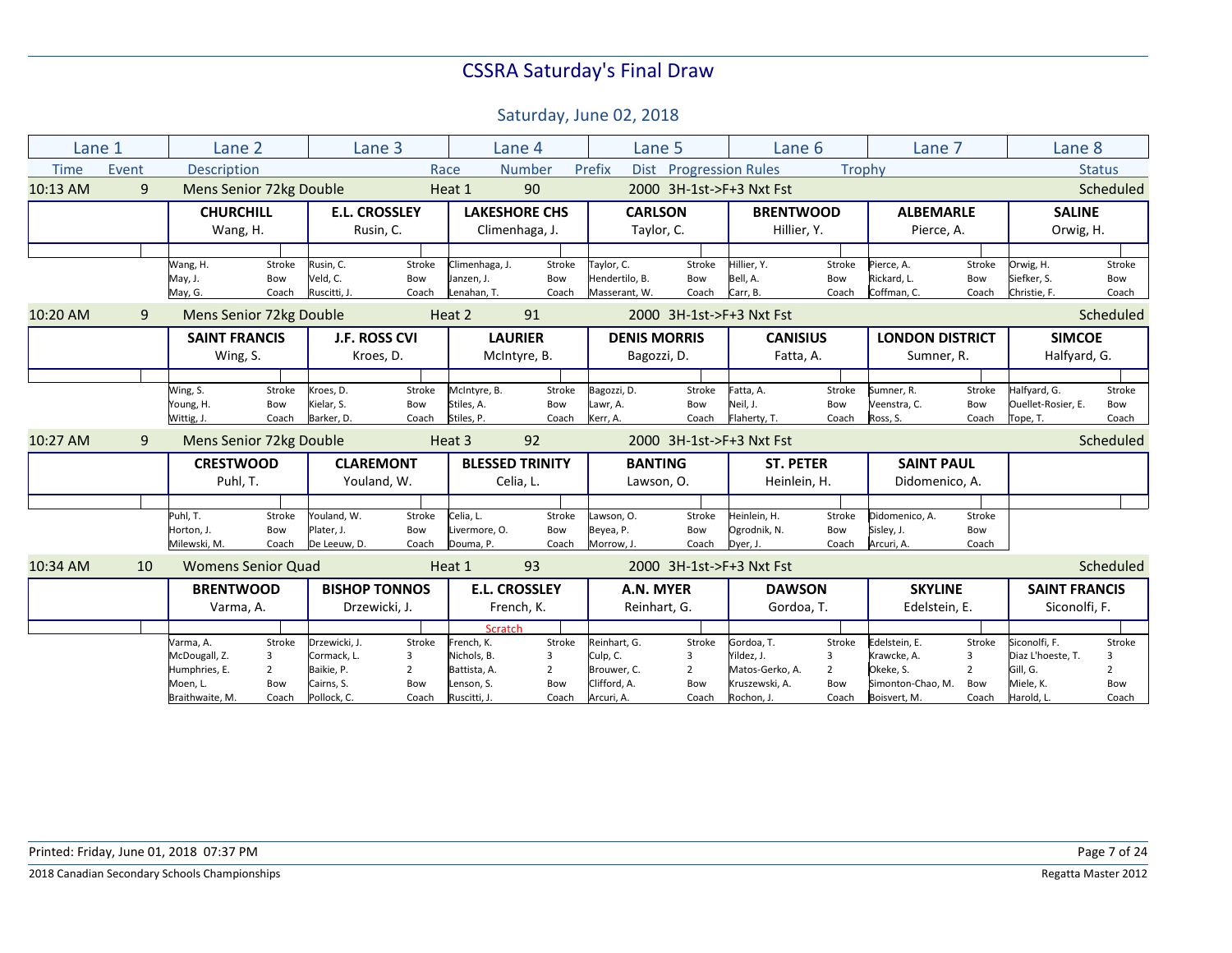Saturday, June 02, 2018

| Lane 1      |       | Lane <sub>2</sub>         |                | Lane 3                 |                |                     | Lane 4           | Lane 5              |                        | Lane 6                   |                | Lane 7           |                | Lane 8        |
|-------------|-------|---------------------------|----------------|------------------------|----------------|---------------------|------------------|---------------------|------------------------|--------------------------|----------------|------------------|----------------|---------------|
| <b>Time</b> | Event | Description               |                |                        |                | Race                | <b>Number</b>    | Prefix              | Dist Progression Rules |                          | <b>Trophy</b>  |                  |                | <b>Status</b> |
| 10:41 AM    | 10    | <b>Womens Senior Quad</b> |                |                        |                | Heat 2              | 94               |                     |                        | 2000 3H-1st->F+3 Nxt Fst |                |                  |                | Scheduled     |
|             |       | <b>RIDLEY</b>             |                | <b>HILLFIELD-STRAT</b> |                | <b>LORNE PARK</b>   |                  | <b>WELLAND CENT</b> |                        | <b>SMUS</b>              |                | <b>UXBRIDGE</b>  |                |               |
|             |       | Cook, A.                  |                | Spaan, A.              |                |                     | Olvet, R.        | Dellavalle, R.      |                        | White, E.                |                | Deacetis, C.     |                |               |
|             |       |                           |                |                        |                |                     |                  |                     |                        |                          |                | Scratch          |                |               |
|             |       | Cook, A.                  | Stroke         | Spaan, A.              | Stroke         | Olvet, R.           | Stroke           | Dellavalle, R.      | Stroke                 | White, E.                | Stroke         | Deacetis, C.     | Stroke         |               |
|             |       | Cook, G.                  | 3              | Castell, C.            | 3              | Murphy, R.          | 3                | Couroux, S.         | 3                      | Rolfe, S.                | 3              | Gaston, A.       | 3              |               |
|             |       | Broski, E.                | $\overline{2}$ | Mitchell. M.           | $\overline{2}$ | Doyle, B.           | $\overline{2}$   | Goertz, M.          | $2^{\circ}$            | Meadows, O.              | $\overline{2}$ | Brown. L.        | $\overline{2}$ |               |
|             |       | Sabine, E.                | Bow            | Alexander, K.          | Bow            | Forgeron, H.        | Bow              | Thomas, M.          | Bow                    | Raina, R.                | Bow            | Kennedy, B.      | Bow            |               |
|             |       | Preston, S.               | Coach          | Griffin, S.            | Coach          | Tendilla Rocha, H.  | Coach            | Young, B.           | Coach                  | Walker Curry, S.         | Coach          | Winkel, M.       | Coach          |               |
| 10:48 AM    | 10    | <b>Womens Senior Quad</b> |                |                        |                | Heat 3              | 95               |                     |                        | 2000 3H-1st->F+3 Nxt Fst |                |                  |                | Scheduled     |
|             |       | <b>GULF ISLANDS</b>       |                | <b>BANTING</b>         |                |                     | <b>ST. PETER</b> | <b>CRESTWOOD</b>    |                        | <b>HUMBERSIDE CI</b>     |                | <b>WESTDALE</b>  |                |               |
|             |       | Reynolds, B.              |                | Byers, K.              |                |                     | Martin, R.       | Valencia, A.        |                        | Tintor, A.               |                | Crossley, M.     |                |               |
|             |       |                           |                |                        |                |                     |                  |                     |                        |                          |                |                  |                |               |
|             |       | Reynolds, B.              | Stroke         | Byers, K.              | Stroke         | Kennaley, A.        | Stroke           | Valencia, A.        | Stroke                 | Tintor, A.               | Stroke         | Crossley, M.     | Stroke         |               |
|             |       | Johnson, Z.               | 3              | Blaha, L.              | 3              | Martin, R.          | 3                | Stamps, A.          | 3                      | Blunt, J.                | 3              | Barrie, Z.       | 3              |               |
|             |       | Barrett, L.               | $\overline{2}$ | Hutson, M.             | $\overline{2}$ | Miller, J.          | $\overline{2}$   | Staub, M.           | $\overline{2}$         | Steen, C.                | $\overline{2}$ | Voss, A.         | $\overline{2}$ |               |
|             |       | Mah, B.                   | Bow            | Robichaud, R.          | Bow            | Cooke, S.           | Bow              | Eljammali, H.       | Bow                    | Mania, R.                | Bow            | Reda, F.         | Bow            |               |
|             |       | Mitchell, S.              | Coach          | Morrow, J.             | Coach          | Dyer, J.            | Coach            | Milewski, M.        | Coach                  | Miller, M.               | Coach          | Beshoff, T.      | Coach          |               |
| 10:55 AM    | 11    | Mens Junior 72kg Cox Four |                |                        |                | Heat 1              | 96               |                     |                        | 2000 3H-1st->F+3 Nxt Fst |                |                  |                | Scheduled     |
|             |       | <b>UPPER CANADA</b>       |                | <b>RIVERVIEW</b>       |                | <b>DENIS MORRIS</b> |                  | <b>CANISIUS</b>     |                        | <b>CHURCHILL</b>         |                | <b>WESTDALE</b>  |                |               |
|             |       | Monga, A.                 |                | Medel, C.              |                |                     | Mahoney, T.      | Hart-Nova, A.       |                        | Burgess, C.              |                | Youn, G.         |                |               |
|             |       |                           |                |                        |                |                     |                  |                     |                        |                          |                |                  |                |               |
|             |       | Wang, Z.                  | Cox            | Schacht, C.            | Cox            | Lobzun, A.          | Cox              | Wittmann, O.        | Cox                    | Chopin, C.               | Cox            | Moore, M.        | Cox            |               |
|             |       | Monga, A.                 | Stroke         | Medel, C.              | Stroke         | Mahoney, T.         | Stroke           | Hart-Nova, A.       | Stroke                 | Burgess, C.              | Stroke         | Youn, G.         | Stroke         |               |
|             |       | Jiang, Y.                 | 3              | Mullins, J.            | 3              | Arbour, B.          | $\overline{3}$   | Oh. J.              | $\overline{3}$         | Beaulne, B.              | 3              | Legacy, E.       | $\overline{3}$ |               |
|             |       | Kim, J.                   | $\overline{2}$ | Pirtle, G.             | $\overline{2}$ | Stockman. G.        | $\overline{2}$   | Mueller, J.         | $\overline{2}$         | Chapman, E.              | $\overline{2}$ | Bodor, A.        | $\overline{2}$ |               |
|             |       | Lossius, A.               | Bow            | Snow, L.               | Bow            | Foster, J.          | Bow              | Mecca, Z.           | Bow                    | Wang, A.                 | Bow            | Foese, L.        | Bow            |               |
|             |       | Braga, M.                 | Coach          | Kesor, R.              | Coach          | Malone, W.          | Coach            | Flaherty, T.        | Coach                  | Rao, M.                  | Coach          | Roche, M.        | Coach          |               |
| 11:02 AM    | 11    | Mens Junior 72kg Cox Four |                |                        |                | Heat 2              | 97               |                     |                        | 2000 3H-1st->F+3 Nxt Fst |                |                  |                | Scheduled     |
|             |       | <b>AA PIONEER</b>         |                | <b>RIDLEY</b>          |                |                     | <b>TRENTON</b>   | <b>ROCKFORD</b>     |                        | <b>TRINITY</b>           |                | <b>ST. MARYS</b> |                |               |
|             |       | Venumuddula, A.           |                | Gomez, A.              |                |                     | Irwin, T.        | Lund, A.            |                        | Wadds, C.                |                | Cunko, A.        |                |               |
|             |       |                           |                |                        |                |                     |                  |                     |                        |                          |                |                  |                |               |
|             |       | Clynes, C.                | Cox            | Luo, H.                | Cox            | Baleczak, C.        | Cox              | Ziemba, A.          | Cox                    | Bailey, S.               | Cox            | Woolfe, G.       | Cox            |               |
|             |       | Venumuddula, A.           | Stroke         | Gomez, A.              | Stroke         | Irwin, T.           | Stroke           | Lund, A.            | Stroke                 | Wadds, C.                | Stroke         | Cunko, A.        | Stroke         |               |
|             |       | Gordon, F.                | 3              | Wiley, L.              | 3              | Witt, S.            | 3                | Saenz, J.           | 3                      | Paddock, J.              | 3              | Madden, M.       | $\overline{3}$ |               |
|             |       | Bajcz, J.                 | $\overline{2}$ | Rubio, D.              | $\overline{2}$ | Raupp, C.           | $\overline{2}$   | Vidal Roca, J.      | $\overline{2}$         | Murphy, C.               | $\overline{2}$ | Swartz, I.       | $\overline{2}$ |               |
|             |       | Anderson, S.              | Bow            | Todd, G.               | Bow            | Westrate, C.        | Bow              | McGovern, M.        | Bow                    | Schofield, N.            | Bow            | Salvucci, A.     | Bow            |               |
|             |       | Griffith, R.              | Coach          | Braul, H.              | Coach          | Taylor, J.          | Coach            | Anderson, T.        | Coach                  | Hamilton, J.             | Coach          | Morrison, N.     | Coach          |               |

Printed: Friday, June 01, 2018 07:37 PM Page 8 of 24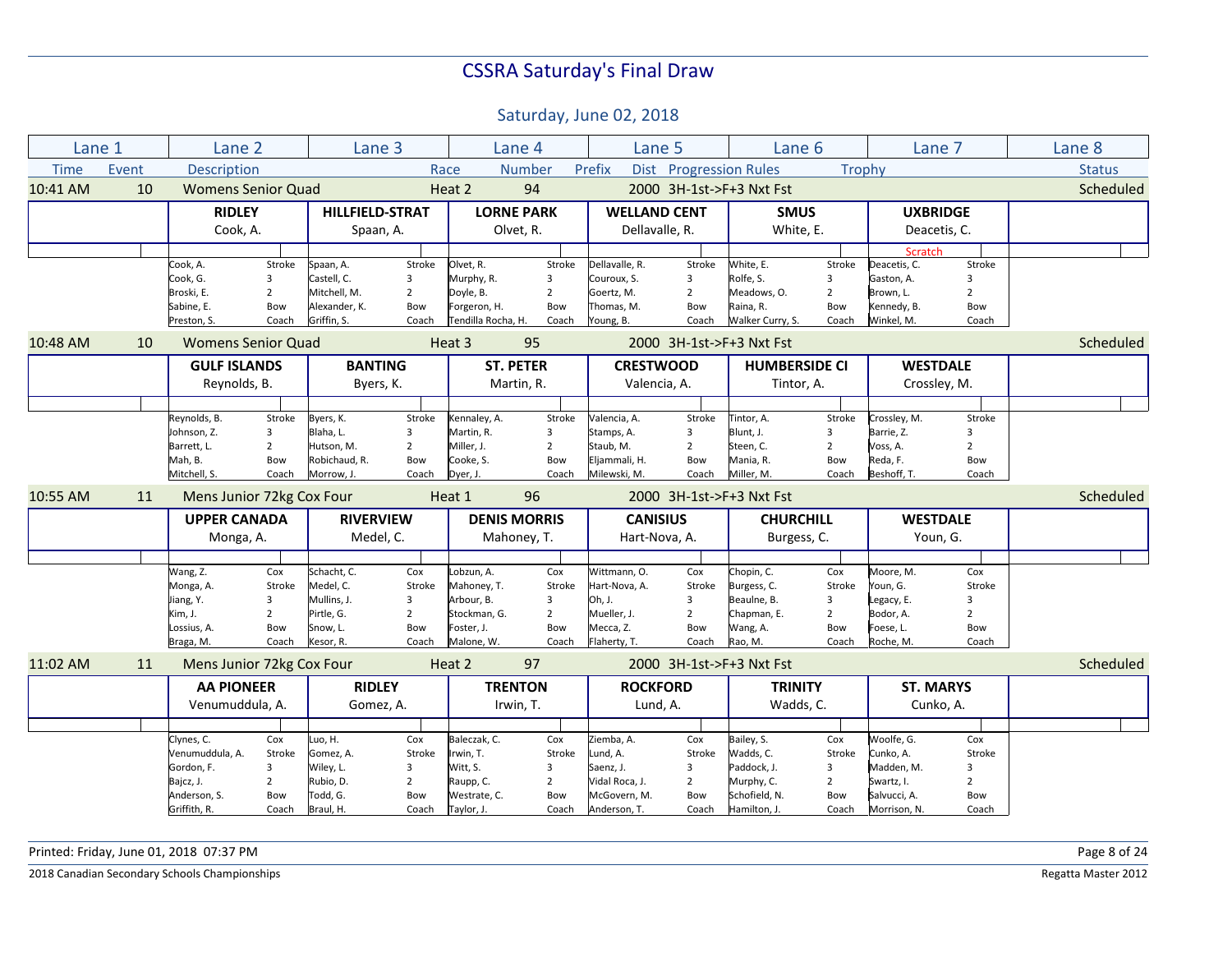Saturday, June 02, 2018

| Lane 1      |       | Lane 2                    |         | Lane 3                    |                       |                              | Lane 4                | Lane 5                      |                        | Lane 6                   |                     | Lane 7                        |                       | Lane 8        |
|-------------|-------|---------------------------|---------|---------------------------|-----------------------|------------------------------|-----------------------|-----------------------------|------------------------|--------------------------|---------------------|-------------------------------|-----------------------|---------------|
| <b>Time</b> | Event | <b>Description</b>        |         |                           |                       | Race                         | <b>Number</b>         | Prefix                      | Dist Progression Rules |                          | Trophy              |                               |                       | <b>Status</b> |
| 11:09 AM    | 11    | Mens Junior 72kg Cox Four |         |                           |                       | Heat 3                       | 98                    |                             |                        | 2000 3H-1st->F+3 Nxt Fst |                     |                               |                       | Scheduled     |
|             |       |                           |         | <b>EDEN</b>               |                       |                              | <b>BANTING</b>        | <b>ST MARY'S PREP</b>       |                        | <b>T. ROOSEVELT</b>      |                     | <b>E.L. CROSSLEY</b>          |                       |               |
|             |       |                           |         | Kudreikis, O.             |                       |                              | Miller, K.            | Cranmer, N.                 |                        | Hickey, N.               |                     | Hansler, W.                   |                       |               |
|             |       |                           |         |                           |                       |                              |                       |                             |                        |                          |                     |                               |                       |               |
|             |       |                           |         | Carriere, I.              | Cox                   | Vandeerveen, F.              | Cox                   | Abdal, D.                   | Cox                    | McGowen, C.              | Cox                 | Topliffe, S.                  | Cox                   |               |
|             |       |                           |         | Kudreikis, O.             | Stroke                | Miller. K.                   | Stroke                | Cranmer. N.                 | Stroke                 | Hickey, N.               | Stroke              | Hansler. W.                   | Stroke                |               |
|             |       |                           |         | Martens, L.               | 3                     | Bragg, E.                    | 3                     | Doman, T.                   | 3                      | Samyn, J.                | 3<br>$\overline{2}$ | Lachnit, T.                   | 3                     |               |
|             |       |                           |         | Goodwin, M.               | $\overline{2}$<br>Bow | Brouwer, N.<br>Callender, A. | $\overline{2}$<br>Bow | Mitchell, E.                | $\overline{2}$<br>Bow  | Conz, B.                 | Bow                 | Martinson, G.<br>Nawrocki, S. | $\overline{2}$<br>Bow |               |
|             |       |                           |         | Duncan, R.<br>Ducroix, D. | Coach                 | Morrow. J.                   | Coach                 | Haynes, A.<br>Czarnecki, C. | Coach                  | Gates, N.<br>Hickey, P.  | Coach               | Ruscitti, J.                  | Coach                 |               |
| 11:16 AM    | 12    | <b>Mens Senior Pair</b>   |         |                           |                       | Heat 1                       | 99                    |                             |                        | 2000 3H-1st->F+3 Nxt Fst |                     |                               |                       | Scheduled     |
|             |       | <b>SAINT FRANCIS</b>      |         | <b>CARLSON</b>            |                       |                              | <b>E.L. CROSSLEY</b>  | <b>TC WILLIAMS</b>          |                        | <b>ST MARY'S PREP</b>    |                     | <b>RIVERVIEW</b>              |                       |               |
|             |       |                           |         |                           |                       |                              |                       |                             |                        |                          |                     |                               |                       |               |
|             |       | Wing, S.                  |         | Cantu, J.                 |                       |                              | Darling, F.           | McGivern, C.                |                        | Hutter, R.               |                     | Krause, T.                    |                       |               |
|             |       |                           |         |                           |                       |                              |                       |                             |                        |                          |                     |                               |                       |               |
|             |       | Wing, S.                  | Stroke  | Cantu, J.                 | Stroke                | Darling, F.                  | Stroke                | McGivern, C.                | Stroke                 | Hutter, R.               | Stroke              | Krause, T.                    | Stroke                |               |
|             |       | Young, H.                 | Bow     | Ferrell, J.               | Bow                   | Kennedy, N.                  | Bow                   | Psaltis-Ivanis, S.          | Bow                    | Strzelewicz, J.          | Bow                 | Mullins, A.                   | Bow                   |               |
|             |       | Wittig, J.                | Coach   | Masserant, W.             | Coach                 | Ruscitti, J.                 | Coach                 | Hearding, P.                | Coach                  | Dekhne. A                | Coach               | Kesor, R.                     | Coach                 |               |
| 11:23 AM    | 12    | <b>Mens Senior Pair</b>   |         |                           |                       | Heat 2                       | 100                   |                             |                        | 2000 3H-1st->F+3 Nxt Fst |                     |                               |                       | Scheduled     |
|             |       | <b>ROCKFORD</b>           |         | <b>HUMBERSIDE CI</b>      |                       |                              | <b>UPPER CANADA</b>   | <b>GROSSE ILE</b>           |                        | <b>BRENTWOOD</b>         |                     | <b>SKYLINE</b>                |                       |               |
|             |       | Sundman, S.               |         | Jancso-Szabo, B.          |                       |                              | Chan, A.              | O'Connor, K.                |                        | Harold, J.               |                     | Farmer, L.                    |                       |               |
|             |       |                           |         |                           |                       |                              |                       |                             |                        |                          |                     |                               |                       |               |
|             |       | Sundman, S.               | Stroke  | Jancso-Szabo, B.          | Stroke                | Chan, A.                     | Stroke                | O'Connor, K.                | Stroke                 | Harold, J.               | Stroke              | Farmer, L.                    | Stroke                |               |
|             |       | Janssen, J.               | Bow     | Zimbel, S.                | Bow                   | Monga, R.                    | Bow                   | Kaiser, B.                  | Bow                    | Handler, Y.              | Bow                 | Lu, E.                        | Bow                   |               |
|             |       | Anderson, T.              | Coach   | Miller, M.                | Coach                 | Taylor, N.                   | Coach                 | Sitek, S.                   | Coach                  | Carr, B.                 | Coach               | Utt, M.                       | Coach                 |               |
| 11:30 AM    | 12    | <b>Mens Senior Pair</b>   |         |                           |                       | Heat 3                       | 101                   |                             |                        | 2000 3H-1st->F+3 Nxt Fst |                     |                               |                       | Scheduled     |
|             |       |                           |         | <b>NANAIMO DSS</b>        |                       |                              | <b>ST. GEORGE</b>     | <b>FH CENTRAL</b>           |                        | <b>RIDLEY</b>            |                     | <b>ST. ANDREW</b>             |                       |               |
|             |       |                           |         | Watchorn, E.              |                       |                              | Chan, D.              | Purcell, E.                 |                        | Biscaro, N.              |                     | Schwartz, G.                  |                       |               |
|             |       |                           |         |                           |                       |                              |                       |                             |                        |                          |                     |                               |                       |               |
|             |       |                           |         | Watchorn, E.              | Stroke                | Chan, D.                     | Stroke                | Purcell, E.                 | Stroke                 | Biscaro, N.              | Stroke              | Schwartz, G.                  | Stroke                |               |
|             |       |                           |         | Van Der Minne, C.         | Bow                   | Black, J.                    | Bow                   | Finkelstein, B.             | Bow                    | Enns, E.                 | Bow                 | Orsini, C.                    | Bow                   |               |
|             |       |                           |         | Rutherford, C.            | Coach                 | Szybka, G.                   | Coach                 | Fischer, T.                 | Coach                  | Braul, H.                | Coach               | Elliott, B.                   | Coach                 |               |
| 11:37 AM    | 13    | <b>Mens Senior Single</b> |         |                           | SF <sub>1</sub>       |                              | 102                   |                             | 2000 2SF-1 to 3->F     |                          |                     |                               |                       | Scheduled     |
|             |       | <b>GRIMSBY</b>            |         | <b>ST. PETER</b>          |                       |                              | <b>CITY ACADEMY</b>   | <b>CLAREMONT</b>            |                        | <b>CRANBROOK KING</b>    |                     | <b>PORT CREDIT</b>            |                       |               |
|             |       | McAlpine, C.              |         | Holmquist, I.             |                       |                              | Simpson, L.           | Walkey, J.                  |                        | Van Houten, W.           |                     | Pirie, W.                     |                       |               |
|             |       |                           |         |                           |                       |                              |                       |                             |                        |                          |                     |                               |                       |               |
|             |       | McAlpine, C.              | Sculler | Holmquist, I.             | Sculler               | Simpson, L.                  | Sculler               | Walkey, J.                  | Sculler                | Van Houten, W.           | Sculler             | Pirie, W.                     | Sculler               |               |
|             |       | Fisher, B.                | Coach   | Dyer, J.                  | Coach                 | Matt, M.                     | Coach                 | De Leeuw, D.                | Coach                  | Van Houten, K.           | Coach               | Tendilla, H.                  | Coach                 |               |
|             |       |                           |         |                           |                       |                              |                       |                             |                        |                          |                     |                               |                       |               |

Printed: Friday, June 01, 2018 07:37 PM Page 9 of 24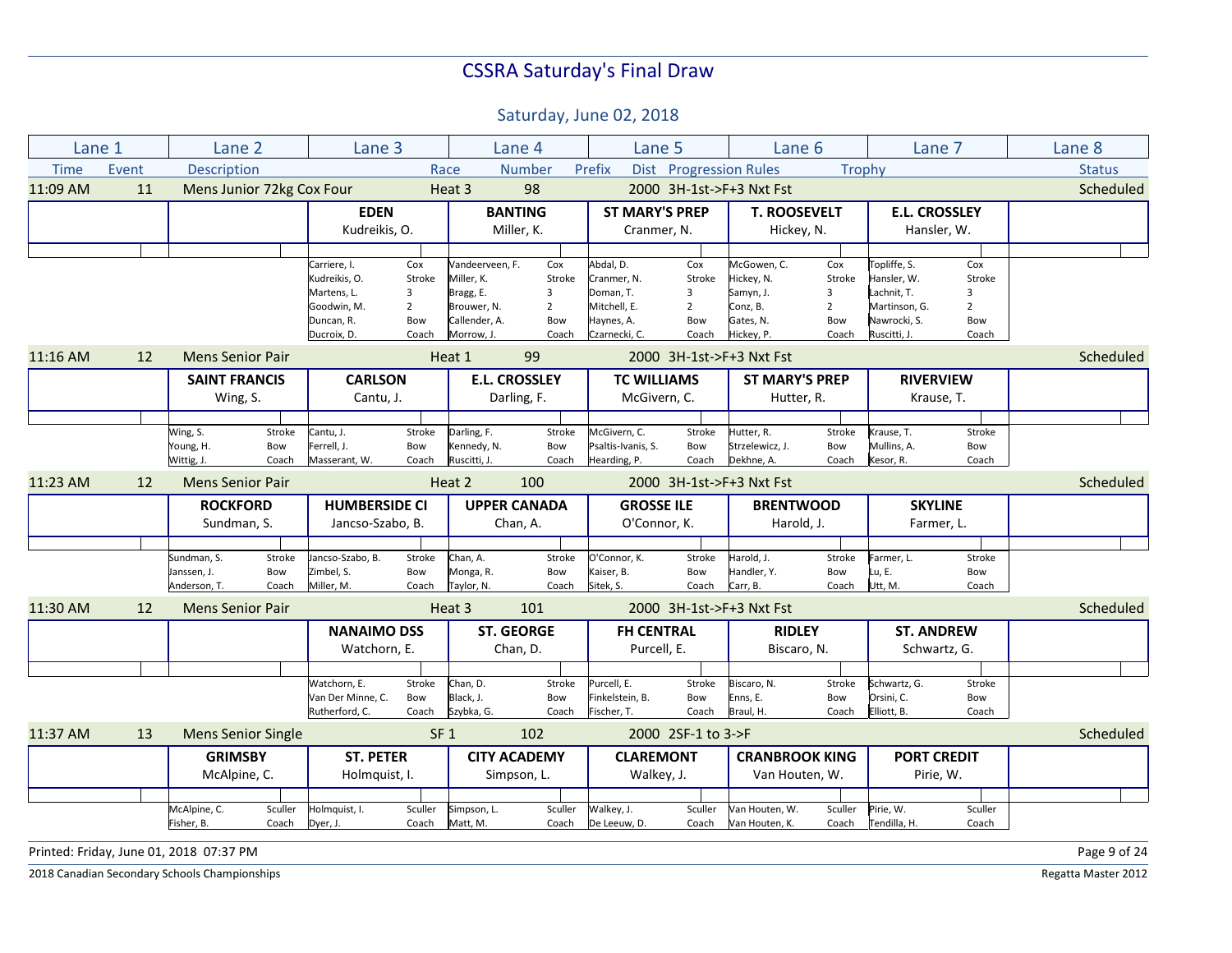| Lane 1      |       | Lane 2                                                                    |                                                            | Lane 3                                                                          |                                               |                                                                                    | Lane 4                                        |                                                                        | Lane 5                                        | Lane 6                                                               |                                               | Lane 7                                                                 |                                                            | Lane 8        |
|-------------|-------|---------------------------------------------------------------------------|------------------------------------------------------------|---------------------------------------------------------------------------------|-----------------------------------------------|------------------------------------------------------------------------------------|-----------------------------------------------|------------------------------------------------------------------------|-----------------------------------------------|----------------------------------------------------------------------|-----------------------------------------------|------------------------------------------------------------------------|------------------------------------------------------------|---------------|
| <b>Time</b> | Event | <b>Description</b>                                                        |                                                            |                                                                                 |                                               | Race                                                                               | <b>Number</b>                                 | Prefix                                                                 | Dist Progression Rules                        |                                                                      | Trophy                                        |                                                                        |                                                            | <b>Status</b> |
| 11:44 AM    | 13    | <b>Mens Senior Single</b>                                                 |                                                            |                                                                                 | SF <sub>2</sub>                               |                                                                                    | 103                                           |                                                                        | 2000 2SF-1 to 3->F                            |                                                                      |                                               |                                                                        |                                                            | Scheduled     |
|             |       | <b>WELLAND CENT</b><br>Law, D.                                            |                                                            | <b>ST MICHAEL'S</b><br>Kypreos, T.                                              |                                               | <b>CAMPBELL</b><br>Markewich, T.                                                   |                                               |                                                                        | <b>J.F. ROSS CVI</b><br>Harris, S.            | <b>E.L. CROSSLEY</b><br>Jastremski, A.                               |                                               | <b>SAINT FRANCIS</b><br>Picard, D.                                     |                                                            |               |
|             |       | Law, D.<br>McNally, P.                                                    | Sculler<br>Coach                                           | Kypreos, T.<br>Miller, M.                                                       | Sculler<br>Coach                              | Markewich. T.<br>Mathiason, G.                                                     | Sculler<br>Coach                              | Harris, S.<br>Barker, D.                                               | Sculler<br>Coach                              | Jastremski, A.<br>Ruscitti, J.                                       | Sculler<br>Coach                              | Picard. D.<br>Petrychanko, M.                                          | Sculler<br>Coach                                           |               |
| 11:51 AM    | 14    | <b>Womens Juniors Quad</b>                                                |                                                            |                                                                                 | SF <sub>1</sub>                               |                                                                                    | 104                                           |                                                                        | 2000 2SF-1 to 3->F                            |                                                                      |                                               |                                                                        |                                                            | Scheduled     |
|             |       | <b>SMUS</b><br>Tejado, N.                                                 |                                                            | <b>BRENTWOOD</b><br>Featherstone, N.                                            |                                               | <b>BRANKSOME</b><br>Ettehaadieh, S.                                                |                                               |                                                                        | <b>CLAREMONT</b><br>Stephens, E.              | <b>SKYLINE</b><br>Dudley, V.                                         |                                               | <b>SAINT PAUL</b><br>lacobaccio, A.                                    |                                                            |               |
|             |       | Tejado, N.<br>Sheehan, M.<br>Selwood, E.<br>Jiang, K.<br>Walker Curry, S. | Stroke<br>3<br>$\overline{2}$<br>Bow<br>Coach              | Featherstone, N.<br>Guthrie, G.<br>O'Brien, K.<br>Curtis. S.<br>Braithwaite. M. | Stroke<br>3<br>$\overline{2}$<br>Bow<br>Coach | Ettehaadieh, S.<br>Groenewegen, K.<br>Ettehadieh. A.<br>Hodgson, A.<br>Fleming, S. | Stroke<br>3<br>$\overline{2}$<br>Bow<br>Coach | Stephens, E.<br>Rompain, F.<br>Seanez, M.<br>Scott, K.<br>De Leeuw. D. | Stroke<br>3<br>$\overline{2}$<br>Bow<br>Coach | Dudley, V.<br>Barr, O.<br>Faris. L.<br>Watson, M.<br>Bennett. K.     | Stroke<br>3<br>$\overline{2}$<br>Bow<br>Coach | lacobaccio, A.<br>Candeloro, C.<br>Hartl. O.<br>Scott, S.<br>Heard, V. | Stroke<br>$\overline{3}$<br>$\overline{2}$<br>Bow<br>Coach |               |
| 11:58 AM    | 14    | <b>Womens Juniors Quad</b>                                                |                                                            |                                                                                 | SF <sub>2</sub>                               |                                                                                    | 105                                           |                                                                        | 2000 2SF-1 to 3->F                            |                                                                      |                                               |                                                                        |                                                            | Scheduled     |
|             |       | A.N. MYER<br>Wang, M.                                                     |                                                            | <b>RIDLEY</b><br>McRae, E.                                                      |                                               | <b>SHAWNIGAN</b><br>Fulton, E.                                                     |                                               |                                                                        | <b>E.L. CROSSLEY</b><br>MacLeod, D.           | <b>J.F. ROSS CVI</b><br>Burpee, R.                                   |                                               | <b>NOTRE DAME</b><br>Capra, T.                                         |                                                            |               |
|             |       | Wang, M.<br>Holder, I.<br>Harle, T.<br>Sibley, H.<br>Egger, J.            | Stroke<br>$\overline{3}$<br>$\overline{2}$<br>Bow<br>Coach | McRae. E.<br>Derinkok. I.<br>Sun, C.<br>Russell, V.<br>Storrs, N.               | Stroke<br>3<br>$\overline{2}$<br>Bow<br>Coach | Fulton, E.<br>Hall. G.<br>Brennan-Mccann, M. 2<br>Lavin, N.<br>Platt, J.           | Stroke<br>3<br>Bow<br>Coach                   | Keith. C.<br>Barnes. S.<br>Green, S.<br>Schirru, A.<br>Ruscitti, J.    | Stroke<br>3<br>$\overline{2}$<br>Bow<br>Coach | Burpee, R.<br>Harris, K.<br>Rintoul, R.<br>Contini, J.<br>Glista, A. | Stroke<br>3<br>$\overline{2}$<br>Bow<br>Coach | Capra, T.<br>Maidens. N.<br>Elson, M.<br>Langelaan, B.<br>Pelette, D.  | Stroke<br>3<br>$\overline{2}$<br>Bow<br>Coach              |               |
| 12:05 PM    | 15    | <b>Mens Junior Double</b>                                                 |                                                            |                                                                                 | SF <sub>1</sub>                               |                                                                                    | 106                                           |                                                                        | 2000 2SF-1 to 3->F                            |                                                                      |                                               |                                                                        |                                                            | Scheduled     |
|             |       | <b>SAINT PAUL</b><br>Laliberte, A.                                        |                                                            | <b>SKYLINE</b><br>Dionne, B.                                                    |                                               | <b>SHAWNIGAN</b>                                                                   | MacKay, R.                                    |                                                                        | <b>E.L. CROSSLEY</b><br>Darling, O.           | <b>SAINT FRANCIS</b><br>Kartvelishvili, L.                           |                                               | <b>CLAREMONT</b><br>McCleary, D.                                       |                                                            |               |
|             |       | Laliberte, A.<br>Sisley, C.<br>Verbraeken, W.                             | Stroke<br>Bow<br>Coach                                     | Dionne, B.<br>Force, N.<br>Utt, M.                                              | Stroke<br>Bow<br>Coach                        | MacKay, R.<br>Addison, S.<br>Bomans, J.                                            | Stroke<br>Bow<br>Coach                        | Darling, O.<br>Kuhn, Z.<br>Ruscitti, J.                                | Stroke<br>Bow<br>Coach                        | Kartvelishvili, L.<br>Block, W.<br>Kessler, M.                       | Stroke<br>Bow<br>Coach                        | McCleary, D.<br>Jo, J.<br>De Leeuw, D.                                 | Stroke<br>Bow<br>Coach                                     |               |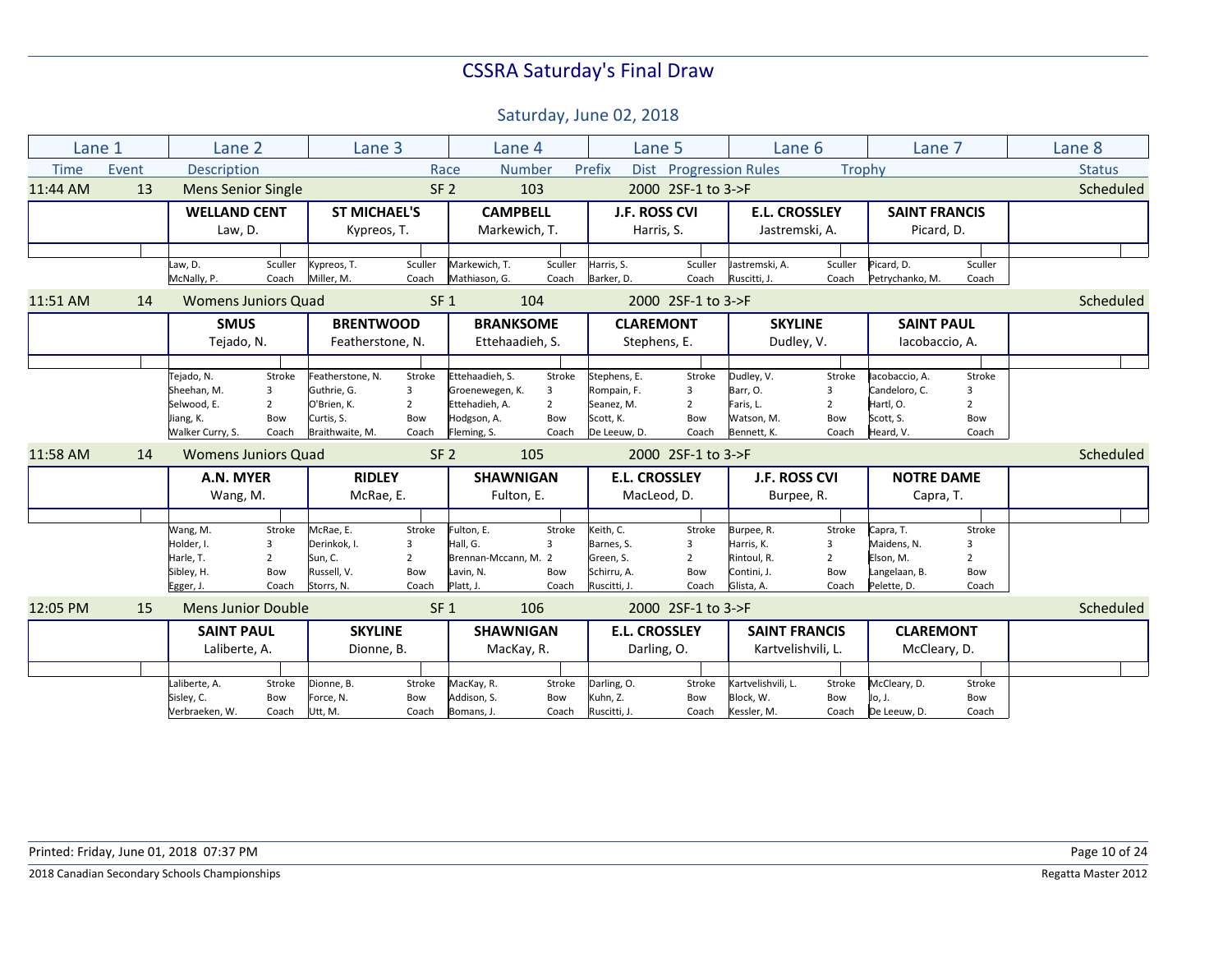| Lane 1      |       | Lane 2                                                                           |                                                                   | Lane 3                                                                                                  |                                                      |                                                                                      | Lane 4                                               | Lane 5                                                                           |                                                      | Lane 6                                                                                        |                                                      | Lane 7                                                                                         |                                                      | Lane 8        |
|-------------|-------|----------------------------------------------------------------------------------|-------------------------------------------------------------------|---------------------------------------------------------------------------------------------------------|------------------------------------------------------|--------------------------------------------------------------------------------------|------------------------------------------------------|----------------------------------------------------------------------------------|------------------------------------------------------|-----------------------------------------------------------------------------------------------|------------------------------------------------------|------------------------------------------------------------------------------------------------|------------------------------------------------------|---------------|
| <b>Time</b> | Event | <b>Description</b>                                                               |                                                                   |                                                                                                         |                                                      | Race                                                                                 | <b>Number</b>                                        | Prefix                                                                           | Dist Progression Rules                               |                                                                                               | Trophy                                               |                                                                                                |                                                      | <b>Status</b> |
| 12:12 PM    | 15    | <b>Mens Junior Double</b>                                                        |                                                                   |                                                                                                         | SF <sub>2</sub>                                      |                                                                                      | 107                                                  |                                                                                  | 2000 2SF-1 to 3->F                                   |                                                                                               |                                                      |                                                                                                |                                                      | Scheduled     |
|             |       | <b>GLEBE</b><br>Watkins, E.                                                      |                                                                   | <b>SAINT MICHAEL</b><br>Gauthier, P.                                                                    |                                                      |                                                                                      | <b>BRENTWOOD</b><br>Draper, K.                       | <b>PORT CREDIT</b><br>Seawright, E.                                              |                                                      | <b>EDEN</b><br>Bartel, K.                                                                     |                                                      | <b>JEAN-VANIER</b><br>Irvine, R.                                                               |                                                      |               |
|             |       |                                                                                  |                                                                   |                                                                                                         |                                                      |                                                                                      |                                                      |                                                                                  |                                                      |                                                                                               |                                                      |                                                                                                |                                                      |               |
|             |       | Watkins, E.<br>Hemphill, J.<br>Hay, G.                                           | Stroke<br>Bow<br>Coach                                            | Gauthier, P.<br>Cournoyea, J.<br>Verbraeken, W.                                                         | Stroke<br>Bow<br>Coach                               | Draper, K.<br>Lapsley, T.<br>Wismer, M.                                              | Stroke<br>Bow<br>Coach                               | Seawright, E.<br>Nummi, K.<br>Tendilla, H.                                       | Stroke<br>Bow<br>Coach                               | Bartel, K.<br>Grigg, E.<br>Bartel, P.                                                         | Stroke<br>Bow<br>Coach                               | Irvine, R.<br>Lamothe, I.<br>McNally, P.                                                       | Stroke<br>Bow<br>Coach                               |               |
| 12:19 PM    | 16    | <b>Womens Senior Cox Four</b>                                                    |                                                                   |                                                                                                         | SF <sub>1</sub>                                      |                                                                                      | 108                                                  |                                                                                  | 2000 2SF-1 to 3->F                                   |                                                                                               |                                                      |                                                                                                |                                                      | Scheduled     |
|             |       | <b>MERCYHURST PREP</b>                                                           |                                                                   | <b>BRENTWOOD</b>                                                                                        |                                                      |                                                                                      | <b>FH NORTHERN</b>                                   | <b>NARDIN ACADEMY</b>                                                            |                                                      | <b>BRANKSOME</b>                                                                              |                                                      | <b>AA PIONEER</b>                                                                              |                                                      |               |
|             |       | Swanson, R.                                                                      |                                                                   | Christensen, A.                                                                                         |                                                      |                                                                                      | Greshak, T.                                          | Dietrich. L.                                                                     |                                                      | Aston-Waldoch, H.                                                                             |                                                      | Roy, L.                                                                                        |                                                      |               |
|             |       |                                                                                  |                                                                   |                                                                                                         |                                                      |                                                                                      |                                                      |                                                                                  |                                                      |                                                                                               |                                                      |                                                                                                |                                                      |               |
|             |       | Talbot, B.<br>Swanson, R.<br>Lytle, A.<br>Palo, A.<br>Schimp, L.<br>Schroeck, R. | Cox<br>Stroke<br>3<br>$\overline{2}$<br>Bow<br>Coach              | De Asis Chan, E.<br>Christensen, A.<br>McDougall, Z.<br>Humphries, E.<br>Collins, A.<br>Braithwaite, M. | Cox<br>Stroke<br>3<br>$\overline{2}$<br>Bow<br>Coach | Cole, J.<br>Greshak, T.<br>Schaible, M.<br>Purdue, G.<br>Loehfelm, A.<br>Mankins, C. | Cox<br>Stroke<br>3<br>$\overline{2}$<br>Bow<br>Coach | Sabio, E.<br>Dietrich, L.<br>Bauer, K.<br>Dwyer, C.<br>Stoll, J.<br>McNamara, A. | Cox<br>Stroke<br>3<br>$\overline{2}$<br>Bow<br>Coach | Marshall, A.<br>Aston-Waldoch, H.<br>Otton, M.<br>Butterworth, R.<br>Johnson, F.<br>Heder, J. | Cox<br>Stroke<br>3<br>$\overline{2}$<br>Bow<br>Coach | Jenkins, I.<br>Roy, L.<br>Hollenbeck, K.<br>Maloy, M.<br>Yambrick, H.<br>Griffith, R.          | Cox<br>Stroke<br>3<br>$\overline{2}$<br>Bow<br>Coach |               |
| 12:26 PM    | 16    | <b>Womens Senior Cox Four</b>                                                    |                                                                   |                                                                                                         | SF <sub>2</sub>                                      |                                                                                      | 109                                                  |                                                                                  | 2000 2SF-1 to 3->F                                   |                                                                                               |                                                      |                                                                                                |                                                      | Scheduled     |
|             |       | <b>GROSSE ILE</b><br>Blanzy, A.                                                  |                                                                   | <b>SMUS</b><br>White, E.                                                                                |                                                      |                                                                                      | <b>E.L. CROSSLEY</b><br>Zucco, K.                    | <b>ROCKFORD</b><br>Loveless, E.                                                  |                                                      | <b>CITY HONORS</b><br>Lettieri, L.                                                            |                                                      | <b>SIMCOE</b><br>Parkin, H.                                                                    |                                                      |               |
|             |       |                                                                                  |                                                                   |                                                                                                         |                                                      |                                                                                      |                                                      |                                                                                  |                                                      |                                                                                               |                                                      |                                                                                                |                                                      |               |
|             |       | Pettry, C.<br>Blanzy, A.<br>Krohn, M.<br>Gunter, L.<br>Wise, N.<br>Sitek, S.     | Cox<br>Stroke<br>$\overline{3}$<br>$\overline{2}$<br>Bow<br>Coach | Considine. A.<br>White. E.<br>Meadows, O.<br>Rolfe, S.<br>Raina. R.<br>Walker Curry, S.                 | Cox<br>Stroke<br>3<br>$\overline{2}$<br>Bow<br>Coach | Kew, B.<br>Zucco, K.<br>Curtis-Masse. K.<br>Leavens, E.<br>Chmay, T.<br>Ruscitti, J. | Cox<br>Stroke<br>3<br>$\overline{2}$<br>Bow<br>Coach | Gannon, M.<br>Loveless, E.<br>Cisco, L.<br>Lassig, E.<br>Powers, H.<br>Itter, D. | Cox<br>Stroke<br>3<br>$\overline{2}$<br>Bow<br>Coach | Murphy, H.<br>Lettieri. L.<br>Connolly, K.<br>Mahoney, K.<br>Fuller. M.<br>Sullivan, D.       | Cox<br>Stroke<br>3<br>$\overline{2}$<br>Bow<br>Coach | Sengsouriya, M.<br>Parkin. H.<br>Van Helvert, G.<br>Segato, E.<br>Schellenberg, G.<br>Carr, A. | Cox<br>Stroke<br>3<br>$\overline{2}$<br>Bow<br>Coach |               |
| 12:33 PM    | 18    | Womens Senior 63kg Single                                                        |                                                                   |                                                                                                         | SF <sub>1</sub>                                      |                                                                                      | 110                                                  |                                                                                  | 2000 2SF-1 to 3->F                                   |                                                                                               |                                                      |                                                                                                |                                                      | Scheduled     |
|             |       | <b>CAMPBELL</b>                                                                  |                                                                   | <b>LAKESHORE CHS</b>                                                                                    |                                                      |                                                                                      | <b>OXBRIDGE</b>                                      | <b>GRIMSBY</b>                                                                   |                                                      | <b>GULF ISLANDS</b>                                                                           |                                                      | <b>MARION GRAHAM</b>                                                                           |                                                      |               |
|             |       | Mahmood, W.                                                                      |                                                                   | O Neill, R.                                                                                             |                                                      |                                                                                      | Ramsey, A.                                           | Mercuri, H.                                                                      |                                                      | Reynolds, B.                                                                                  |                                                      | Gelineau, E.                                                                                   |                                                      |               |
|             |       |                                                                                  |                                                                   |                                                                                                         |                                                      |                                                                                      |                                                      |                                                                                  |                                                      |                                                                                               |                                                      |                                                                                                |                                                      |               |
|             |       | Mahmood, W.<br>Mathiason, G.                                                     | Sculler<br>Coach                                                  | O Neill, R.<br>Lenahan, T.                                                                              | Sculler<br>Coach                                     | Ramsey, A.<br>Paxson, R.                                                             | Sculler<br>Coach                                     | Mercuri, H.<br>Fisher, M.                                                        | Sculler<br>Coach                                     | Reynolds, B.<br>Mitchell, S.                                                                  | Sculler<br>Coach                                     | Gelineau, E.<br>Haver, J.                                                                      | Sculler<br>Coach                                     |               |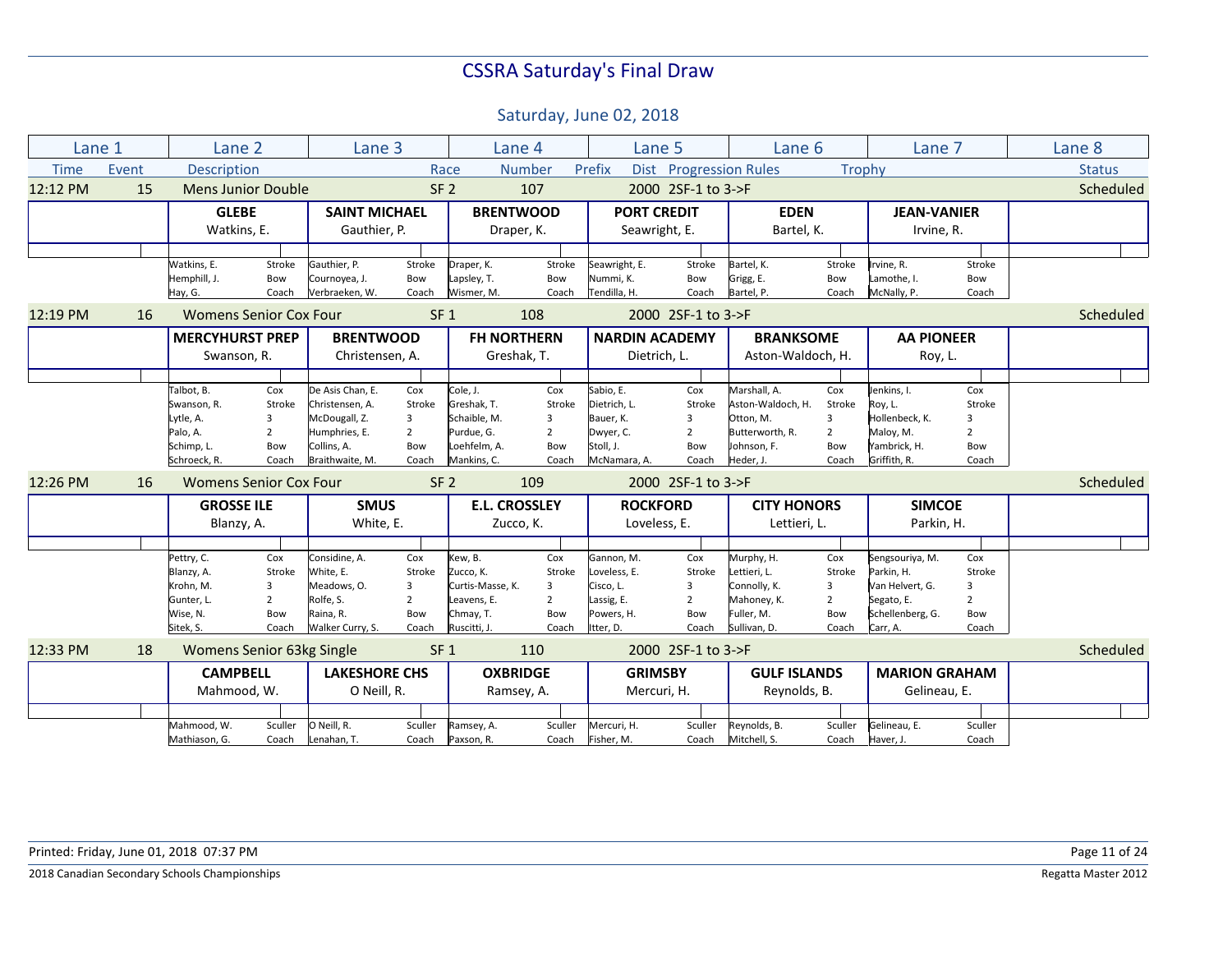|             | Lane 1 | Lane 2               |                                  |                               | Lane 3          |                | Lane 4               |                      | Lane 5                 | Lane 6                   |                | Lane 7           |                | Lane 8        |
|-------------|--------|----------------------|----------------------------------|-------------------------------|-----------------|----------------|----------------------|----------------------|------------------------|--------------------------|----------------|------------------|----------------|---------------|
| <b>Time</b> | Event  | <b>Description</b>   |                                  |                               | Race            |                | <b>Number</b>        | Prefix               | Dist Progression Rules |                          | Trophy         |                  |                | <b>Status</b> |
| 12:40 PM    | 18     |                      | <b>Womens Senior 63kg Single</b> |                               | SF <sub>2</sub> |                | 111                  |                      | 2000 2SF-1 to 3->F     |                          |                |                  |                | Scheduled     |
|             |        | <b>DENIS MORRIS</b>  |                                  | <b>T.A. STEWART</b>           |                 |                | <b>SENTINEL</b>      | <b>ST. MARYS</b>     |                        | <b>WALTER MURRAY</b>     |                | <b>DAWSON</b>    |                |               |
|             |        | Heyworth, E.         |                                  | Shepherd, R.                  |                 |                | Paterson, E.         |                      | Maillet, A.            | Matai, L.                |                |                  | Cuoci, S.      |               |
|             |        |                      |                                  |                               |                 |                |                      |                      |                        |                          |                |                  |                |               |
|             |        | Heyworth, E.         | Sculler                          | Shepherd, R.                  | Sculler         | Paterson, E.   | Sculler              | Maillet, A.          | Sculler                | Matai, L.                | Sculler        | Cuoci, S.        | Sculler        |               |
|             |        | Morris, P.           | Coach                            | Lougheed, B.                  | Coach           | Grikis, L.     | Coach                | Hanta, G.            | Coach                  | Haver, J.                | Coach          | Rochon, J.       | Coach          |               |
| 12:47 PM    | 19     |                      | Mens Junior 66kg Quad            |                               |                 | Heat 1         | 112                  |                      |                        | 2000 2H-1st->F+4 Nxt Fst |                |                  |                | Scheduled     |
|             |        | <b>CHURCHILL</b>     |                                  | <b>RIDLEY</b>                 |                 |                | <b>ST. GEORGE</b>    | <b>EDEN</b>          |                        | <b>CANISIUS</b>          |                | <b>SKYLINE</b>   |                |               |
|             |        | White, A.            |                                  | Bonifacio-Proietto, D.        |                 |                | Bentley, T.          |                      | Hughes, O.             | Oh, J.                   |                | Siersma, W.      |                |               |
|             |        |                      |                                  |                               |                 |                |                      |                      |                        |                          |                |                  |                |               |
|             |        | White, A.            | Stroke                           | Bonifacio-Proietto, D. Stroke |                 | Bentley, T.    | Stroke               | Hughes, O.           | Stroke                 | Colby, B.                | Stroke         | Siersma, W.      | Stroke         |               |
|             |        | McVanel, J.          | 3                                | Wender, J.                    | 3               | Mak, I.        | 3                    | Kudreikis, O.        | 3                      | Mueller, J.              | 3              | Bukowski, K.     | 3              |               |
|             |        | Literovich, T.       | $\overline{2}$                   | Zavala, J.                    | $\overline{2}$  | Ezekiel, J.    | $\overline{2}$       | Martens, L.          | $\overline{2}$         | Siwiec, N.               | $\overline{2}$ | Schultz, G.      | $\overline{2}$ |               |
|             |        | Berner, T.           | Bow                              | Vorias. C.                    | Bow             | Hopkins, D.    | Bow                  | Giantses, M.         | Bow                    | Mecca, Z.                | Bow            | Derry, O.        | Bow            |               |
|             |        | Augerman, G.         | Coach                            | Leyland, S.                   | Coach           | Duncan, B.     | Coach                | Ducroix, D.          | Coach                  | Flaherty, T.             | Coach          | Shore, J.        | Coach          |               |
| 12:54 PM    | 19     |                      | Mens Junior 66kg Quad            |                               |                 | Heat 2         | 113                  |                      |                        | 2000 2H-1st->F+4 Nxt Fst |                |                  |                | Scheduled     |
|             |        | <b>DENIS MORRIS</b>  |                                  | <b>ST. MARYS</b>              |                 |                | <b>E.L. CROSSLEY</b> | <b>SAINT FRANCIS</b> |                        | <b>CRESTWOOD</b>         |                | <b>BRENTWOOD</b> |                |               |
|             |        | Dipompeo, G.         |                                  | Cunko, A.                     |                 |                | Woodhouse, K.        | Saporito, L.         |                        | Skowron, J.              |                | Harrison, D.     |                |               |
|             |        |                      |                                  |                               |                 |                |                      |                      |                        |                          |                |                  |                |               |
|             |        | Dipompeo, G.         | Stroke                           | Cunko, A.                     | Stroke          | Woodhouse, K.  | Stroke               | Saporito, L.         | Stroke                 | Skowron, J.              | Stroke         | Harrison, D.     | Stroke         |               |
|             |        | Hockey, M.           | 3                                | Madden. M.                    | 3               | Lillev. M.     | 3                    | Arnold. H.           | $\overline{3}$         | Manivilovski, B.         | 3              | Neal. C.         |                |               |
|             |        | Morgan, K.           | $\overline{2}$                   | Stys, N.                      | $\overline{2}$  | Nawrocki, S.   | $\overline{2}$       | Tripodi, M.          | $\overline{2}$         | El-Assaad, Z.            | $\overline{2}$ | Phillips, N.     | $\mathcal{P}$  |               |
|             |        | Moretti, M.          | Bow                              | Salvucci, A.                  | Bow             | Nuccitelli. S. | Bow                  | Diaz, J.             | Bow                    | Seryani, S.              | Bow            | Pirie. J.        | Bow            |               |
|             |        | Malone, W.           | Coach                            | Morrison, N.                  | Coach           | Ruscitti, J.   | Coach                | Piovesana, G.        | Coach                  | Milewski, M.             | Coach          | Wismer, M.       | Coach          |               |
| 1:01 PM     | 20     |                      | <b>Womens Junior Double</b>      |                               | SF <sub>1</sub> |                | 114                  |                      | 2000 2SF-1 to 3->F     |                          |                |                  |                | Scheduled     |
|             |        | <b>J.F. ROSS CVI</b> |                                  | <b>WESTDALE</b>               |                 |                | <b>GRIMSBY</b>       | <b>GLEBE</b>         |                        | <b>SHAWNIGAN</b>         |                | <b>CLAREMONT</b> |                |               |
|             |        | Burpee, R.           |                                  | Deathe, S.                    |                 |                | Drennan, C.          |                      | Weber, R.              | Gillmore, M.             |                | Stephens, E.     |                |               |
|             |        |                      |                                  |                               |                 |                |                      |                      |                        |                          |                |                  |                |               |
|             |        | Burpee, R.           | Stroke                           | Deathe, S.                    | Stroke          | Drennan, C.    | Stroke               | Weber, R.            | Stroke                 | Gillmore, M.             | Stroke         | Stephens, E.     | Stroke         |               |
|             |        | Contini, J.          | Bow                              | Sawatzky, S.                  | Bow             | Dockray, R.    | Bow                  | Mihorean, M.         | Bow                    | Lu, C.                   | Bow            | Rompain, F.      | Bow            |               |
|             |        | Glista, A.           | Coach                            | Beshoff, T.                   | Coach           | Lancaster, J.  | Coach                | Hay, G.              | Coach                  | Platt, J.                | Coach          | De Leeuw, D.     | Coach          |               |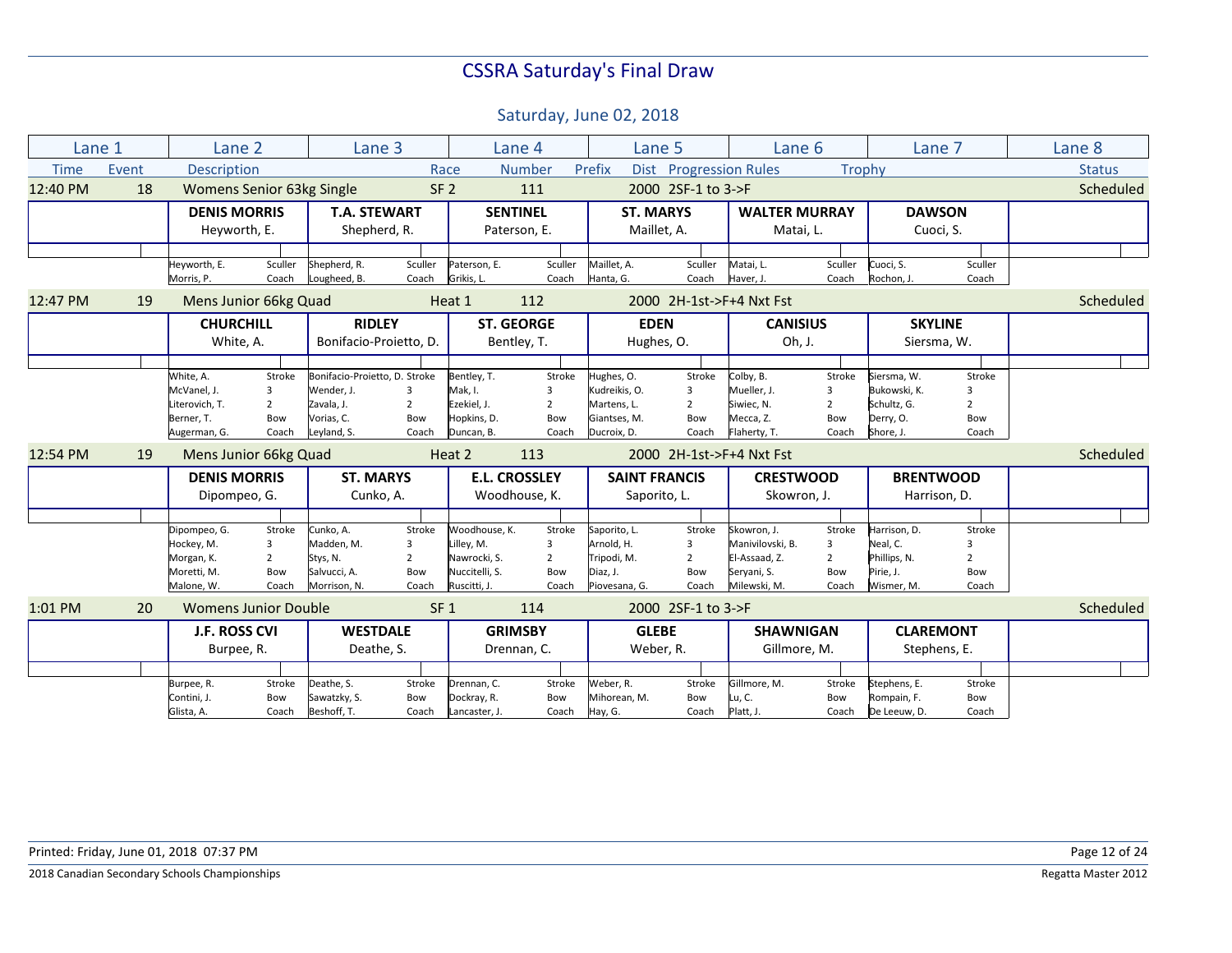|             | Lane 1 | Lane 2                          |                       | Lane 3                        |                       |                            | Lane 4                     | Lane 5                      |                       | Lane 6                          |                       | Lane 7                        |                       | Lane 8        |
|-------------|--------|---------------------------------|-----------------------|-------------------------------|-----------------------|----------------------------|----------------------------|-----------------------------|-----------------------|---------------------------------|-----------------------|-------------------------------|-----------------------|---------------|
| <b>Time</b> | Event  | <b>Description</b>              |                       |                               | Race                  |                            | <b>Number</b>              | Prefix                      |                       | Dist Progression Rules          |                       | Trophy                        |                       | <b>Status</b> |
| 1:08 PM     | 20     | <b>Womens Junior Double</b>     |                       |                               | SF <sub>2</sub>       |                            | 115                        |                             | 2000 2SF-1 to 3->F    |                                 |                       |                               |                       | Scheduled     |
|             |        | <b>GULF ISLANDS</b>             |                       | <b>ELMWOOD</b>                |                       |                            | <b>E.L. CROSSLEY</b>       | <b>NOTRE DAME</b>           |                       | <b>CITY HONORS</b>              |                       | <b>SAINT PAUL</b>             |                       |               |
|             |        | Johnson, Z.                     |                       | Iles, E.                      |                       |                            | Oord, S.                   | Hare, N.                    |                       | Graney, G.                      |                       | lacobaccio, A.                |                       |               |
|             |        |                                 |                       |                               |                       |                            |                            |                             |                       |                                 |                       |                               |                       |               |
|             |        | Johnson, Z.                     | Stroke                | Iles, E.                      | Stroke                |                            | Cunningham-Oord, S. Stroke | Hare, N.                    | Stroke                | Graney, G.                      | Stroke                | lacobaccio, A.                | Stroke                |               |
|             |        | Sawchuk, C.<br>Mitchell, S.     | Bow<br>Coach          | Rice Hui, O.<br>O'Farrell, D. | Bow<br>Coach          | Barnes, S.<br>Ruscitti, J. | Bow<br>Coach               | Jansen, G.<br>Pelette, D.   | Bow<br>Coach          | Lonas, S.<br>Lonas, K.          | Bow<br>Coach          | Scott, S.<br>Arcuri, A.       | Bow<br>Coach          |               |
| $1:15$ PM   | 21     | <b>Mens Senior Cox Four</b>     |                       |                               | SF <sub>1</sub>       |                            | 116                        |                             | 2000 2SF-1 to 3->F    |                                 |                       |                               |                       | Scheduled     |
|             |        | <b>TC WILLIAMS</b>              |                       | <b>SMUS</b>                   |                       |                            | <b>VANCOUVER</b>           | <b>BRENTWOOD</b>            |                       | <b>RIDLEY</b>                   |                       | <b>FH NORTHERN</b>            |                       |               |
|             |        | Psaltis-Ivanis, S.              |                       | Cormie, M.                    |                       |                            | MacDonald, J.              | Layton, B.                  |                       | Epperson, C.                    |                       | Vanvalkenburg, E.             |                       |               |
|             |        |                                 |                       |                               |                       |                            |                            |                             |                       |                                 |                       |                               |                       |               |
|             |        | Gleeson, M.                     | Cox                   | Considine, A.                 | Cox                   | Leong, R.                  | Cox                        | Holmes, E.                  | Cox                   | Brown, N.                       | Cox                   | Farbarzhevich, S.             | Cox                   |               |
|             |        | Psaltis-Ivanis, S.              | Stroke                | Cormie, M.                    | Stroke                | MacDonald, J.              | Stroke                     | Layton, B.                  | Stroke                | Epperson, C.                    | Stroke                | Vanvalkenburg, E.             | Stroke                |               |
|             |        | McGivern, C.<br>Souza, J.       | 3<br>$\overline{2}$   | Jaffey, M.<br>Pryce-Baff, S.  | 3<br>$\overline{2}$   | Kwok, O.<br>Rener, B.      | 3<br>$\overline{2}$        | Phillips, J.<br>Poseley, L. | 3<br>$\overline{2}$   | Kozak, D.<br>Zhukov. S.         | 3<br>$\overline{2}$   | O'Kane, C.<br>Christensen. N. | 3<br>$\overline{2}$   |               |
|             |        | Willmore, I.                    | Bow                   | Yang, N.                      | Bow                   | Labrie, Z.                 | Bow                        | Toporowski, R.              | Bow                   | Mohammed, R.                    | Bow                   | Doyle, M.                     | Bow                   |               |
|             |        | Hearding, P.                    | Coach                 | Walker Curry, S.              | Coach                 | Knorr, A.                  | Coach                      | Braithwaite, M.             | Coach                 | Schwandt, D.                    | Coach                 | Mankins, C.                   | Coach                 |               |
| 1:22 PM     | 21     | Mens Senior Cox Four            |                       |                               | SF <sub>2</sub>       |                            | 117                        |                             | 2000 2SF-1 to 3->F    |                                 |                       |                               |                       | Scheduled     |
|             |        | <b>FH CENTRAL</b>               |                       | <b>AA PIONEER</b>             |                       |                            | <b>ST. GEORGE</b>          | <b>SIMCOE</b>               |                       | <b>HUMBERSIDE CI</b>            |                       | <b>CANISIUS</b>               |                       |               |
|             |        | Purcell, E.                     |                       | Joyce, J.                     |                       |                            | Li, W.                     | Rodgers, M.                 |                       | Grenville, I.                   |                       | Long, C.                      |                       |               |
|             |        |                                 |                       |                               |                       |                            |                            |                             |                       |                                 |                       |                               |                       |               |
|             |        | Lee, D.                         | Cox                   | Williams, E.                  | Cox                   | Han, A.                    | Cox                        | Murray-Coplen, N.           | Cox                   | Cooper-Squires, E.              | Cox                   | Sullivan, S.                  | Cox                   |               |
|             |        | Purcell, E.                     | Stroke                | Joyce, J.                     | Stroke                | Li, W.                     | Stroke                     | Rodgers, M.                 | Stroke                | Grenville, I.                   | Stroke                | Long, C.                      | Stroke                |               |
|             |        | Tomsheck, T.                    | 3                     | Wishart, J.                   | 3                     | Alca, E.                   | 3                          | Barry, A.                   | 3                     | Pejovic, A.                     | 3                     | Feeney, T.                    | 3                     |               |
|             |        | Finkelstein, B.<br>Montuoro, J. | $\overline{2}$<br>Bow | Segal, J.<br>Bayer, M.        | $\overline{2}$<br>Bow | Smith, S.<br>Liu, S.       | $\overline{2}$<br>Bow      | Harris, L.<br>Banner, A.    | $\overline{2}$<br>Bow | Trottier, R.<br>Vukasinovic, L. | $\overline{2}$<br>Bow | Sinatra, N.<br>Sinatra, L.    | $\overline{2}$<br>Bow |               |
|             |        | Fischer, T.                     | Coach                 | Griffith, R.                  | Coach                 | Szybka, G.                 | Coach                      | Fisher, M.                  | Coach                 | Miller, M.                      | Coach                 | Krakowiak, J.                 | Coach                 |               |
| 1:29 PM     | 22     | <b>Womens Senior Single</b>     |                       |                               | SF <sub>1</sub>       |                            | 118                        |                             | 2000 2SF-1 to 3->F    |                                 |                       |                               |                       | Scheduled     |
|             |        | <b>COLLINGWOOD</b>              |                       | <b>AHUNTSIC</b>               |                       |                            | <b>BLESSED TRINITY</b>     | <b>FREDERICTON</b>          |                       | <b>CLARKSON</b>                 |                       | <b>SEMINOLE RIDGE</b>         |                       |               |
|             |        | Finnie, A.                      |                       | Hage, K.                      |                       |                            | Kelly, L.                  | Black, L.                   |                       | Breen, K.                       |                       | Leon, G.                      |                       |               |
|             |        |                                 |                       |                               |                       |                            |                            |                             |                       |                                 |                       |                               |                       |               |
|             |        | Finnie, A.                      | Sculler               | Hage, K.                      | Sculler               | Kelly, L.                  | Sculler                    | Black, L.                   | Sculler               | Breen, K.                       | Sculler               | Leon, G.                      | Sculler               |               |
|             |        | Ewton, C.                       | Coach                 | Rochon, J.                    | Coach                 | Fisher, M.                 | Coach                      | Hanley, C.                  | Coach                 | Tendilla Rocha, H.              | Coach                 | Elliott, B.                   | Coach                 |               |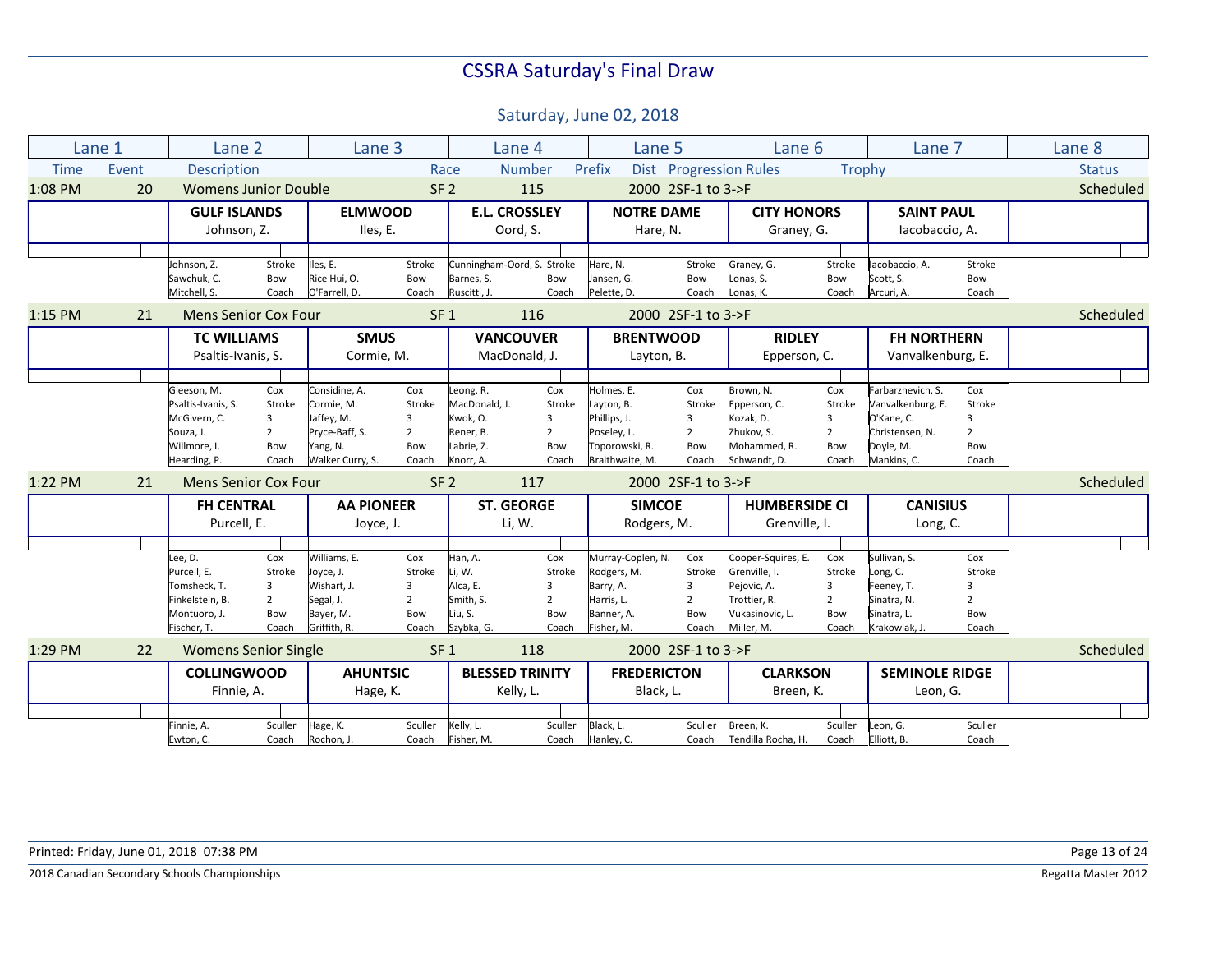|             | Lane 1 | Lane 2                      |                | Lane 3                         |                 |                                       | Lane 4         | Lane 5                             |                    |                            | Lane 6              | Lane 7                   |                | Lane <sub>8</sub> |
|-------------|--------|-----------------------------|----------------|--------------------------------|-----------------|---------------------------------------|----------------|------------------------------------|--------------------|----------------------------|---------------------|--------------------------|----------------|-------------------|
| <b>Time</b> | Event  | <b>Description</b>          |                |                                |                 | Race                                  | <b>Number</b>  | Prefix                             |                    | Dist Progression Rules     | Trophy              |                          |                | <b>Status</b>     |
| 1:36 PM     | 22     | <b>Womens Senior Single</b> |                |                                | SF <sub>2</sub> |                                       | 119            |                                    | 2000 2SF-1 to 3->F |                            |                     |                          |                | Scheduled         |
|             |        | <b>BROCKVILLE</b>           |                | <b>CHURCHILL</b>               |                 | <b>EARL MARRIOTT</b>                  |                | <b>ST. PETER</b>                   |                    | <b>SUNCOAST</b>            |                     | <b>T.A. STEWART</b>      |                |                   |
|             |        | Geraghty, L.                |                | Arsenault, T.                  |                 |                                       | Stephens, K.   | Vandenbroek, G.                    |                    |                            | Adams-Grimaldi, M.  | Tombs, B.                |                |                   |
|             |        |                             |                |                                |                 |                                       |                |                                    |                    |                            |                     |                          |                |                   |
|             |        | Geraghty, L.                | Sculler        | Arsenault, T.                  | Sculler         | Stephens, K.                          | Sculler        | Vandenbroek, G.                    | Sculler            | Adams-Grimaldi, M. Sculler |                     | Tombs, B.                | Sculler        |                   |
|             |        | Boyd, D.                    | Coach          | Finley, J.                     | Coach           | Richards, R.                          | Coach          | Dyer, J.                           | Coach              | Elliott, B.                | Coach               | Lougheed, B.             | Coach          |                   |
| 1:43 PM     | 23     | <b>Womens Senior Pair</b>   |                |                                |                 | Heat 1                                | 120            |                                    |                    | 2000 2H-1st->F+4 Nxt Fst   |                     |                          |                | Scheduled         |
|             |        | <b>DENIS MORRIS</b>         |                | <b>SHAWNIGAN</b>               |                 | <b>LORNE PARK</b>                     |                | <b>BRENTWOOD</b>                   |                    | <b>BRANKSOME</b>           |                     | <b>CHURCHILL</b>         |                |                   |
|             |        | Lyons, H.                   |                | Norris. C.                     |                 |                                       | Caromicoli, A. | Collins, A.                        |                    |                            | Geggie, C.          | Orlando-Jepsen, M.       |                |                   |
|             |        |                             |                |                                |                 |                                       |                |                                    |                    |                            |                     |                          |                |                   |
|             |        |                             |                |                                |                 |                                       |                |                                    |                    |                            |                     |                          |                |                   |
|             |        | Lyons, H.                   | Stroke         | Norris, C.                     | Stroke          | Caromicoli, A.                        | Stroke         | Collins, A.                        | Stroke             | Geggie, C.                 | Stroke              | Orlando-Jepsen, M.       | Stroke         |                   |
|             |        | Matwijow, K.<br>Morris, P.  | Bow<br>Coach   | Narraway, H.<br>Montgomery, M. | Bow<br>Coach    | Meschkuleit, M.<br>Tendilla Rocha, H. | Bow<br>Coach   | Christensen, A.<br>Braithwaite, M. | Bow<br>Coach       | Guloien, P.<br>Fleming, S. | Bow<br>Coach        | Connell, J.<br>Smith, S. | Bow<br>Coach   |                   |
|             |        |                             |                |                                |                 |                                       |                |                                    |                    |                            |                     |                          |                |                   |
| 1:50 PM     | 23     | <b>Womens Senior Pair</b>   |                |                                |                 | Heat 2                                | 121            |                                    |                    | 2000 2H-1st->F+4 Nxt Fst   |                     |                          |                | Scheduled         |
|             |        | <b>GROSSE ILE</b>           |                | <b>RIVERVIEW</b>               |                 | <b>FH CENTRAL</b>                     |                | <b>SAINT MICHAEL</b>               |                    |                            | <b>SIMCOE</b>       | <b>E.L. CROSSLEY</b>     |                |                   |
|             |        | Blanzy, A.                  |                | Luzac, M.                      |                 |                                       | Waclawski, P.  | Verbraeken, K.                     |                    |                            | Segato, E.          | Labricciosa, J.          |                |                   |
|             |        |                             |                |                                |                 |                                       |                |                                    |                    |                            |                     | Scratch                  |                |                   |
|             |        | Blanzy, A.                  | Stroke         | Luzac, M.                      | Stroke          | Waclawski, P.                         | Stroke         | Verbraeken, K.                     | Stroke             | Segato, E.                 | Stroke              | Labricciosa, J.          | Stroke         |                   |
|             |        | Krohn, M.                   | Bow            | Davis, K.                      | Bow             | Neary, M.                             | Bow            | Bray, H.                           | Bow                | Schellenberg, G.           | Bow                 | Partridge, K.            | Bow            |                   |
|             |        | Sitek, S.                   | Coach          | Kesor, R.                      | Coach           | Fischer, T.                           | Coach          | Verbraeken, W.                     | Coach              | Carr, A.                   | Coach               | Ruscitti, J.             | Coach          |                   |
| 1:57 PM     | 24     | <b>Mens Junior Eight</b>    |                |                                |                 | Heat 1                                | 122            |                                    |                    | 2000 3H-1st->F+3 Nxt Fst   |                     |                          |                | Scheduled         |
|             |        | <b>SMUS</b>                 |                | <b>WASHINGTON-LEE</b>          |                 | <b>RIVERVIEW</b>                      |                | <b>CITY HONORS</b>                 |                    |                            | <b>UPPER CANADA</b> | <b>FH NORTHERN</b>       |                |                   |
|             |        | MacKenthun, G.              |                | Menza, B.                      |                 |                                       | Medel, C.      | Cody, B.                           |                    |                            | Monga, A.           | Zawodney, D.             |                |                   |
|             |        |                             |                |                                |                 |                                       |                |                                    |                    |                            |                     |                          |                |                   |
|             |        | Leblanc, E.                 | Cox            | Ky-Riesenbach, A.              | Cox             | Duty, A.                              | Cox            | Kolaga, A.                         | Cox                | Rusaw, T.                  | Cox                 | Overholt, E.             | Cox            |                   |
|             |        | MacKenthun, G.              | Stroke         | Menza, B.                      | Stroke          | Medel, C.                             | Stroke         | Cody, B.                           | Stroke             | Monga, A.                  | Stroke              | Zawodney, D.             | Stroke         |                   |
|             |        | Hodgins, L.                 | $\overline{7}$ | Roggen, E.                     | $\overline{7}$  | Mullins, J.                           |                | Argentieri, R.                     | $\overline{7}$     | Jiang, Y.                  | $\overline{7}$      | Bloedow, D.              | $\overline{7}$ |                   |
|             |        | Le Roux, M.                 | 6              | Timura, S.                     | 6               | Hernandez, B.                         | 6              | Mulhern, A.                        | 6                  | Kim, J.                    | 6                   | Dimenstein, B.           | 6              |                   |
|             |        | Roberts, S.                 | 5              | Medina, A.                     | 5               | Cid, M.                               | 5              | Goetz, G.                          | 5                  | Lossius, A.                | 5                   | Boersma, E.              | 5              |                   |
|             |        | Melo, M.                    | 4              | Clavijo, B.                    | 4               | Teifer, L.                            |                | Dell, L.                           | $\overline{4}$     | Li, C.                     |                     | Tsironis, T.             | 4              |                   |
|             |        | Shipley, S.                 | 3              | Praed, J.                      | 3               | Korogiannis, A.                       | 3              | Henderson, I.                      | 3                  | Hansen, M.                 | 3                   | Flowers, B.              | 3              |                   |
|             |        | Kessler, J.                 | $\overline{2}$ | Cummins, V.                    | $\overline{2}$  | Fioretti, P.                          | $\overline{2}$ | Silvestrini. C.                    | $\overline{2}$     | Fung, A.                   | $\overline{2}$      | Robles, A.               | $\overline{2}$ |                   |
|             |        | Wang, J.                    | Bow            | Janik, K.                      | Bow             | Snow, L.                              | Bow            | Weinmann, B.                       | Bow                | Bateman, M.                | Bow                 | Vrooman, M.              | Bow            |                   |
|             |        | Walker Curry, S.            | Coach          | Desousa, W.                    | Coach           | Kesor, R.                             | Coach          | Spragins, G.                       | Coach              | Braga, M.                  | Coach               | Mankins, C.              | Coach          |                   |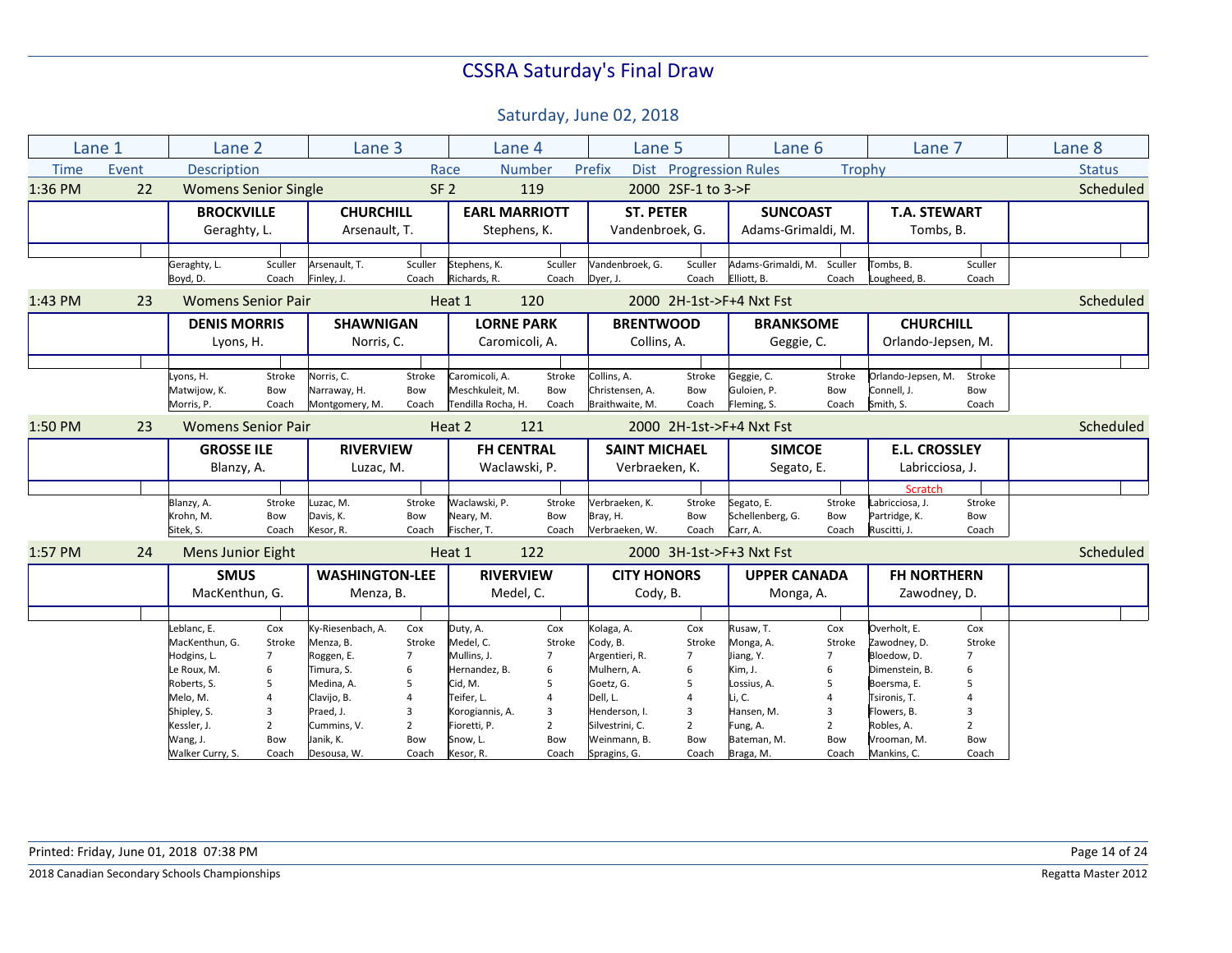|             | Lane 1 | Lane 2                    | Lane 3                |                         | Lane 4              |                | Lane 5           |                        | Lane 6                   |                | Lane 7              |                | Lane 8        |
|-------------|--------|---------------------------|-----------------------|-------------------------|---------------------|----------------|------------------|------------------------|--------------------------|----------------|---------------------|----------------|---------------|
| <b>Time</b> | Event  | <b>Description</b>        |                       |                         | Race                | <b>Number</b>  | Prefix           | Dist Progression Rules |                          | Trophy         |                     |                | <b>Status</b> |
| 2:04 PM     | 24     | <b>Mens Junior Eight</b>  |                       |                         | Heat 2              | 123            |                  |                        | 2000 3H-1st->F+3 Nxt Fst |                |                     |                | Scheduled     |
|             |        |                           | <b>ST MARY'S PREP</b> |                         | <b>T. ROOSEVELT</b> |                | <b>CANISIUS</b>  |                        | <b>AA PIONEER</b>        |                | <b>TC WILLIAMS</b>  |                |               |
|             |        |                           | Monaghan, C.          |                         | Hickey, N.          |                | Sullivan, C.     |                        | Hudgins, L.              |                | Schuerhoff, N.      |                |               |
|             |        |                           |                       |                         |                     |                |                  |                        |                          |                |                     |                |               |
|             |        |                           | Walker, M.            | Cox                     | Burns, M.           | Cox            | yndaker, C.      | Cox                    | Hanson, E.               | Cox            | Solomon, J.         | Cox            |               |
|             |        |                           | Czmer, M.             | Stroke                  | Hickey, N.          | Stroke         | Sullivan, C.     | Stroke                 | Hudgins, L.              | Stroke         | Schuerhoff, N.      | Stroke         |               |
|             |        |                           | Haynes, C.            | $\overline{7}$          | Kazmierski, J.      | $\overline{7}$ | Donovan, B.      | $\overline{7}$         | Gordon, F.               | $\overline{7}$ | Posson, M.          | $\overline{7}$ |               |
|             |        |                           | Weber, A.             | 6                       | Kazmierski, D.      | 6              | Skakal, A.       | 6                      | Hite, W.                 | 6              | Castellano, A.      | 6              |               |
|             |        |                           | Cicci, G.             | 5                       | Miello, N.          | 5              | Struckmann, T.   | 5                      | Murdock, H.              | 5              | Babin, H.           | 5              |               |
|             |        |                           | Johnson, R.           | $\overline{\mathbf{A}}$ | Harrington, J.      | $\overline{a}$ | Fohrd, C.        | $\overline{4}$         | Kwok, S.                 |                | Ralis, S.           |                |               |
|             |        |                           | Dolan, A.             | 3                       | Samyn, J.           | 3              | Dietrich Iv, J.  | 3                      | Anderson, S.             | 3              | Porterfield, B.     |                |               |
|             |        |                           | Malick, A.            | $\overline{2}$          | Conz, B.            | $\overline{2}$ | Wilkins, B.      | $\overline{2}$         | Venumuddula, A.          | $\overline{2}$ | Najarro-Blancas, B. |                |               |
|             |        |                           | Cranmer, N.           | Bow                     | Gates, N.           | Bow            | Cross, J.        | Bow                    | Bajcz, J.                | Bow            | Kenny, P.           | Bow            |               |
|             |        |                           | Czarnecki, C.         | Coach                   | Hickey, P.          | Coach          | Becht, R.        | Coach                  | Griffith, R.             | Coach          | Stramese, P.        | Coach          |               |
| $2:11$ PM   | 24     | <b>Mens Junior Eight</b>  |                       |                         | Heat 3              | 124            |                  |                        | 2000 3H-1st->F+3 Nxt Fst |                |                     |                | Scheduled     |
|             |        |                           | <b>VANCOUVER</b>      |                         | <b>BRENTWOOD</b>    |                | <b>CHURCHILL</b> |                        | <b>ST. GEORGE</b>        |                | ST. JOSEPH'S CI     |                |               |
|             |        |                           | Harris, S.            |                         | Draper, K.          |                | Manning, A.      |                        | Finan, S.                |                | Pratt, J.           |                |               |
|             |        |                           |                       |                         |                     |                |                  |                        |                          |                |                     |                |               |
|             |        |                           | Cho, B.               | Cox                     | Long, E.            | Cox            | Mitchell, K.     | Cox                    | Maiorino, G.             | Cox            | Benedetti, D.       | Cox            |               |
|             |        |                           | Harris, S.            | Stroke                  | Draper, K.          | Stroke         | Manning, A.      | Stroke                 | Finan, S.                | Stroke         | Pratt, J.           | Stroke         |               |
|             |        |                           | Luteijn, J.           | 7                       | Blake-Currier, C.   | $\overline{7}$ | Chiu, A.         | $\overline{7}$         | Luo, F.                  | $\overline{7}$ | Crooks, D.          | $\overline{7}$ |               |
|             |        |                           | Kalaw, E.             | 6                       | Lapsley, T.         | 6              | Choudhury, S.    | 6                      | Good, B.                 | 6              | Ohle, C.            | 6              |               |
|             |        |                           | Hsu, J.               | 5                       | Pachiorka, J.       | 5              | McCormack, N.    | 5                      | Demens, C.               | 5              | Costolnick, R.      | 5              |               |
|             |        |                           | MacDonald, J.         | $\overline{a}$          | McNeill, W.         | $\overline{4}$ | Carter, S.       | $\overline{4}$         | Kwan, D.                 |                | Schulz, C.          |                |               |
|             |        |                           | Brown. S.             | 3                       | Murdoch. F.         | 3              | Wynn, G.         | 3                      | Lee, S.                  | 3              | Starck, J.          | 3              |               |
|             |        |                           | Woodhall, J.          | $\overline{2}$          | Rogers, J.          | $\overline{2}$ | Henson, M.       | $\overline{2}$         | Ma, E.                   | $\overline{2}$ | Gwitt, S.           | $\overline{2}$ |               |
|             |        |                           | Banducci, M.          | Bow                     | Kruger, D.          | Bow            | Rackal, W.       | Bow                    | Liu, J.                  | Bow            | Vennari, B.         | Bow            |               |
|             |        |                           | Knorr, A.             | Coach                   | Wismer, M.          | Coach          | Rao, M.          | Coach                  | Duncan, B.               | Coach          | Heubusch, T.        | Coach          |               |
| 2:18 PM     | 25     | <b>Mens Senior Double</b> |                       | SF <sub>1</sub>         |                     | 125            |                  | 2000 2SF-1 to 3->F     |                          |                |                     |                | Scheduled     |
|             |        | <b>HOLY CROSS CSS</b>     | <b>SHAWNIGAN</b>      |                         | <b>BROCKVILLE</b>   |                | <b>OAKRIDGE</b>  |                        | <b>BRENTWOOD</b>         |                | <b>DAWSON</b>       |                |               |
|             |        | Tyrer, J.                 | Annandale, D.         |                         | Nichols, J.         |                | Stewart, S.      |                        | Harold, J.               |                | Fisher, B.          |                |               |
|             |        |                           |                       |                         |                     |                |                  |                        |                          |                |                     |                |               |
|             |        | Stroke<br>Tyrer, J.       | Annandale, D.         | Stroke                  | Nichols, J.         | Stroke         | Stewart, S.      | Stroke                 | Harold, J.               | Stroke         | Fisher, B.          | Stroke         |               |
|             |        | Saranchuk, J.<br>Bow      | Heck, B.              | Bow                     | Gordon, T.          | Bow            | Veenstra, D.     | Bow                    | Handler, Y.              | Bow            | Genier, E.          | Bow            |               |
|             |        | Kovacs, S.<br>Coach       | Mattock, C.           | Coach                   | Boyd, D.            | Coach          | Bullen, M.       | Coach                  | Carr, B.                 | Coach          | Rochon, J.          | Coach          |               |
|             |        |                           |                       |                         |                     |                |                  |                        |                          |                |                     |                |               |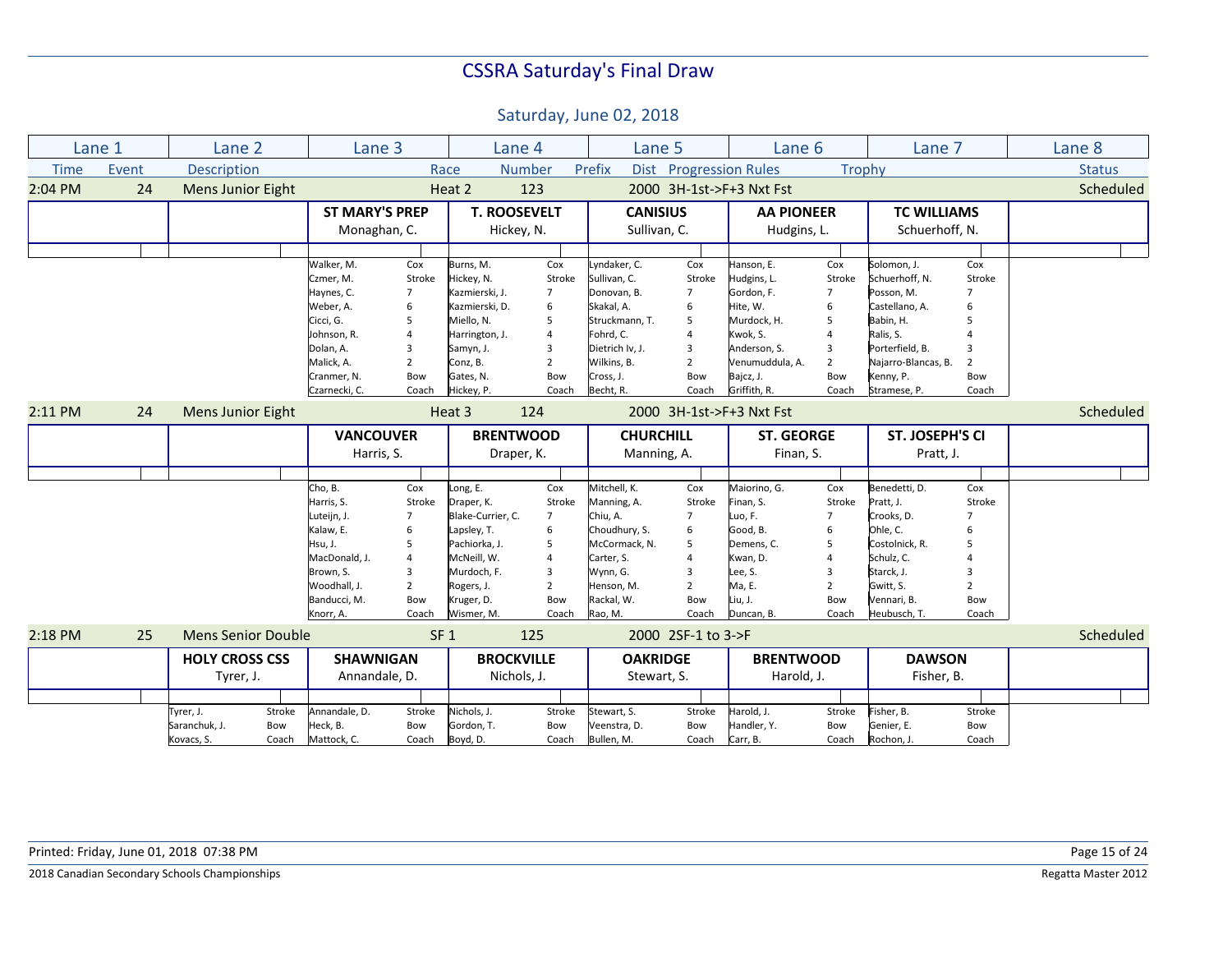|             | Lane 1 | Lane 2                      |                | Lane 3                |                | Lane 4                |                | Lane 5                |                          | Lane 6                   |                | Lane 7                 |                | Lane 8        |
|-------------|--------|-----------------------------|----------------|-----------------------|----------------|-----------------------|----------------|-----------------------|--------------------------|--------------------------|----------------|------------------------|----------------|---------------|
| <b>Time</b> | Event  | Description                 |                |                       |                | Race                  | <b>Number</b>  | Prefix<br><b>Dist</b> | <b>Progression Rules</b> |                          | Trophy         |                        |                | <b>Status</b> |
| 2:25 PM     | 25     | <b>Mens Senior Double</b>   |                |                       |                | SF <sub>2</sub>       | 126            |                       | 2000 2SF-1 to 3->F       |                          |                |                        |                | Scheduled     |
|             |        | <b>NANAIMO DSS</b>          |                | <b>ST MARY'S PREP</b> |                | <b>LONDON CENTRAL</b> |                | <b>CLAREMONT</b>      |                          | <b>NANAIMO CS</b>        |                | <b>ST. MARYS</b>       |                |               |
|             |        | Watchorn, E.                |                | Whalen, D.            |                | Cinquina, J.          |                | Mittig, L.            |                          | Rogers, I.               |                | Corradini. J.          |                |               |
|             |        |                             |                |                       |                |                       |                |                       |                          |                          |                |                        |                |               |
|             |        | Watchorn. E.                | Stroke         | Whalen. D.            | Stroke         | Cinguina. J.          | Stroke         | Mittig, L.            | Stroke                   | Rogers, I.               | Stroke         | Corradini. J.          | Stroke         |               |
|             |        | Van Der Minne, C.           | Bow            | Thacker. V.           | Bow            | Griffiths. B.         | Bow            | Donnecke, L.          | Bow                      | Gall, M.                 | Bow            | Greener, N.            | Bow            |               |
|             |        | Rutherford, C.              | Coach          | Czarnecki, C.         | Coach          | Haines, T.            | Coach          | De Leeuw, D.          | Coach                    | Rutherford, C.           | Coach          | Hanta, G.              | Coach          |               |
| 2:32 PM     | 26     | <b>Mens Junior Quad</b>     |                |                       |                | Heat 1                | 127            |                       |                          | 2000 2H-1st->F+4 Nxt Fst |                |                        |                | Scheduled     |
|             |        | <b>CLAREMONT</b>            |                | <b>E.L. CROSSLEY</b>  |                | <b>SAINT FRANCIS</b>  |                | <b>EDEN</b>           |                          | <b>WESTDALE</b>          |                | <b>JEAN-VANIER</b>     |                |               |
|             |        | Jo, J.                      |                | Jaques, B.            |                | Krawchuk. H.          |                | Bartel, K.            |                          | Youn, G.                 |                | Lamothe, G.            |                |               |
|             |        |                             |                |                       |                |                       |                |                       |                          |                          |                |                        |                |               |
|             |        | Jo, J.                      | Stroke         | Jaques, B.            | Stroke         | Krawchuk, H.          | Stroke         | Bartel, K.            | Stroke                   | Youn, G.                 | Stroke         | Lamothe, G.            | Stroke         |               |
|             |        | McCleary, D.                | 3              | Learn, A.             | 3              | Alarcon Wesso, D.     | 3              | Grigg, E.             | 3                        | Wyatt-Stoffman, M.       | 3              | Carthew, R.            | $\overline{3}$ |               |
|             |        | Raschdorf, M.               | $\overline{2}$ | Nuccitelli, S.        | $\overline{2}$ | Alarcon Wesso, A.     | $\overline{2}$ | Hughes, O.            | $\overline{2}$           | Bodor, A.                | $\overline{2}$ | Lamothe, I.            | $\overline{2}$ |               |
|             |        | Loewen, J.                  | Bow            | Lilley, M.            | Bow            | O'Rourke, R.          | Bow            | Giantses, M.          | Bow                      | Legacy, E.               | Bow            | Longo, R.              | Bow            |               |
|             |        | De Leeuw, D.                | Coach          | Ruscitti, J.          | Coach          | Dworczak, M.          | Coach          | Bartel, P.            | Coach                    | Roche, M.                | Coach          | Plamondon, E.          | Coach          |               |
| 2:39 PM     | 26     | <b>Mens Junior Quad</b>     |                |                       |                | Heat 2                | 128            |                       |                          | 2000 2H-1st->F+4 Nxt Fst |                |                        |                | Scheduled     |
|             |        | <b>RIDLEY</b>               |                | <b>SHAWNIGAN</b>      |                | <b>CANISIUS</b>       |                | <b>SKYLINE</b>        |                          | <b>ST. GEORGE</b>        |                | <b>BLESSED TRINITY</b> |                |               |
|             |        |                             |                |                       |                |                       |                |                       |                          |                          |                |                        |                |               |
|             |        | Avila, G.                   |                | Bramley, O.           |                | Khan, L.              |                | Middleton, P.         |                          | Bentley, T.              |                | McNeil, C.             |                |               |
|             |        |                             |                |                       |                |                       |                |                       |                          |                          |                |                        |                |               |
|             |        | Avila, G.                   | Stroke         | Bramley, O.           | Stroke         | Struckmann, T.        | Stroke         | Middleton, P.         | Stroke                   | Bentley, T.              | Stroke         | McNeil, C.             | Stroke         |               |
|             |        | Xue, C.                     | $\overline{3}$ | Fontana, D.           | 3              | Colby, B.             | 3              | Dionne, B.            | 3                        | Mak, I.                  | 3              | Karniej, C.            | $\overline{3}$ |               |
|             |        | Yeung, R.                   | $\overline{2}$ | MacKay, R.            | $\overline{2}$ | Sass, D.              | $\overline{2}$ | Nemecek, P.           | $\overline{2}$           | Franke, A.               | $\overline{2}$ | Prinsen, I.            | $\overline{2}$ |               |
|             |        | Hopkins, B.                 | Bow            | Addison, S.           | Bow            | Whitbeck, A.          | Bow            | Force, N.             | Bow                      | Hopkins, D.              | Bow            | Livermore, C.          | Bow            |               |
|             |        | Braul, H.                   | Coach          | Bomans, J.            | Coach          | Becht, R.             | Coach          | Shore, J.             | Coach                    | Duncan, B.               | Coach          | Dibenedetto, M.        | Coach          |               |
| $2:46$ PM   | 27     | Womens Senior 63kg Cox Four |                |                       |                | Heat 1                | 129            |                       |                          | 2000 3H-1st->F+3 Nxt Fst |                |                        |                | Scheduled     |
|             |        | <b>DAWSON</b>               |                | <b>NARDIN ACADEMY</b> |                | <b>SHAWNIGAN</b>      |                | <b>KINGSTON CVI</b>   |                          | <b>TRINITY</b>           |                | <b>TRENTON</b>         |                |               |
|             |        | Troquet, L.                 |                | Cudeck, A.            |                | Kaye, E.              |                | Sismondo, C.          |                          | Gardiner, C.             |                | Matusik, K.            |                |               |
|             |        |                             |                | <b>Scratch</b>        |                |                       |                |                       |                          |                          |                |                        |                |               |
|             |        | Aladas, J.                  | Cox            | Cryan, E.             | Cox            | Kim, K.               | Cox            | Mahood, B.            | Cox                      | Miller, L.               | Cox            | Senica, C.             | Cox            |               |
|             |        | Troquet, L.                 | Stroke         | Cudeck. A.            | Stroke         | Kaye, E.              | Stroke         | Sismondo, C.          | Stroke                   | Gardiner, C.             | Stroke         | Matusik, K.            | Stroke         |               |
|             |        | Percoco, A.                 | 3              | Bauer, K.             | 3              | Canyon, M.            | 3              | Holland, S.           | 3                        | Arnaud, A.               | 3              | Krawczyk, G.           | $\overline{3}$ |               |
|             |        | Sutton, A.                  | $\overline{2}$ | Huber, E.             | $\overline{2}$ | Bomans, J.            | $\overline{2}$ | Pain, E.              | $\overline{2}$           | Hodges, G.               | $\overline{2}$ | Truitt, L.             | $\overline{2}$ |               |
|             |        | McDougall-Vick, G.          | Bow            | Dwyer, C.             | Bow            | Bell, J.              | Bow            | Parker, L.            | Bow                      | Pattison, O.             | Bow            | Stapleton, L.          | Bow            |               |
|             |        | Rochon, J.                  | Coach          | McNamara, A.          | Coach          | Montgomery, M.        | Coach          | Kane, M.              | Coach                    | Hamilton, J.             | Coach          | Lively, R.             | Coach          |               |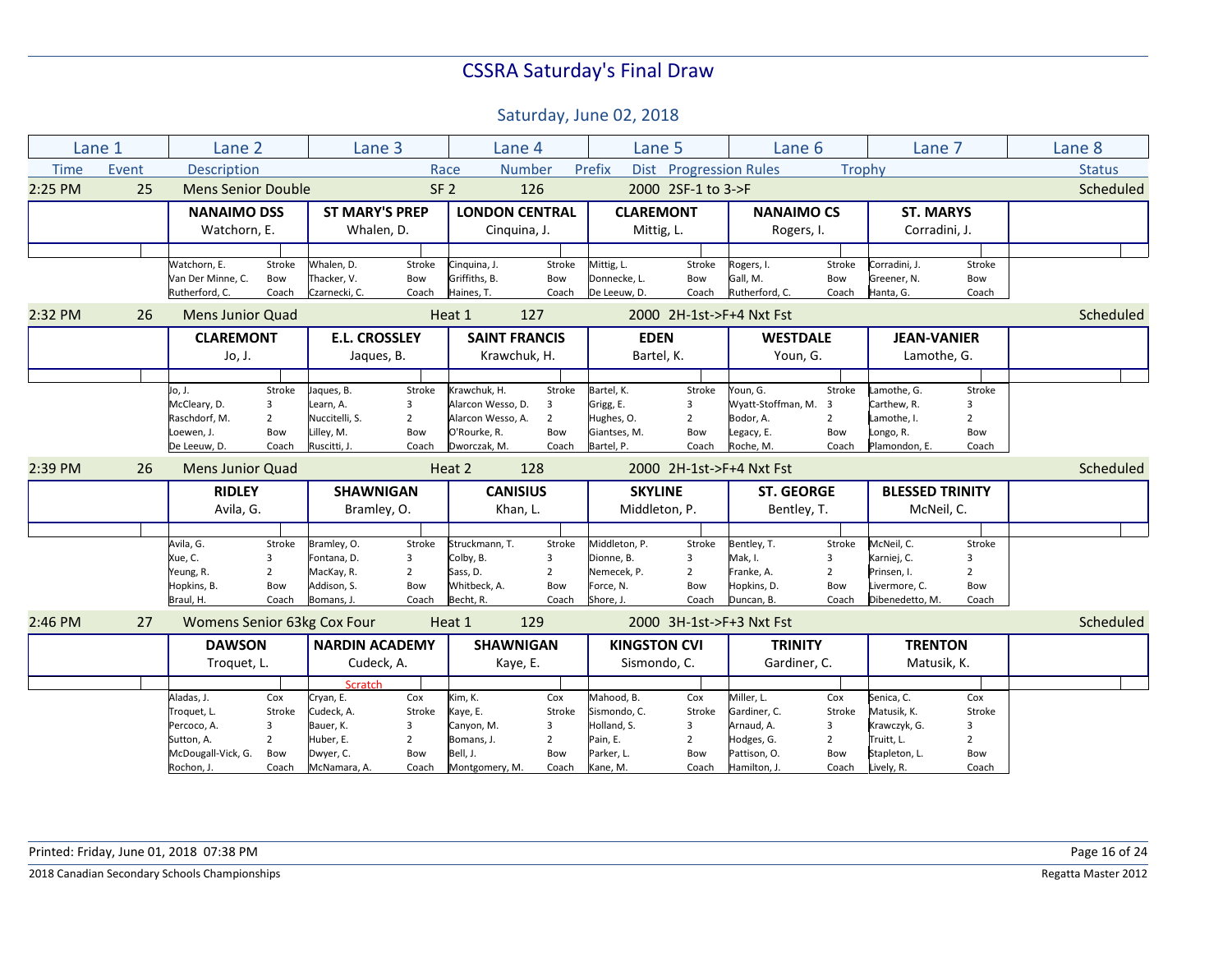|             | Lane 1 | Lane 2                     |                | Lane 3                      |                 |                        | Lane 4         | Lane 5           |                               | Lane 6                   |                |                | Lane 7               | Lane 8        |
|-------------|--------|----------------------------|----------------|-----------------------------|-----------------|------------------------|----------------|------------------|-------------------------------|--------------------------|----------------|----------------|----------------------|---------------|
| <b>Time</b> | Event  | Description                |                |                             |                 | Race                   | Number         | Prefix           | <b>Dist</b> Progression Rules |                          |                | Trophy         |                      | <b>Status</b> |
| 2:53 PM     | 27     |                            |                | Womens Senior 63kg Cox Four |                 | Heat 2                 | 130            |                  |                               | 2000 3H-1st->F+3 Nxt Fst |                |                |                      | Scheduled     |
|             |        |                            |                | <b>ST. MARYS</b>            |                 | <b>MERCYHURST PREP</b> |                | <b>WESTDALE</b>  |                               | <b>CHURCHILL</b>         |                |                | <b>HAVERGAL</b>      |               |
|             |        |                            |                | Corradini, S.               |                 | Yurchak, T.            |                | Henderson, R.    |                               | Sommer, O.               |                |                | Lee, C.              |               |
|             |        |                            |                |                             |                 |                        |                |                  |                               |                          |                |                |                      |               |
|             |        |                            |                | Swartz, I.                  | Cox             | Zellefrow, A.          | Cox            | Morreale, E.     | Cox                           | Bland, A.                | Cox            | You, C.        | Cox                  |               |
|             |        |                            |                | Corradini, S.               | Stroke          | Yurchak, T.            | Stroke         | Henderson, R.    | Stroke                        | Sommer, O.               | Stroke         | Lee, C.        | Stroke               |               |
|             |        |                            |                | Leppinen, S.                | 3               | Freiberg, B.           | 3              | Battersby, M.    | 3                             | Brown, G.                | 3              | Wang, C.       |                      |               |
|             |        |                            |                | Dekker, J.                  | $\overline{2}$  | Sandstrom, V.          | $\overline{2}$ | Walker, M.       | $\overline{2}$                | Stephenson, S.           | $\overline{2}$ | Zaltz, E.      | $\overline{2}$       |               |
|             |        |                            |                | Murphy, N.                  | Bow             | Kuhn. E.               | Bow            | Ruan, C.         | Bow                           | Savas, Y.                | Bow            | Andison, E.    | Bow                  |               |
|             |        |                            |                | Morrison, N.                | Coach           | Schroeck, R.           | Coach          | Beshoff, T.      | Coach                         | Smith, S.                | Coach          | Azarcon, M.    | Coach                |               |
| 3:00 PM     | 27     |                            |                | Womens Senior 63kg Cox Four |                 | Heat 3                 | 131            |                  |                               | 2000 3H-1st->F+3 Nxt Fst |                |                |                      | Scheduled     |
|             |        |                            |                | <b>ROCKFORD</b>             |                 | <b>CLAREMONT</b>       |                | <b>BRANKSOME</b> |                               | <b>HOLY CROSS CSS</b>    |                |                | <b>E.L. CROSSLEY</b> |               |
|             |        |                            |                | Brom, P.                    |                 |                        | Sjerven, J.    | Seljak, B.       |                               | Hingston, M.             |                |                | Labricciosa, J.      |               |
|             |        |                            |                |                             |                 |                        |                |                  |                               |                          |                |                |                      |               |
|             |        |                            |                | Perini, C.                  | Cox             | Cunningham, C.         | Cox            | Russet, B.       | Cox                           | Rappit, M.               | Cox            | Campbell, A.   | Cox                  |               |
|             |        |                            |                | Brom, P.                    | Stroke          | Sierven, J.            | Stroke         | Seljak, B.       | Stroke                        | Hingston, M.             | Stroke         | Bench, L.      | Stroke               |               |
|             |        |                            |                | Kinstle, A.                 | 3               | Vincent, S.            | 3              | Fortier, A.      | 3                             | Graba, M.                | 3              | Learn, P.      | 3                    |               |
|             |        |                            |                | Sears, R.                   | $\overline{2}$  | Holmes, M.             | $\overline{2}$ | Perey, I.        | $\overline{2}$                | Buis, M.                 | $\overline{2}$ | Bruin, O.      | $\overline{2}$       |               |
|             |        |                            |                | Gillette, K.                | Bow             | Kwan, C.               | Bow            | Fowler, R.       | Bow                           | Hemphill, A.             | Bow            | Partridge, K.  | Bow                  |               |
|             |        |                            |                | Itter, D.                   | Coach           | Peacock, J.            | Coach          | Tremain, T.      | Coach                         | Sirotnik, M.             | Coach          | Ruscitti, J.   | Coach                |               |
| 3:07 PM     | 28     | <b>Womens Junior Eight</b> |                |                             | SF <sub>1</sub> |                        | 132            |                  | 2000 2SF-1 to 3->F            |                          |                |                |                      | Scheduled     |
|             |        | <b>MOUNT ST. MARY</b>      |                | <b>BRENTWOOD</b>            |                 | <b>SMUS</b>            |                | <b>HAVERGAL</b>  |                               | <b>NARDIN ACADEMY</b>    |                |                | <b>SKYLINE</b>       |               |
|             |        |                            |                |                             |                 |                        |                |                  |                               |                          |                |                |                      |               |
|             |        | Johnston, T.               |                | Featherstone, N.            |                 |                        | Rolfe, F.      | Guy, O.          |                               | Belter, E.               |                |                | Dudley, V.           |               |
|             |        |                            |                |                             |                 |                        |                |                  |                               |                          |                |                |                      |               |
|             |        | St.onge, M.                | Cox            | Taciuk-Cabrolier, M. Cox    |                 | Chow, J.               | Cox            | Copeland, C.     | Cox                           | Korn, K.                 | Cox            | Hill, E.       | Cox                  |               |
|             |        | Johnston, T.               | Stroke         | Featherstone, N.            | Stroke          | Rolfe, F.              | Stroke         | Guy, O.          | Stroke                        | Belter, E.               | Stroke         | Dudley, V.     | Stroke               |               |
|             |        | McNamara, E.               | $\overline{7}$ | Guthrie, G.                 | $\overline{7}$  | Couchman, G.           | $\overline{7}$ | Andersons, E.    | $\overline{7}$                | Bauer, E.                | $\overline{7}$ | Barr, O.       | $\overline{7}$       |               |
|             |        | Hertz, A.                  | 6              | O'Brien, K.                 | 6               | Look, H.               | 6              | Shen, A.         | 6                             | Smith, S.                | 6              | Stevens, L.    | 6                    |               |
|             |        | Zajac, K.                  | 5              | Curtis, S.                  | 5               | Knesevic, B.           | 5              | Elliott, A.      | 5                             | Jones, T.                | 5              | Faris, L.      |                      |               |
|             |        | Slachciak, A.              | 4              | Snyder, C.                  |                 | Selwood, E.            | $\overline{4}$ | Ferguson, T.     | $\overline{4}$                | Oneill, K.               | $\overline{4}$ | Watson, M.     |                      |               |
|             |        | Conrad, T.                 | 3              | Jesse, S.                   | $\overline{3}$  | Sheehan, M.            | 3              | McMillan, K.     | $\overline{3}$                | Anthony, S.              | 3              | Plotner, C.    | 3                    |               |
|             |        | McNamara, E.               | $\overline{2}$ | Kruger, M.                  | $\overline{2}$  | Tejado, N.             | $\overline{2}$ | Atacan, E.       | $\overline{2}$                | Boyd, G.                 | $\overline{2}$ | Corriere, A.   | $\overline{2}$       |               |
|             |        | Papendick, C.              | <b>Bow</b>     | McNeill, G.                 | Bow             | Jiang, K.              | Bow            | Rana, J.         | Bow                           | Beyer, M.                | Bow            | Courtright, L. | Bow                  |               |
|             |        | Nugent, K.                 | Coach          | Sage, D.                    | Coach           | Walker Curry, S.       | Coach          | Azarcon, M.      | Coach                         | McNamara, A.             | Coach          | Boisvert, M.   | Coach                |               |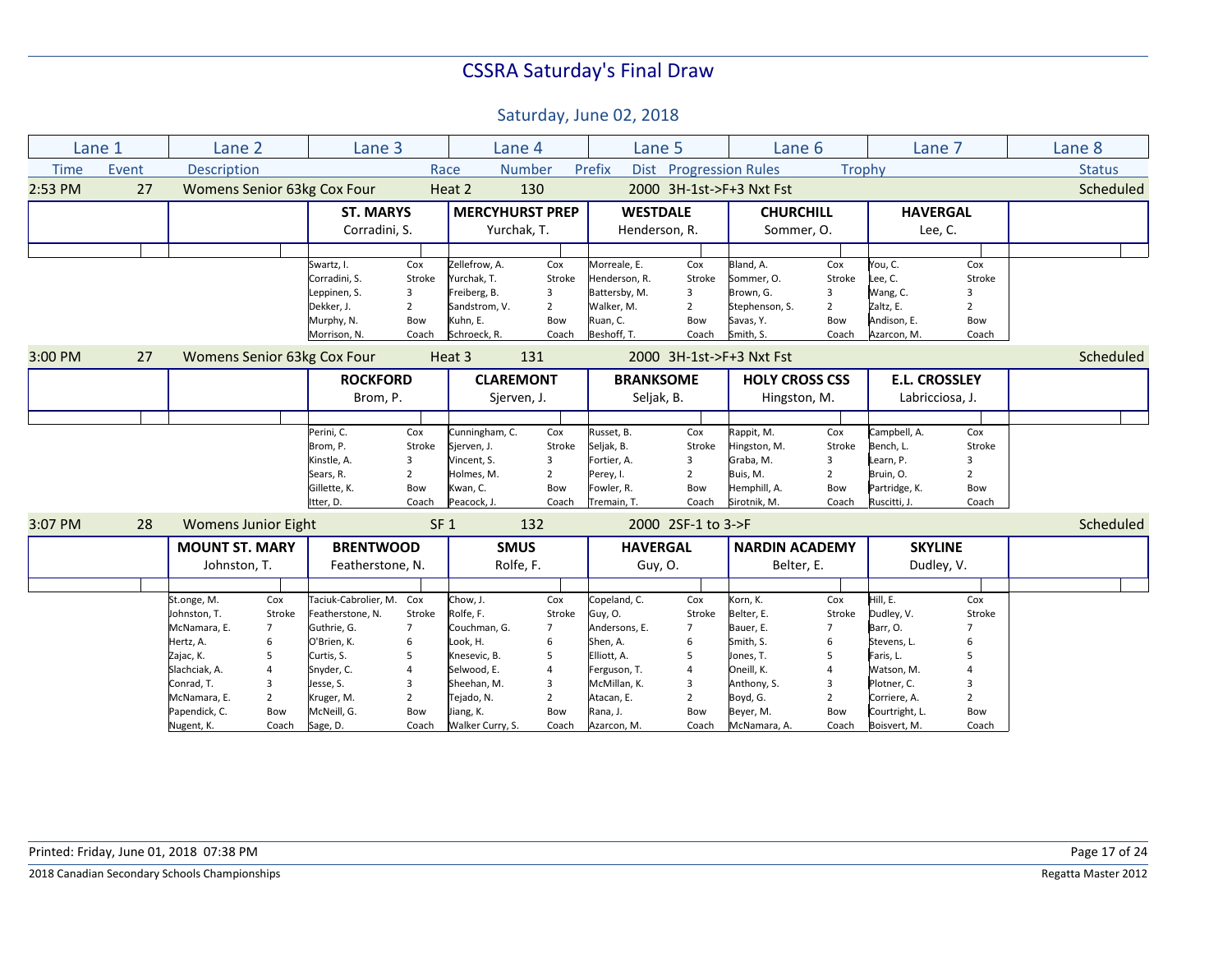Saturday, June 02, 2018

|             | Lane 1 | Lane 2                      |                | Lane 3                    |                 |                             | Lane 4              | Lane 5                        |                        | Lane 6                        |                | Lane 7                     |                | Lane 8           |                |
|-------------|--------|-----------------------------|----------------|---------------------------|-----------------|-----------------------------|---------------------|-------------------------------|------------------------|-------------------------------|----------------|----------------------------|----------------|------------------|----------------|
| <b>Time</b> | Event  | <b>Description</b>          |                |                           | Race            |                             | <b>Number</b>       | Prefix                        | Dist Progression Rules |                               | Trophy         |                            |                |                  | <b>Status</b>  |
| 3:14 PM     | 28     | <b>Womens Junior Eight</b>  |                |                           | SF <sub>2</sub> |                             | 133                 |                               | 2000 2SF-1 to 3->F     |                               |                |                            |                |                  | Scheduled      |
|             |        | <b>T. ROOSEVELT</b>         |                | <b>AA PIONEER</b>         |                 |                             | <b>BRANKSOME</b>    | <b>WASHINGTON-LEE</b>         |                        | <b>TC WILLIAMS</b>            |                | <b>GLEBE</b>               |                |                  |                |
|             |        | Wiejacha, M.                |                | Sun, A.                   |                 |                             | Wu, J.              | Slater, C.                    |                        | Bucholz, R.                   |                | Mihorean, M.               |                |                  |                |
|             |        |                             |                |                           |                 |                             |                     |                               |                        |                               |                |                            |                |                  |                |
|             |        | Clark, M.                   | Cox            | Zakalik. T.               | Cox             | Rao, P.                     | Cox                 | Ursitti, J.                   | Cox                    | Miles, C.                     | Cox            | Barr, A.                   | Cox            |                  |                |
|             |        | Wiejacha, M.                | Stroke         | Sun, A.                   | Stroke          | Wu, J.                      | Stroke              | Slater, C.                    | Stroke                 | Bucholz, R.                   | Stroke         | Mihorean. M.               | Stroke         |                  |                |
|             |        | Simpson, A.                 | $\overline{7}$ | Ai, T.                    | $\overline{7}$  | Peters, E.                  | $\overline{7}$      | Demsey, S.                    | $\overline{7}$         | Padilla, E.                   | $\overline{7}$ | Elson, S.                  | $\overline{7}$ |                  |                |
|             |        | Moline, S.                  | 6              | Hesseltine, H.            | 6               | Prince, M.                  | 6                   | Walsh, E.                     | 6                      | Allen, M.                     | 6              | Loj, I.                    | 6              |                  |                |
|             |        | Stathakis, S.               | 5              | Akey, L.                  | 5               | Kosche, K.                  | 5                   | Wheeler, P.                   | 5                      | Dennis, K.                    | 5              | Geoffrion, E.              | 5              |                  |                |
|             |        | Gutierrez, J.               | $\overline{4}$ | Bose Partridge, J.        | $\overline{4}$  | Shanahan, M.                | $\overline{a}$      | Mondshine, I.                 | $\overline{4}$         | Snyder, W.                    | 4              | Jones, E.                  |                |                  |                |
|             |        | Bitner, H.                  | 3              | Taylor, R.                | 3               | Broer, E.                   | 3                   | Schulte, C.                   | 3                      | Yokitis, G.                   | 3              | Norman, M.                 | $\overline{3}$ |                  |                |
|             |        | Stevens, E.                 | $\overline{2}$ | Koepp, P.                 | $\overline{2}$  | Rea, E.                     | $\overline{2}$      | Canfield, A.                  | $\overline{2}$         | Carter, A.                    | $\overline{2}$ | James, Z.                  | $\mathcal{P}$  |                  |                |
|             |        | Schroeder, J.<br>Hickey, P. | Bow<br>Coach   | Burns, E.<br>Griffith, R. | Bow<br>Coach    | Mortimer, C.<br>Fleming, S. | Bow<br>Coach        | Loughney, L.<br>Underwood, D. | Bow<br>Coach           | Reinholtz, H.<br>Hearding, P. | Bow<br>Coach   | Wang, C.<br>Hay, G.        | Bow<br>Coach   |                  |                |
|             |        |                             |                |                           |                 |                             |                     |                               |                        |                               |                |                            |                |                  |                |
| 3:21 PM     | 29     | Mens Senior 72kg Single     |                |                           | SF <sub>1</sub> |                             | 134                 |                               | 2000 2SF-1 to 3->F     |                               |                |                            |                |                  | Scheduled      |
|             |        | <b>SIMCOE</b>               |                | <b>CLAREMONT</b>          |                 |                             | A.N. MYER           | J.F. ROSS CVI                 |                        | <b>JEAN-VANIER</b>            |                | <b>KINGSTON CVI</b>        |                |                  |                |
|             |        | Coughler, J.                |                | Plater, J.                |                 |                             | MacRae, E.          | Kielar, S.                    |                        | Noel, O.                      |                | Jodoin, E.                 |                |                  |                |
|             |        |                             |                |                           |                 |                             |                     |                               |                        |                               |                |                            |                |                  |                |
|             |        | Coughler, J.                | Sculler        | Plater, J.                | Sculler         | MacRae, E.                  | Sculler             | Kielar, S.                    | Sculler                | Noel, O.                      | Sculler        | Jodoin, E.                 | Sculler        |                  |                |
|             |        | Fisher, M.                  | Coach          | De Leeuw, D.              | Coach           | McLaughlin, M.              | Coach               | Barker, D.                    | Coach                  | Plamondon, E.                 | Coach          | Horne, M.                  | Coach          |                  |                |
| 3:28 PM     | 29     | Mens Senior 72kg Single     |                |                           | SF <sub>2</sub> |                             | 135                 |                               | 2000 2SF-1 to 3->F     |                               |                |                            |                |                  | Scheduled      |
|             |        | <b>NORTH TORONTO</b>        |                | <b>LONDON CENTRAL</b>     |                 |                             | <b>CHURCHILL</b>    | <b>CAMPBELL</b>               |                        | <b>SAINT PAUL</b>             |                | <b>HOLY CROSS SK</b>       |                |                  |                |
|             |        | MacAuley, M.                |                | Cinquina, J.              |                 |                             | May, J.             | Markewich, T.                 |                        | Pozzobon, A.                  |                | Johner, M.                 |                |                  |                |
|             |        |                             |                |                           |                 |                             |                     |                               |                        |                               |                |                            |                |                  |                |
|             |        | MacAuley, M.                | Sculler        | Cinguina, J.              | Sculler         | May, J.                     | Sculler             | Markewich, T.                 | Sculler                | Pozzobon, A.                  | Sculler        | Johner, M.                 | Sculler        |                  |                |
|             |        | MacAuley, P.                | Coach          | Haines, T.                | Coach           | May, G.                     | Coach               | Mathiason, G.                 | Coach                  | Heard, V.                     | Coach          | Haver, J.                  | Coach          |                  |                |
| 3:35 PM     | 30     | Mens Senior 72kg Cox Four   |                |                           |                 | Heat 1                      | 136                 |                               |                        | 2000 3H-1st->F+3 Nxt Fst      |                |                            |                |                  | Scheduled      |
|             |        | <b>ROCKFORD</b>             |                | <b>WASHINGTON-LEE</b>     |                 |                             | <b>UPPER CANADA</b> | <b>FH NORTHERN</b>            |                        | <b>FH CENTRAL</b>             |                | <b>RIVERVIEW</b>           |                | <b>VANCOUVER</b> |                |
|             |        | Van Pelt, E.                |                | Odenwelder, R.            |                 |                             | MacLean, C.         | Vandoorne, M.                 |                        | Norris, G.                    |                | Walker, H.                 |                | Lyall, M.        |                |
|             |        |                             |                |                           |                 |                             |                     |                               |                        |                               |                |                            |                |                  |                |
|             |        | Bertelsen, R.               | Cox            | Srinivasan, V.            | Cox             | Rao, S.                     | Cox                 | Hotchkiss, K.                 | Cox                    | Lee, D.                       | Cox            | Stewart - Williams, T. Cox |                | Vela, S.         | Cox            |
|             |        | Van Pelt, E.                | Stroke         | Odenwelder, R.            | Stroke          | MacLean, C.                 | Stroke              | Vandoorne, M.                 | Stroke                 | Norris, G.                    | Stroke         | Walker, H.                 | Stroke         | Lyall, M.        | Stroke         |
|             |        | Jackson, B.                 | 3              | Kirchenbauer, R.          | 3               | Turner, D.                  | 3                   | Carpenter, E.                 | 3                      | Hill, H.                      | 3              | Hand, R.                   | 3              | Lathigee, S.     | 3              |
|             |        | Vidal Roca, J.              | $\overline{2}$ | Auth, C.                  | $\overline{2}$  | Steiner, A.                 | $\overline{2}$      | Vanderlaan, J.                | $\overline{2}$         | Spencer, C.                   | $\overline{2}$ | Fioretti, D.               | $\overline{2}$ | Quinn, N.        | $\overline{2}$ |
|             |        | Tighe, P.                   | Bow            | Zuppas, M.                | Bow             | O'Brien, N.                 | Bow                 | Vrooman, A.                   | Bow                    | Sneider, R.                   | Bow            | Saraci, K.                 | Bow            | Cheong, J.       | Bow            |
|             |        | Anderson, T.                | Coach          | Sheppard, R.              | Coach           | Baker, B.                   | Coach               | Mankins, C.                   | Coach                  | Fischer, T.                   | Coach          | Kesor, R.                  | Coach          | Knorr, A.        | Coach          |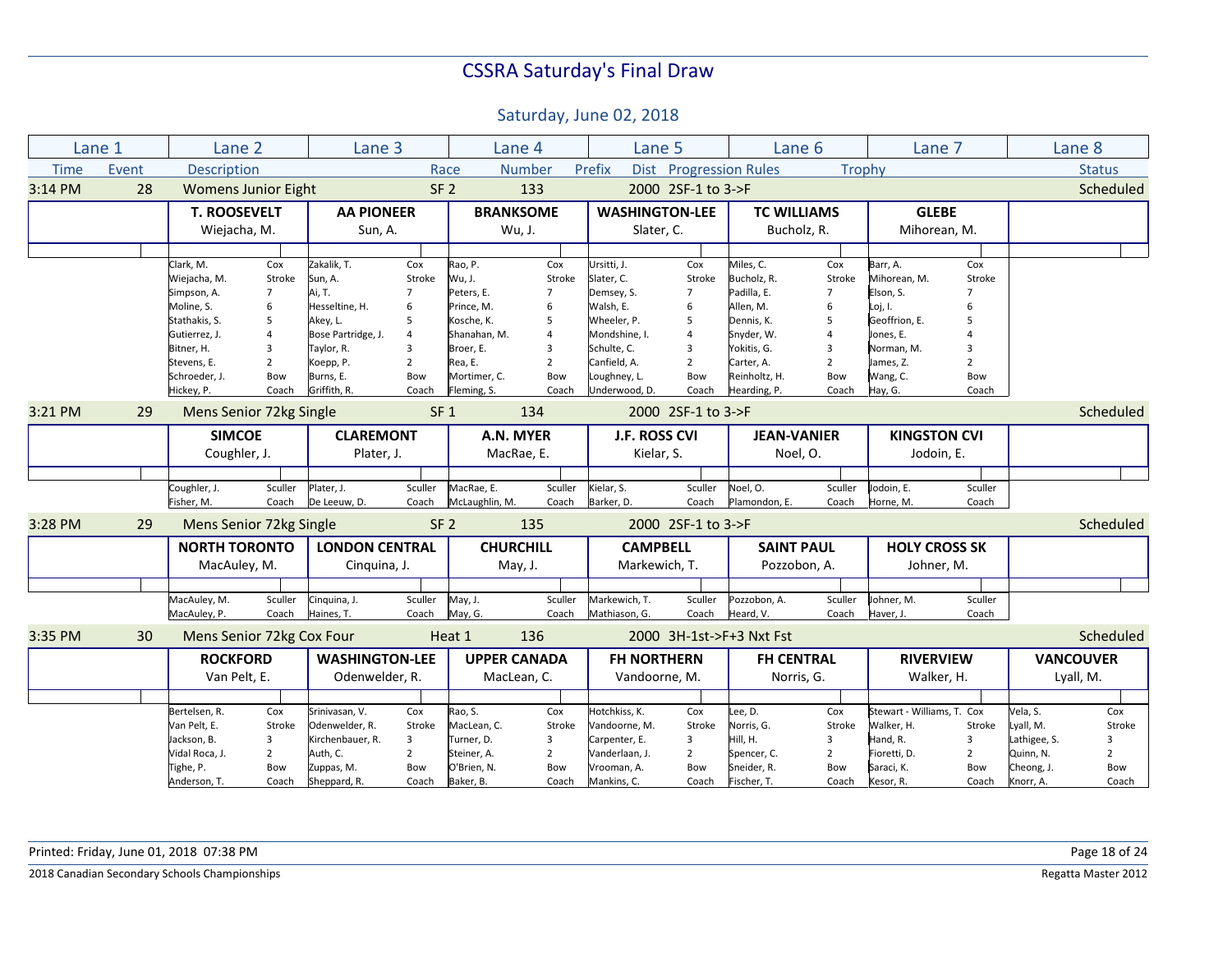Saturday, June 02, 2018

| Lane 1      |       | Lane <sub>2</sub>         |                | Lane 3                |                |                | Lane 4           | Lane 5             |                        | Lane <sub>6</sub>        |                | Lane 7                 |                | Lane 8         |                |
|-------------|-------|---------------------------|----------------|-----------------------|----------------|----------------|------------------|--------------------|------------------------|--------------------------|----------------|------------------------|----------------|----------------|----------------|
| <b>Time</b> | Event | <b>Description</b>        |                |                       |                | Race           | <b>Number</b>    | Prefix             | Dist Progression Rules |                          | <b>Trophy</b>  |                        |                |                | <b>Status</b>  |
| 3:42 PM     | 30    | Mens Senior 72kg Cox Four |                |                       |                | Heat 2         | 137              |                    |                        | 2000 3H-1st->F+3 Nxt Fst |                |                        |                |                | Scheduled      |
|             |       | <b>AA PIONEER</b>         |                | <b>ST MARY'S PREP</b> |                |                | <b>TRENTON</b>   | <b>CITY HONORS</b> |                        | <b>ST. MARYS</b>         |                | <b>GROSSE ILE</b>      |                | <b>RIDLEY</b>  |                |
|             |       | Grant, J.                 |                | Monaghan, C.          |                |                | Medel, N.        | Goetz, G.          |                        | Madden, S.               |                | Reimel, I.             |                | Shaw, J.       |                |
|             |       |                           |                |                       |                |                |                  |                    |                        |                          |                |                        |                |                |                |
|             |       | Uytingco, N.              | Cox            | Kramer, N.            | Cox            | Himick, M.     | Cox              | Silvestrini, C.    | Cox                    | Stys, N.                 | Cox            | Davidson, A.           | Cox            | Tylee, G.      | Cox            |
|             |       | Grant, J.                 | Stroke         | Monaghan, C.          | Stroke         | Medel, N.      | Stroke           | Goetz, G.          | Stroke                 | Madden, S.               | Stroke         | Reimel, I.             | Stroke         | Shaw, J.       | Stroke         |
|             |       | Haviland, J.              | 3              | Harrington, N.        | 3              | Weber, R.      | 3                | Hollis, C.         | 3                      | Stys, L.                 | 3              | Jankowski, L.          | 3              | Singh, K.      | 3              |
|             |       | Gurule, G.                | $\overline{2}$ | Milani, L.            | $\overline{2}$ | Martin, J.     | $\overline{2}$   | Cody, B.           | $\overline{2}$         | Popowich, O.             | $\overline{2}$ | Stewart, I.            | $\overline{2}$ | Gill, A.       | $\overline{2}$ |
|             |       | Snyder, R.                | Bow            | Briggs, B.            | Bow            | Powell, E.     | Bow              | Weinmann, B.       | Bow                    | Cunko, I.                | Bow            | Manges, V.             | Bow            | Petrunick, J.  | Bow            |
|             |       | Griffith, R.              | Coach          | Wright, D.            | Coach          | Taylor, J.     | Coach            | Spragins, G.       | Coach                  | Morrison, N.             | Coach          | Sitek, S.              | Coach          | Leyland, S.    | Coach          |
| 3:49 PM     | 30    | Mens Senior 72kg Cox Four |                |                       |                | Heat 3         | 138              |                    |                        | 2000 3H-1st->F+3 Nxt Fst |                |                        |                |                | Scheduled      |
|             |       | <b>HUMBERSIDE CI</b>      |                | <b>E.L. CROSSLEY</b>  |                |                | <b>CANISIUS</b>  | <b>CHURCHILL</b>   |                        | <b>GRIMSBY</b>           |                | <b>MERCYHURST PREP</b> |                | <b>TRINITY</b> |                |
|             |       | Rockley, R.               |                | Barnes, A.            |                |                | Walter, R.       | Scott, E.          |                        | Bourdeau, M.             |                | Kunco, J.              |                | Traugott, B.   |                |
|             |       |                           |                |                       |                |                |                  |                    |                        |                          |                |                        |                |                |                |
|             |       | Chiuz, B.                 | Cox            | Dudzik, L.            | Cox            | Weckerle, G.   | Cox              | Chopin, C.         | Cox                    | Yoder, I.                | Cox            | Warzynak, T.           | Cox            | Gyaltsen, G.   | Cox            |
|             |       | Rockley, R.               | Stroke         | Barnes, A.            | Stroke         | Walter, R.     | Stroke           | Scott, E.          | Stroke                 | Bourdeau, M.             | Stroke         | Kunco, J.              | Stroke         | Traugott, B.   | Stroke         |
|             |       | Bowman, E.                | 3              | Gula, J.              | 3              | Herzog, W.     | 3                | Salih, A.          | 3                      | Holland, R.              | 3              | Nestor, A.             | 3              | Schofield, N.  | 3              |
|             |       | Janes, P.                 | $\overline{2}$ | Langelaan, J.         | $\overline{2}$ | Sass, N.       | $\overline{2}$   | Turanal, B.        | $\overline{2}$         | Caruso, M.               | $\overline{2}$ | Ferritto, B.           | 2              | Belanger, J.   | $\overline{2}$ |
|             |       | Foyle, L.                 | Bow            | Suthons, A.           | Bow            | Korn. C.       | Bow              | Vanderloos, T.     | Bow                    | Peters, J.               | Bow            | Wise, B.               | Bow            | Youssef, A.    | Bow            |
|             |       | Miller, M.                | Coach          | Ruscitti, J.          | Coach          | Krakowiak, J.  | Coach            | Rao, M.            | Coach                  | Fisher, B.               | Coach          | Geiger, D.             | Coach          | Hamilton, J.   | Coach          |
| 3:56 PM     | 31    | Womens Senior 59kg Quad   |                |                       |                | Heat 1         | 139              |                    |                        | 2000 2H-1st->F+4 Nxt Fst |                |                        |                |                | Scheduled      |
|             |       |                           |                | <b>BRENTWOOD</b>      |                |                | <b>CLAREMONT</b> | <b>ST. MARY'S</b>  |                        | <b>GLEBE</b>             |                |                        |                |                |                |
|             |       |                           |                | Buckley, R.           |                |                | Vincent, S.      | Sullivan, K.       |                        | Wang, C.                 |                |                        |                |                |                |
|             |       |                           |                |                       |                |                |                  |                    |                        |                          |                |                        |                |                |                |
|             |       |                           |                | Buckley, R.           | Stroke         | Vincent, S.    | Stroke           | Sullivan, K.       | Stroke                 | Wang, C.                 | Stroke         |                        |                |                |                |
|             |       |                           |                | Lemon, S.             | 3              | Loewen, J.     | 3                | Sacco, G.          | 3                      | Norman, M.               | 3              |                        |                |                |                |
|             |       |                           |                | Ledingham, S.         | $\overline{2}$ | Kwan, C.       | $\overline{2}$   | Haxton, G.         | $\overline{2}$         | Weston, M.               | $\overline{2}$ |                        |                |                |                |
|             |       |                           |                | Burton, H.            | Bow            | Wong, O.       | Bow              | Nasternak, O.      | Bow                    | Bernst, J.               | Bow            |                        |                |                |                |
|             |       |                           |                | Sage, D.              | Coach          | Peacock, J.    | Coach            | Lonas, K.          | Coach                  | Hay, G.                  | Coach          |                        |                |                |                |
| 4:03 PM     | 31    | Womens Senior 59kg Quad   |                |                       |                | Heat 2         | 140              |                    |                        | 2000 2H-1st->F+4 Nxt Fst |                |                        |                |                | Scheduled      |
|             |       |                           |                | <b>E.L. CROSSLEY</b>  |                |                | <b>HAVERGAL</b>  | <b>RIVERVIEW</b>   |                        | <b>WESTDALE</b>          |                |                        |                |                |                |
|             |       |                           |                | Nuccitelli, L.        |                |                | Roland, O.       | Brewer, A.         |                        | Youn, C.                 |                |                        |                |                |                |
|             |       |                           |                |                       |                |                |                  |                    |                        |                          |                |                        |                |                |                |
|             |       |                           |                | Nuccitelli, L.        | Stroke         | Roland, O.     | Stroke           | Brewer, A.         | Stroke                 | Youn, C.                 | Stroke         |                        |                |                |                |
|             |       |                           |                | Learn, P.             | 3              | Salem, N.      | 3                | Brown, P.          | 3                      | Barrie, Z.               | 3              |                        |                |                |                |
|             |       |                           |                | Keith, K.             | $\overline{2}$ | Morassutti, M. | $\overline{2}$   | Urbanek, S.        | $\overline{2}$         | Voss, A.                 | $\overline{2}$ |                        |                |                |                |
|             |       |                           |                | Camplin, M.           | Bow            | Marley, L.     | Bow              | Ryznar, A.         | Bow                    | McGall, K.               | Bow            |                        |                |                |                |
|             |       |                           |                | Ruscitti, J.          | Coach          | Azarcon, M.    | Coach            | Kesor, R.          | Coach                  | Beshoff, T.              | Coach          |                        |                |                |                |

Printed: Friday, June 01, 2018 07:38 PM Page 19 of 24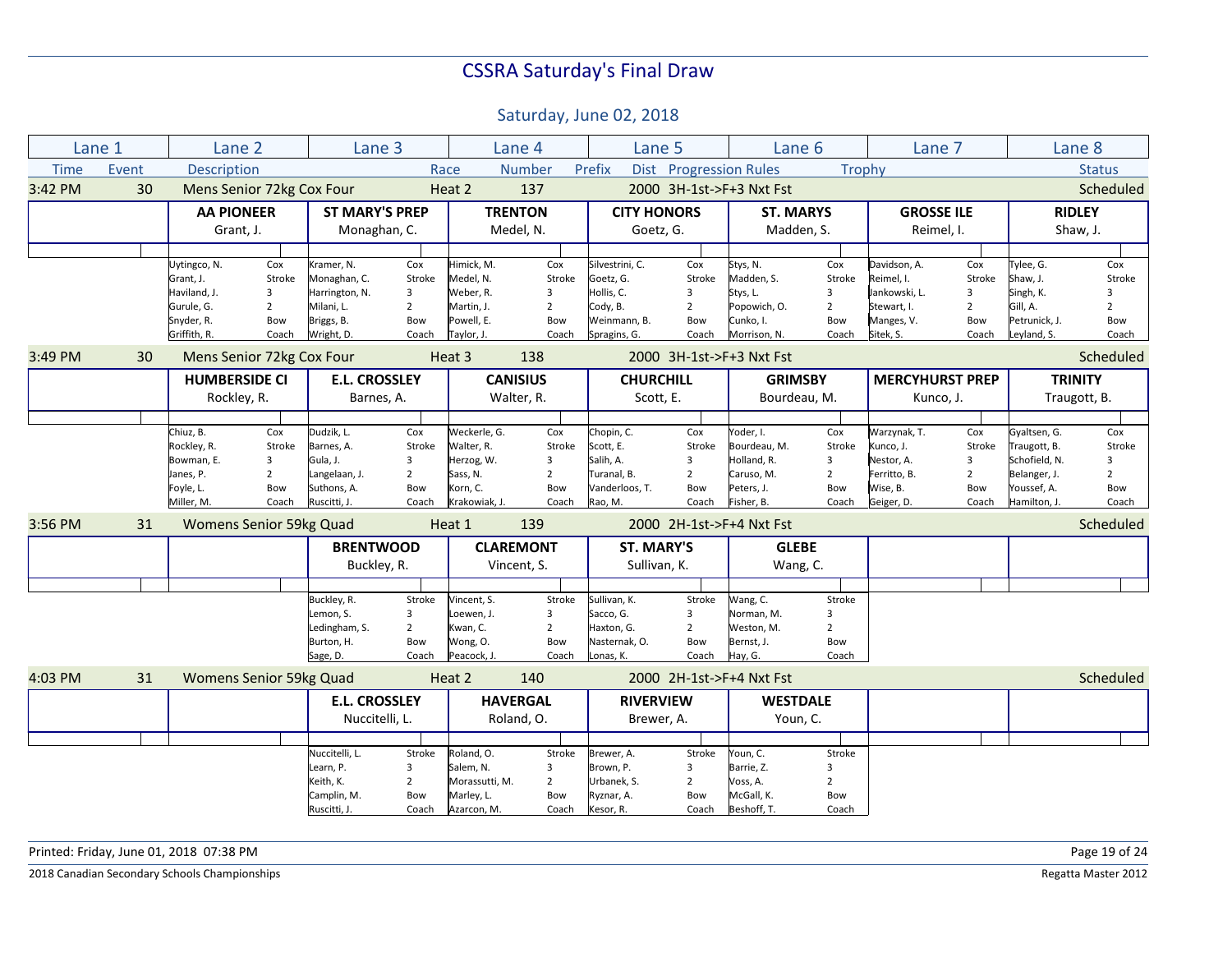Saturday, June 02, 2018

|             | Lane 1 | Lane 2                      |                       | Lane <sub>3</sub>           |                       |                          | Lane 4                  | Lane 5               |                       | Lane 6                   |                       | Lane 7                          |                       | Lane 8        |
|-------------|--------|-----------------------------|-----------------------|-----------------------------|-----------------------|--------------------------|-------------------------|----------------------|-----------------------|--------------------------|-----------------------|---------------------------------|-----------------------|---------------|
| <b>Time</b> | Event  | <b>Description</b>          |                       |                             |                       | Race                     | <b>Number</b>           | Prefix               |                       | Dist Progression Rules   | <b>Trophy</b>         |                                 |                       | <b>Status</b> |
| 4:10 PM     | 32     | <b>Womens Senior Double</b> |                       |                             |                       | SF <sub>1</sub>          | 141                     |                      | 2000 2SF-1 to 3->F    |                          |                       |                                 |                       | Scheduled     |
|             |        | <b>DAWSON</b>               |                       | <b>T.A. STEWART</b>         |                       |                          | <b>WELLAND CENT</b>     | <b>LORNE PARK</b>    |                       | <b>CROFTON HOUSE</b>     |                       | <b>HUMBERSIDE CI</b>            |                       |               |
|             |        | Cuoci, S.                   |                       | Shepherd, R.                |                       |                          | Dellavalle, R.          | Caromicoli, A.       |                       | Douville, G.             |                       | Tintor, A.                      |                       |               |
|             |        |                             |                       |                             |                       |                          |                         |                      |                       |                          |                       |                                 |                       |               |
|             |        | Cuoci, S.                   | Stroke                | Shepherd, R.                | Stroke                | Dellavalle, R.           | Stroke                  | Caromicoli, A.       | Stroke                | Douville, G.             | Stroke                | Tintor, A.                      | Stroke                |               |
|             |        | Yildez, J.                  | Bow                   | Tombs, B.                   | Bow                   | Thomas, M.               | Bow                     | Meschkuleit, M.      | Bow                   | Luo, E.                  | Bow                   | Steen, C.                       | Bow                   |               |
|             |        | Rochon, J.                  | Coach                 | Lougheed, B.                | Coach                 | Young, B.                | Coach                   | Tendilla Rocha, H.   | Coach                 | Ewton, C.                | Coach                 | Miller, M.                      | Coach                 |               |
| 4:17 PM     | 32     | <b>Womens Senior Double</b> |                       |                             |                       | SF <sub>2</sub>          | 142                     |                      | 2000 2SF-1 to 3->F    |                          |                       |                                 |                       | Scheduled     |
|             |        | <b>DE MORTAGNE</b>          |                       | <b>GLEBE</b>                |                       |                          | <b>GRIMSBY</b>          | <b>SAINT MICHAEL</b> |                       | <b>ALBEMARLE</b>         |                       | <b>LISGAR CI</b>                |                       |               |
|             |        | Noël, S.                    |                       | Steel, S.                   |                       |                          | Frolick, I.             | Verbraeken, K.       |                       | Wuensch, E.              |                       | O'Brien, R.                     |                       |               |
|             |        |                             |                       |                             |                       |                          |                         |                      |                       |                          |                       |                                 |                       |               |
|             |        | Noël, S.                    | Stroke                | Weber, R.                   | Stroke                | Frolick, I.              | Stroke                  | Verbraeken, K.       | Stroke                | Wuensch, E.              | Stroke                | O'Brien, R.                     | Stroke                |               |
|             |        | Ouellet. C.                 | Bow                   | Hemphill, M.                | Bow                   | Humphrey, G.             | Bow                     | Bray, H.             | Bow                   | Knight, B.               | Bow                   | Blume, L.                       | Bow                   |               |
|             |        | Hardy-Cardinal, C.          | Coach                 | Hay, G.                     | Coach                 | Fisher. M.               | Coach                   | Verbraeken, W.       | Coach                 | Coffman, C.              | Coach                 | Hay, G.                         | Coach                 |               |
| 4:24 PM     | 34     | <b>Mens Junior Single</b>   |                       |                             |                       | SF <sub>1</sub>          | 143                     |                      | 2000 2SF-1 to 3->F    |                          |                       |                                 |                       | Scheduled     |
|             |        | <b>JH LECLERC</b>           |                       | <b>KINGSTON CVI</b>         |                       |                          | <b>T.A. BLAKELOCK</b>   | <b>CLAREMONT</b>     |                       | <b>RIDLEY</b>            |                       | <b>PORT CREDIT</b>              |                       |               |
|             |        | Veillette, E.               |                       | Haberer, J.                 |                       |                          | Appleton, J.            | Breitenfeldt, F.     |                       | Schramm, N.              |                       | Seawright, E.                   |                       |               |
|             |        |                             |                       |                             |                       |                          |                         |                      |                       |                          |                       |                                 |                       |               |
|             |        | Veillette, E.               | Sculler               | Haberer, J.                 | Sculler               | Appleton, J.             | Sculler                 | Breitenfeldt, F.     | Sculler               | Schramm, N.              | Sculler               | Seawright, E.                   | Sculler               |               |
|             |        | Veillette, M.               | Coach                 | Horne, M.                   | Coach                 | Tendilla, H.             | Coach                   | De Leeuw, D.         | Coach                 | Braul, H.                | Coach                 | Tendilla, H.                    | Coach                 |               |
| 4:31 PM     | 34     | <b>Mens Junior Single</b>   |                       |                             |                       | SF <sub>2</sub>          | 144                     |                      | 2000 2SF-1 to 3->F    |                          |                       |                                 |                       | Scheduled     |
|             |        | <b>LAKESHORE CHS</b>        |                       | <b>HOLY CROSS SK</b>        |                       |                          | <b>CAMPBELL</b>         | <b>SAINT FRANCIS</b> |                       | <b>SHAWNIGAN</b>         |                       | <b>GLENFOREST</b>               |                       |               |
|             |        | Janzen, J.                  |                       | Johner, M.                  |                       |                          | Noble, R.               | Picard, D.           |                       | Fontana, D.              |                       | Duko, A.                        |                       |               |
|             |        |                             |                       |                             |                       |                          |                         |                      |                       |                          |                       |                                 |                       |               |
|             |        | Janzen, J.                  | Sculler               | Johner, M.                  | Sculler               | Noble, R.                | Sculler                 | Picard, D.           | Sculler               | Fontana, D.              | Sculler               | Duko, A.                        | Sculler               |               |
|             |        | Lenahan, T.                 | Coach                 | Haver, J.                   | Coach                 | Mathiason, G.            | Coach                   | Petrychanko, M.      | Coach                 | Bomans, J.               | Coach                 | Tendilla, H.                    | Coach                 |               |
| 4:38 PM     | 35     |                             |                       | Womens Junior 63kg Cox Four |                       | Heat 1                   | 145                     |                      |                       | 2000 3H-1st->F+3 Nxt Fst |                       |                                 |                       | Scheduled     |
|             |        | <b>KINGSTON CVI</b>         |                       | <b>LAKESHORE CHS</b>        |                       |                          | <b>GROSSE ILE</b>       | <b>RIVERVIEW</b>     |                       | <b>SHAWNIGAN</b>         |                       | <b>HAVERGAL</b>                 |                       |               |
|             |        | Stephenson, J.              |                       | Moreau, M.                  |                       |                          | Murphy, T.              | Schramm, I.          |                       | Gillmore, M.             |                       | Taylor, C.                      |                       |               |
|             |        |                             |                       |                             |                       | <b>Scratch</b>           |                         |                      |                       |                          |                       |                                 |                       |               |
|             |        | Mahood, B.                  | Cox                   | Yurcich, M.                 | Cox                   | Dishon, A.               | Cox                     | Duty, A.             | Cox                   | Brigden, O.              | Cox                   | Andersons, S.                   | Cox                   |               |
|             |        | Stephenson, J.              | Stroke                | Moreau, M.                  | Stroke                | Murphy, T.               | Stroke                  | Schramm, I.          | Stroke                | Gillmore. M.             | Stroke                | Taylor, C.                      | Stroke                |               |
|             |        | Wood, A.                    | 3                     | Russell, M.                 | 3                     | Loftus, S.               | $\overline{\mathbf{3}}$ | McFall, K.           | 3                     | Vanderheide, M.          | 3                     | Lui, L.                         | $\overline{3}$        |               |
|             |        | Pain, E.<br>Jodoin, I.      | $\overline{2}$<br>Bow | Nagy, A.<br>Sliter, R.      | $\overline{2}$<br>Bow | Woods, H.<br>Moskall, L. | $\overline{2}$<br>Bow   | Mason, E.<br>Ray, M. | $\overline{2}$<br>Bow | Lu, C.<br>Lee, S.        | $\overline{2}$<br>Bow | Stock, L.<br>Hogarth-Rosmus, R. | $\overline{2}$<br>Bow |               |
|             |        | Kane, M.                    | Coach                 | Lenahan, T.                 | Coach                 | Sitek, S.                | Coach                   | Kesor, R.            | Coach                 | Platt, J.                | Coach                 | Azarcon, M.                     | Coach                 |               |
|             |        |                             |                       |                             |                       |                          |                         |                      |                       |                          |                       |                                 |                       |               |

Printed: Friday, June 01, 2018 07:38 PM Page 20 of 24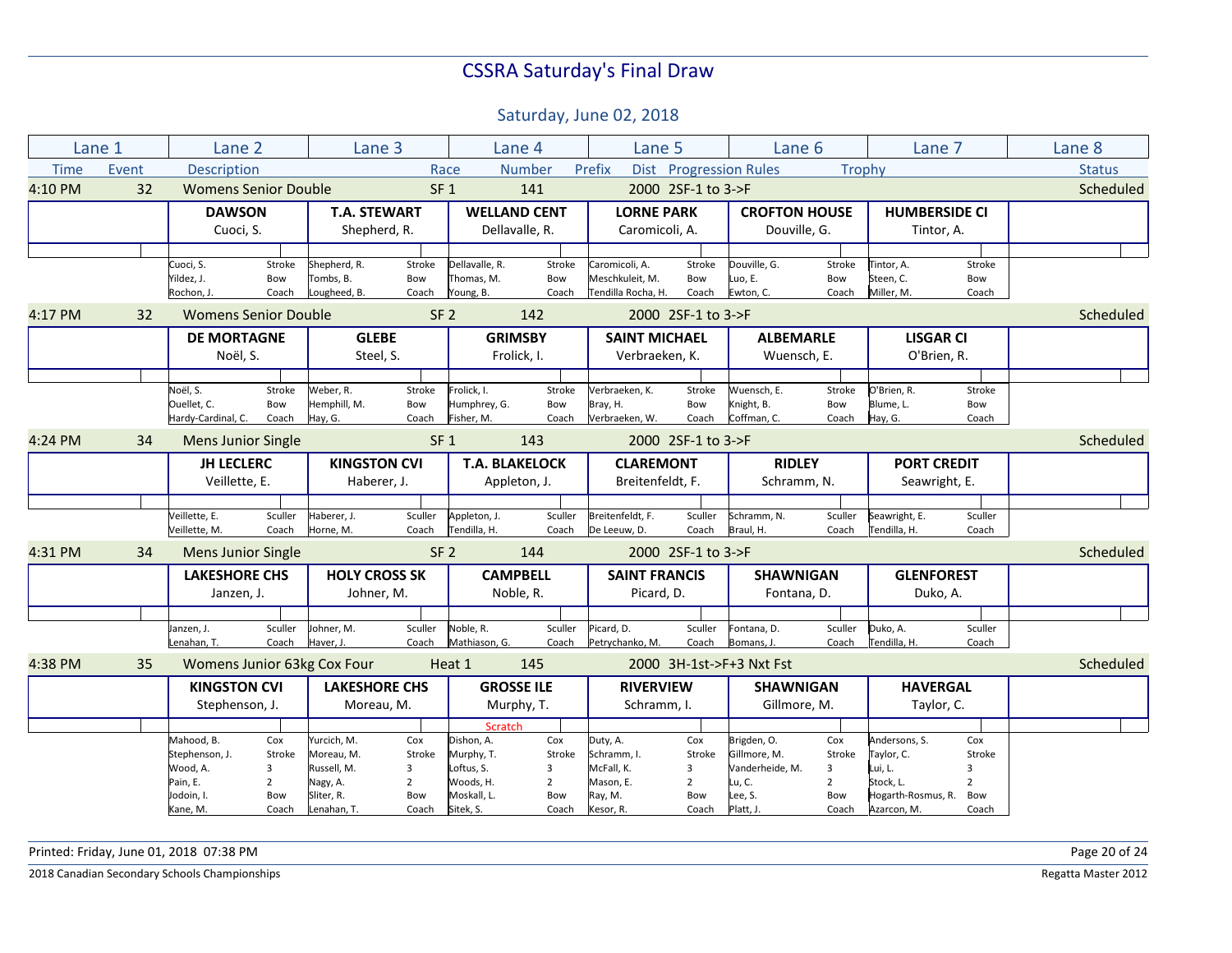Saturday, June 02, 2018

|             | Lane 1 | Lane <sub>2</sub>     |                | Lane 3                      |                |                   | Lane 4              |                        | Lane 5                        | Lane <sub>6</sub>        |                | Lane 7            |                | Lane 8        |
|-------------|--------|-----------------------|----------------|-----------------------------|----------------|-------------------|---------------------|------------------------|-------------------------------|--------------------------|----------------|-------------------|----------------|---------------|
| <b>Time</b> | Event  | <b>Description</b>    |                |                             |                | Race              | <b>Number</b>       | Prefix                 | <b>Dist</b> Progression Rules |                          | Trophy         |                   |                | <b>Status</b> |
| 4:45 PM     | 35     |                       |                | Womens Junior 63kg Cox Four |                | Heat 2            | 146                 |                        |                               | 2000 3H-1st->F+3 Nxt Fst |                |                   |                | Scheduled     |
|             |        | <b>TRINITY</b>        |                | <b>E.L. CROSSLEY</b>        |                |                   | <b>WELLAND CENT</b> | <b>CITY HONORS</b>     |                               | <b>GRIMSBY</b>           |                | <b>NOTRE DAME</b> |                |               |
|             |        | Arnaud, A.            |                | Faulds, C.                  |                |                   | Goertz, M.          |                        | Perez, A.                     | Lewis, B.                |                | Gapczynski, K.    |                |               |
|             |        |                       |                |                             |                |                   |                     |                        |                               |                          |                |                   |                |               |
|             |        | Bailey, S.            | Cox            | Faulds, S.                  | Cox            | Wentzell, A.      | Cox                 | Hassett, K.            | Cox                           | Bozich, L.               | Cox            | Duerden, J.       | Cox            |               |
|             |        | Arnaud, A.            | Stroke         | Faulds, C.                  | Stroke         | Goertz, M.        | Stroke              | Perez, A.              | Stroke                        | Lewis, B.                | Stroke         | Gapczynski, K.    | Stroke         |               |
|             |        | Brown, K.             | 3              | Julien, A.                  | 3              | Madsen, K.        | 3                   | Bartlett, R.           | 3                             | Mercuri, K.              | 3              | Hart, M.          | 3              |               |
|             |        | Hodges, G.            | $\overline{2}$ | Kulik, E.                   | $\overline{2}$ | Lococo, A.        | $\overline{2}$      | Portman, C.            | $\overline{2}$                | Mercuri, K.              | $\overline{2}$ | Sammutt, C.       | $\overline{2}$ |               |
|             |        | Woodford, T.          | Bow            | Secord, E.                  | Bow            | Leggett, A.       | Bow                 | Ferguson, E.           | Bow                           | McIntosh, M.             | Bow            | Tremeer, E.       | Bow            |               |
|             |        | Hamilton, J.          | Coach          | Ruscitti, J.                | Coach          | McNally, P.       | Coach               | Wiles, K.              | Coach                         | Lancaster, J.            | Coach          | Pelette, D.       | Coach          |               |
| 4:52 PM     | 35     |                       |                | Womens Junior 63kg Cox Four |                | Heat 3            | 147                 |                        |                               | 2000 3H-1st->F+3 Nxt Fst |                |                   |                | Scheduled     |
|             |        | <b>BRANKSOME</b>      |                | <b>EDEN</b>                 |                |                   | <b>CHURCHILL</b>    | <b>BLESSED TRINITY</b> |                               | <b>WESTDALE</b>          |                | <b>TRENTON</b>    |                |               |
|             |        | Kinnear, T.           |                | Esau, B.                    |                |                   | Vermue, L.          |                        | Pieneman, G.                  | Austin, O.               |                | Truitt, K.        |                |               |
|             |        |                       |                |                             |                |                   |                     |                        |                               |                          |                |                   |                |               |
|             |        | Zhou, E.              | Cox            | Carriere, I.                | Cox            | Thompson, A.      | Cox                 | Maloney, M.            | Cox                           | Crossley, M.             | Cox            | Himick, M.        | Cox            |               |
|             |        | Kinnear, T.           | Stroke         | Esau, B.                    | Stroke         | Vermue, L.        | Stroke              | Pieneman, G.           | Stroke                        | Austin, O.               | Stroke         | Truitt, K.        | Stroke         |               |
|             |        | Quinn, R.             | 3              | Smith, S.                   | 3              | Sebastianelli, C. | 3                   | Freer, T.              | 3                             | De Jonge, M.             | 3              | Cullen, M.        | 3              |               |
|             |        | Cobden, J.            | $\overline{2}$ | Wall, M.                    | $\overline{2}$ | MacDonald, A.     | $\overline{2}$      | Whitnell, K.           | $\overline{2}$                | Tarride, M.              | $\overline{2}$ | Howey, L.         | $\overline{2}$ |               |
|             |        | Miklaucic, C.         | Bow            | Chivers, A.                 | Bow            | Wayland, H.       | Bow                 | Locco, H.              | Bow                           | Patterson, R.            | Bow            | Allstead, A.      | Bow            |               |
|             |        | Zaniewski, C.         | Coach          | Bartel, P.                  | Coach          | Scott, M.         | Coach               | Pieneman, E.           | Coach                         | Beshoff, T.              | Coach          | Lively, R.        | Coach          |               |
| 4:59 PM     | 36     | Mens Senior 66kg Quad |                |                             |                | Heat 1            | 148                 |                        |                               | 2000 2H-1st->F+4 Nxt Fst |                |                   |                | Scheduled     |
|             |        |                       |                | <b>CHURCHILL</b>            |                |                   | <b>SKYLINE</b>      | <b>BRENTWOOD</b>       |                               | <b>E.L. CROSSLEY</b>     |                |                   |                |               |
|             |        |                       |                | Vanderloos, T.              |                |                   | Leyland, A.         | Harrison, D.           |                               | Combe, J.                |                |                   |                |               |
|             |        |                       |                |                             |                |                   |                     |                        |                               |                          |                |                   |                |               |
|             |        |                       |                | Vanderloos, T.              | Stroke         | Leyland, A.       | Stroke              | Harrison, D.           | Stroke                        | Combe, J.                | Stroke         |                   |                |               |
|             |        |                       |                | Salih, A.                   | 3              | Wright, E.        | 3                   | Neal, C.               | 3                             | Gula, J.                 | 3              |                   |                |               |
|             |        |                       |                | Turanal, B.                 | $\overline{2}$ | Carroll, J.       | $\overline{2}$      | Phillips, N.           | $\overline{2}$                | Lenson. J.               | $\overline{2}$ |                   |                |               |
|             |        |                       |                | Scott, E.                   | Bow            | Herbst, A.        | Bow                 | Pirie, J.              | Bow                           | Woodhouse, K.            | Bow            |                   |                |               |
|             |        |                       |                | Rao, M.                     | Coach          | Utt, M.           | Coach               | Wismer, M.             | Coach                         | Ruscitti, J              | Coach          |                   |                |               |
| 5:06 PM     | 36     | Mens Senior 66kg Quad |                |                             |                | Heat 2            | 149                 |                        |                               | 2000 2H-1st->F+4 Nxt Fst |                |                   |                | Scheduled     |
|             |        |                       |                | <b>RIVERVIEW</b>            |                |                   | <b>CRESTWOOD</b>    | <b>SALINE</b>          |                               | <b>GLEBE</b>             |                |                   |                |               |
|             |        |                       |                | Williams, B.                |                |                   | El-Assaad, Z.       |                        | Siefker, S.                   | McCoy, D.                |                |                   |                |               |
|             |        |                       |                |                             |                |                   |                     |                        |                               |                          |                |                   |                |               |
|             |        |                       |                | Williams, B.                | Stroke         | El-Assaad, Z.     | Stroke              | Siefker, S.            | Stroke                        | McCoy, D.                | Stroke         |                   |                |               |
|             |        |                       |                | Wicklander, J.              | 3              | Abbasi, M.        | 3                   | Cox, B.                | 3                             | Falkner, B.              | 3              |                   |                |               |
|             |        |                       |                | Kropp, Z.                   | $\overline{2}$ | Hamade, I.        | $\overline{2}$      | Dingman, Z.            | $\overline{2}$                | Patni, S.                | $\overline{2}$ |                   |                |               |
|             |        |                       |                | Chirillo, J.                | Bow            | Janssen, D.       | Bow                 | Penny, S.              | Bow                           | Hemphill, J.             | Bow            |                   |                |               |
|             |        |                       |                | Kesor, R.                   | Coach          | Milewski, M.      | Coach               | Christie, F.           | Coach                         | Hay, G.                  | Coach          |                   |                |               |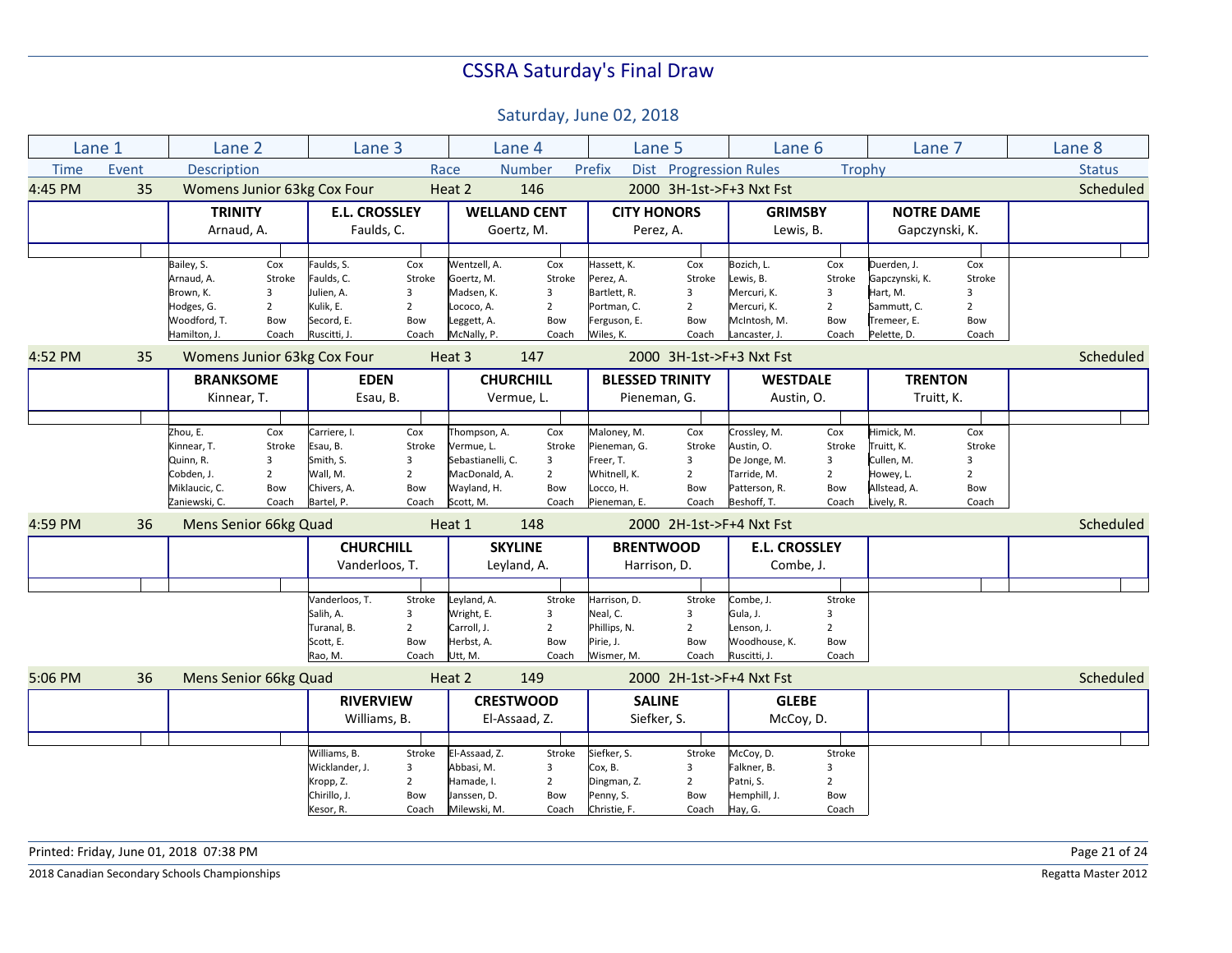|             | Lane 1 | Lane 2                                                                                                                                            |                                                                                                    | Lane 3                                                                                                                                          |                                                                                  | Lane 4                                                                                                                                           |                                                                                              | Lane 5                                                                                                                                        |                                                                                                    | Lane 6                                                                                                                                               |                                                                    | Lane 7                                                                                                                                 |                                                                                                       | Lane <sub>8</sub>                                                                                                                                       |                                                           |
|-------------|--------|---------------------------------------------------------------------------------------------------------------------------------------------------|----------------------------------------------------------------------------------------------------|-------------------------------------------------------------------------------------------------------------------------------------------------|----------------------------------------------------------------------------------|--------------------------------------------------------------------------------------------------------------------------------------------------|----------------------------------------------------------------------------------------------|-----------------------------------------------------------------------------------------------------------------------------------------------|----------------------------------------------------------------------------------------------------|------------------------------------------------------------------------------------------------------------------------------------------------------|--------------------------------------------------------------------|----------------------------------------------------------------------------------------------------------------------------------------|-------------------------------------------------------------------------------------------------------|---------------------------------------------------------------------------------------------------------------------------------------------------------|-----------------------------------------------------------|
| <b>Time</b> | Event  | <b>Description</b>                                                                                                                                |                                                                                                    |                                                                                                                                                 |                                                                                  | Race                                                                                                                                             | Number                                                                                       | Prefix<br><b>Dist</b>                                                                                                                         | <b>Progression Rules</b>                                                                           |                                                                                                                                                      |                                                                    | <b>Trophy</b>                                                                                                                          |                                                                                                       |                                                                                                                                                         | <b>Status</b>                                             |
| 5:13 PM     | 37     | <b>Mens Senior Eight</b>                                                                                                                          |                                                                                                    |                                                                                                                                                 |                                                                                  | Heat 1                                                                                                                                           | 150                                                                                          |                                                                                                                                               |                                                                                                    | 2000 3H-1st->F+3 Nxt Fst                                                                                                                             |                                                                    |                                                                                                                                        |                                                                                                       |                                                                                                                                                         | Scheduled                                                 |
|             |        | <b>TC WILLIAMS</b>                                                                                                                                |                                                                                                    | <b>UPPER CANADA</b>                                                                                                                             |                                                                                  | <b>ST MARY'S PREP</b>                                                                                                                            |                                                                                              | <b>BRENTWOOD</b>                                                                                                                              |                                                                                                    | <b>ST. GEORGE</b>                                                                                                                                    |                                                                    | <b>SKYLINE</b>                                                                                                                         |                                                                                                       | <b>MCLEAN</b>                                                                                                                                           |                                                           |
|             |        | Cocke, T.                                                                                                                                         |                                                                                                    | Hardisty, M.                                                                                                                                    |                                                                                  | Spengler, E.                                                                                                                                     |                                                                                              | Layton, B.                                                                                                                                    |                                                                                                    | Black, J.                                                                                                                                            |                                                                    | Libs, B.                                                                                                                               |                                                                                                       | Hilliard, J.                                                                                                                                            |                                                           |
|             |        |                                                                                                                                                   |                                                                                                    |                                                                                                                                                 |                                                                                  |                                                                                                                                                  |                                                                                              |                                                                                                                                               |                                                                                                    |                                                                                                                                                      |                                                                    |                                                                                                                                        |                                                                                                       |                                                                                                                                                         |                                                           |
|             |        | Williams, C.<br>Cocke, T.<br>Elnahas. A.<br>Chidlow, C.<br>Cocke, E.<br>Schmolcke, T.<br>Hernandez, J.<br>Crumm, K.<br>Austin, M.<br>Stramese, P. | Cox<br>Stroke<br>$\overline{7}$<br>6<br>5<br>$\overline{4}$<br>3<br>$\overline{2}$<br>Bow<br>Coach | Osak, S.<br>Hardisty, M.<br>Willcocks, C.<br>Berz, R.<br>Halkiw, D.<br>Quinn, A.<br>Davies, R.<br>Givertz-Steel, B.<br>Thompson, M.<br>Boyd, G. | Cox<br>Stroke<br>$\overline{7}$<br>6<br>5<br>3<br>$\overline{2}$<br>Bow<br>Coach | Walker. T.<br>Spengler, E.<br>Demartinis, C.<br>Desana, J.<br>Morris, C.<br>Janda, J.<br>Vucinaj, J.<br>Whalen, D.<br>Vitek, C.<br>Czarnecki, C. | Cox<br>Stroke<br>$\overline{7}$<br>6<br>5<br>4<br>3<br>$\overline{2}$<br><b>Bow</b><br>Coach | Holmes, E.<br>Layton, B.<br>Phillips, J.<br>Poseley, L.<br>Toporowski, R.<br>Ewashko, A.<br>Carson, L.<br>Wilson, O.<br>Hasan, J.<br>Carr, B. | Cox<br>Stroke<br>$\overline{7}$<br>6<br>5<br>$\overline{4}$<br>3<br>$\overline{2}$<br>Bow<br>Coach | Qiu, Y.<br>Black, J.<br>Chan. D.<br>Alca, E.<br>Li, W.<br>Percy, A.<br>Liu, S.<br>Smith, S.<br>Szeto, N.<br>Szybka, G.                               | Cox<br>Stroke<br>$\overline{7}$<br>2<br>Bow<br>Coach               | Hendricks. H.<br>Libs, B.<br>Bergin, T.<br>Nguyen, M.<br>Stone, J.<br>Farmer, L.<br>Rinvelt, B.<br>Lu, E.<br>Lahousse, V.<br>Utt, M.   | Cox<br>Stroke<br>$\overline{7}$<br>6<br>.5<br>$\overline{A}$<br>3<br>$\overline{2}$<br>Bow<br>Coach   | Lee, M.<br>Hilliard, J.<br>Fabrycky, P.<br>Chamberlayne, E.<br>McCarthy, H.<br>Duncan, M.<br>Alexander, H.<br>Sweet, A.<br>Pardo, S.<br>McClafferty, N. | Cox<br>Stroke<br>6<br>3<br>$\overline{2}$<br>Bow<br>Coach |
| 5:20 PM     | 37     | <b>Mens Senior Eight</b>                                                                                                                          |                                                                                                    |                                                                                                                                                 |                                                                                  | Heat 2                                                                                                                                           | 151                                                                                          |                                                                                                                                               |                                                                                                    | 2000 3H-1st->F+3 Nxt Fst                                                                                                                             |                                                                    |                                                                                                                                        |                                                                                                       |                                                                                                                                                         | Scheduled                                                 |
|             |        | <b>WASHINGTON-LEE</b>                                                                                                                             |                                                                                                    | <b>AA PIONEER</b>                                                                                                                               |                                                                                  | <b>GRIMSBY</b>                                                                                                                                   |                                                                                              | <b>FH CENTRAL</b>                                                                                                                             |                                                                                                    | <b>HUMBERSIDE CI</b>                                                                                                                                 |                                                                    | <b>FH NORTHERN</b>                                                                                                                     |                                                                                                       | <b>RIDLEY</b>                                                                                                                                           |                                                           |
|             |        | Clarke, W.                                                                                                                                        |                                                                                                    | McCullough, C.                                                                                                                                  |                                                                                  | Bourdeau, M.                                                                                                                                     |                                                                                              | Hackerd, N.                                                                                                                                   |                                                                                                    | Jancso-Szabo, B.                                                                                                                                     |                                                                    | Vanvalkenburg, E.                                                                                                                      |                                                                                                       | Shaw, J.                                                                                                                                                |                                                           |
|             |        |                                                                                                                                                   |                                                                                                    |                                                                                                                                                 |                                                                                  |                                                                                                                                                  |                                                                                              |                                                                                                                                               |                                                                                                    |                                                                                                                                                      |                                                                    |                                                                                                                                        |                                                                                                       |                                                                                                                                                         |                                                           |
|             |        | Nieweg, K.<br>Clarke, W.<br>Johnson, W.<br>Canfield, A.<br>Wieland, D.<br>Stone, Z.<br>Garfinkel, J.<br>White, J.<br>Bannon, J.                   | Cox<br>Stroke<br>$\overline{7}$<br>6<br>5<br>4<br>$\overline{3}$<br>$\overline{2}$<br>Bow          | Williams, E.<br>McCullough, C.<br>Anderson, E.<br>Wishart, J.<br>Broughton, A.<br>Sprick, N.<br>Morrison. T.<br>Weiner, J.<br>Flynn, J.         | Cox<br>Stroke<br>7<br>6<br>5<br>3<br>$\overline{2}$<br>Bow                       | Yoder, I.<br>Bourdeau, M.<br>Holland, R.<br>Krick, A.<br>McAlpine, C.<br>Benner, L.<br>Hoffer. A.<br>Caruso, M.<br>Peters, J.                    | Cox<br>Stroke<br>7<br>6<br>5<br>4<br>3<br>$\overline{2}$<br>Bow                              | Lown, K.<br>Hackerd, N.<br>Tomsheck, T.<br>Fors, M.<br>Buguicchio, S.<br>Kavara, B.<br>Hill, H.<br>Norris, G.<br>Montuoro, J.                 | Cox<br>Stroke<br>$\overline{7}$<br>6<br>5<br>4<br>3<br>$\overline{2}$<br>Bow                       | Cooper-Squires, E.<br>Jancso-Szabo, B.<br>Zimbel, S.<br>Guerra, C.<br>Schmidt, Q.<br>Trottier, R.<br>Pejovic, A.<br>Grenville, I.<br>Vukasinovic, L. | Cox<br>Stroke<br>$\overline{7}$<br>6<br>5<br>$\overline{2}$<br>Bow | Spiegel, J.<br>Vanvalkenburg, E.<br>O'Kane, C.<br>Christensen, N.<br>Doyle, M.<br>Schaible, C.<br>Hauge, E.<br>Robles, J.<br>Doyle, D. | Cox<br>Stroke<br>$\overline{7}$<br>6<br>.5<br>$\overline{A}$<br>$\mathbf{a}$<br>$\overline{2}$<br>Bow | Brown, N.<br>Shaw, J.<br>Gill, A.<br>Epperson, C.<br>Hopkins, M.<br>Zhukov. S.<br>Mohammed. R.<br>Singh, K.<br>Petrunick, J.                            | Cox<br>Stroke<br>6<br>5<br>3<br>$\overline{2}$<br>Bow     |
|             |        | Parsons, D.                                                                                                                                       | Coach                                                                                              | Griffith, R.                                                                                                                                    | Coach                                                                            | Fisher, B.                                                                                                                                       | Coach                                                                                        | Fischer, T.                                                                                                                                   | Coach                                                                                              | Miller, M.                                                                                                                                           | Coach                                                              | Mankins, C.                                                                                                                            | Coach                                                                                                 | Martin, S.                                                                                                                                              | Coach                                                     |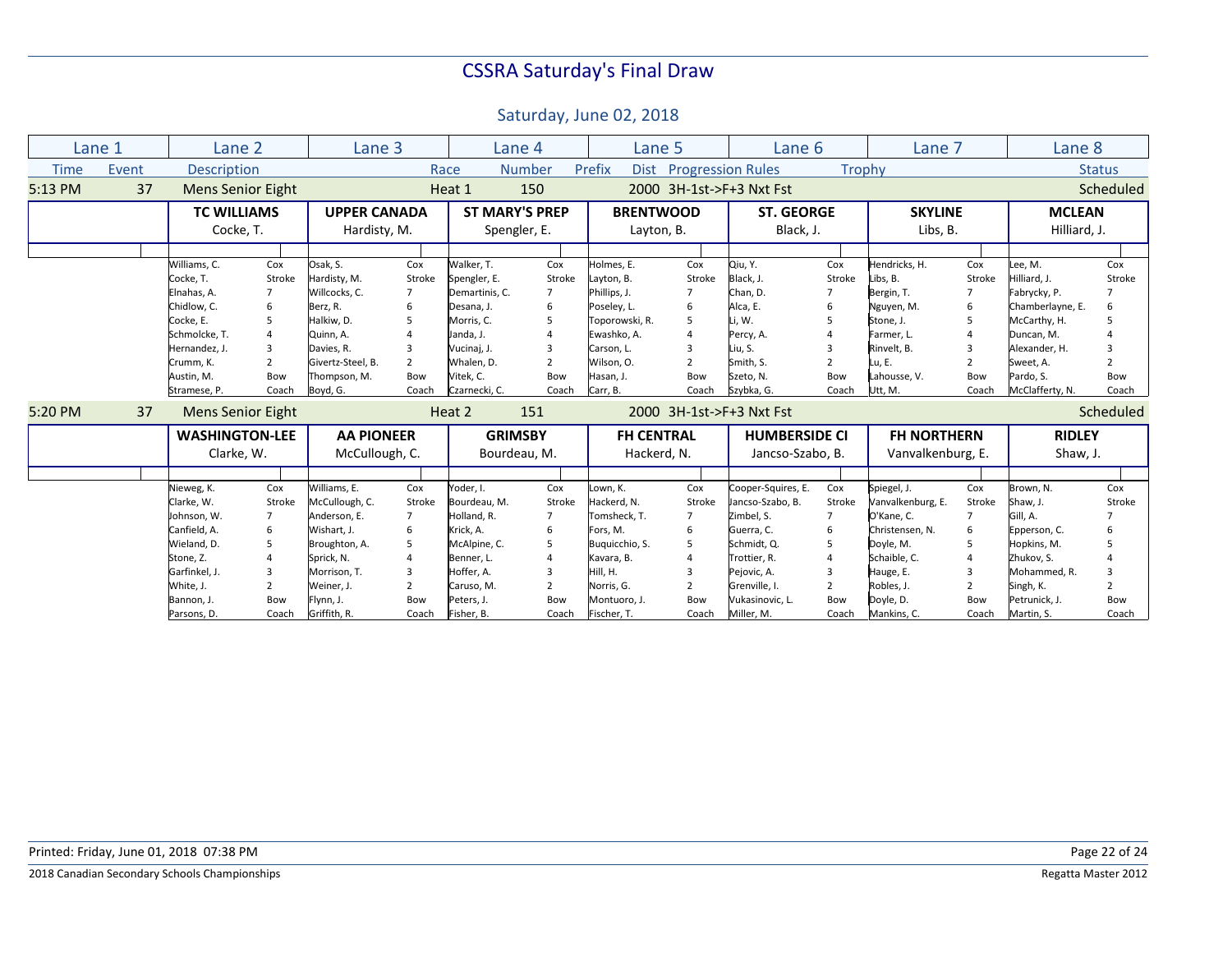|             | Lane 1 | Lane 2                                  |                                 | Lane 3                                 |                                 | Lane 4                                  |                     | Lane 5                                     |                                 | Lane 6                                    |                                 | Lane 7                                      |                                 | Lane 8                                       |                     |
|-------------|--------|-----------------------------------------|---------------------------------|----------------------------------------|---------------------------------|-----------------------------------------|---------------------|--------------------------------------------|---------------------------------|-------------------------------------------|---------------------------------|---------------------------------------------|---------------------------------|----------------------------------------------|---------------------|
| <b>Time</b> | Event  | <b>Description</b>                      |                                 |                                        |                                 | Race                                    | <b>Number</b>       | Prefix<br><b>Dist</b>                      | <b>Progression Rules</b>        |                                           |                                 | <b>Trophy</b>                               |                                 |                                              | <b>Status</b>       |
| 5:27 PM     | 37     | <b>Mens Senior Eight</b>                |                                 |                                        |                                 | Heat 3                                  | 152                 |                                            |                                 | 2000 3H-1st->F+3 Nxt Fst                  |                                 |                                             |                                 |                                              | Scheduled           |
|             |        | <b>CITY HONORS</b>                      |                                 | <b>SIMCOE</b>                          |                                 | <b>VANCOUVER</b>                        |                     | <b>CANISIUS</b>                            |                                 | <b>E.L. CROSSLEY</b>                      |                                 | <b>TRENTON</b>                              |                                 | <b>T. ROOSEVELT</b>                          |                     |
|             |        | Desai, S.                               |                                 | Rodgers, M.                            |                                 | MacDonald, J.                           |                     | Long, C.                                   |                                 | Barnes, A.                                |                                 | Medel, N.                                   |                                 | Sanchez, L.                                  |                     |
|             |        |                                         |                                 |                                        |                                 |                                         |                     |                                            |                                 |                                           |                                 |                                             |                                 |                                              |                     |
|             |        | Lakamp, R.<br>Desai, S.<br>Slowe. T.    | Cox<br>Stroke<br>$\overline{7}$ | Hutley, E.<br>Rodgers, M.<br>Barry, A. | Cox<br>Stroke<br>$\overline{7}$ | Zelis, S.<br>MacDonald, J.<br>Kwok, O.  | Cox<br>Stroke       | Sullivan. S.<br>Long, C.<br>Feeney, T.     | Cox<br>Stroke<br>$\overline{7}$ | Keith, K.<br>Barnes, A.<br>Jastremski, A. | Cox<br>Stroke<br>$\overline{7}$ | Miles, S.<br>Ford, T.<br>Dolence, C.        | Cox<br>Stroke<br>$\overline{7}$ | Bearden. M.<br>Sanchez, L.<br>Mitsch, B.     | Cox<br>Stroke       |
|             |        | Eagan, J.<br>Cannavo, M.<br>Farrell, S. | 6<br>5                          | Harris, L.<br>Banner, A.<br>Lirio, M.  | 6<br>5                          | Pringle, G.<br>Labrie, Z.<br>Dvorak, L. | 6<br>5<br>4         | Sullivan, C.<br>Ezquerro, W.<br>Porter, Z. | 6<br>5<br>$\overline{4}$        | Langellan, J.<br>Suthons, A.<br>Rusin, C. | 6<br>5                          | Christopher, N.<br>Matusik, B.<br>Medel, N. | 6<br>.5<br>$\overline{A}$       | Gardner, D.<br>Mendiola, E.<br>Davenport, P. | 6<br>5<br>4         |
|             |        | Dell, L.<br>Forgette, O.                | 3<br>$\overline{2}$             | Coughler, J.<br>Halfyard, G.           | 3<br>2                          | Gorsuch, L.<br>Rener, B.                | 3<br>$\overline{2}$ | Bushway, E.<br>Battaglia, M.               | 3<br>$\overline{2}$             | Kennedy, N.<br>Veld. C.                   | 3<br>2                          | Weber, R.<br>Martin, J.                     | 3<br>$\overline{2}$             | Miller. S.<br>Trusewicz, M.                  | 3<br>$\overline{2}$ |
|             |        | Pratts, M.<br>Spragins, G.              | Bow<br>Coach                    | Guite, O.<br>Carr, A.                  | Bow<br>Coach                    | Cheong, J.<br>Knorr, A.                 | Bow<br>Coach        | Neil, J.<br>Krakowiak, J.                  | Bow<br>Coach                    | Darling, F.<br>Ruscitti, J.               | Bow<br>Coach                    | Powell, E.<br>Taylor, J.                    | Bow<br>Coach                    | Greene, M.<br>Hickey, P.                     | Bow<br>Coach        |
| 5:34 PM     | 38     | <b>Womens Senior Eight</b>              |                                 |                                        |                                 | Heat 1                                  | 153                 |                                            |                                 | 2000 2H-1st->F+4 Nxt Fst                  |                                 |                                             |                                 |                                              | Scheduled           |
|             |        | <b>MERCYHURST PREP</b>                  |                                 | <b>RIDLEY</b>                          |                                 | <b>TC WILLIAMS</b>                      |                     | <b>FH CENTRAL</b>                          |                                 | <b>MOUNT ST. MARY</b>                     |                                 | <b>AA PIONEER</b>                           |                                 | <b>ROCKFORD</b>                              |                     |
|             |        | Palo, A.                                |                                 | Wang, Z.                               |                                 | Carey, C.                               |                     | Waclawski, P.                              |                                 | Treanor, I.                               |                                 | Hollenbeck, K.                              |                                 | Brom, P.                                     |                     |
|             |        |                                         |                                 |                                        |                                 |                                         |                     |                                            |                                 |                                           |                                 |                                             |                                 |                                              |                     |
|             |        | Zellefrow, A.<br>Palo, A.               | Cox<br>Stroke                   | Sharpe, S.<br>Wang, Z.                 | Cox<br>Stroke                   | Filios, P.<br>Carey, C.                 | Cox<br>Stroke       | Cool, L.<br>Waclawski, P.                  | Cox<br>Stroke                   | Gibbons, D.<br>Treanor, I.                | Cox<br>Stroke                   | Jenkins. I.<br>Hollenbeck, K.               | Cox<br>Stroke                   | Perini. C.<br>Brom, P.                       | Cox<br>Stroke       |
|             |        | Lytle, A.<br>Swanson, R.                | 7<br>6                          | Rivero Alvarez, X.<br>Gao, F.          | $\overline{7}$<br>6             | Vannatta, G.<br>Toaso, M.               | 6                   | Neary, M.<br>Hier, A.                      | $\overline{7}$<br>6             | Dankanich, G.<br>Librock, K.              | $\overline{7}$<br>6             | Roy, L.<br>Maloy, M.                        | $\overline{7}$<br>6             | Kinstle, A.<br>Loveless, E.                  | 6                   |
|             |        | Schimp, L.                              | 5                               | Vlasenko Mischenko, 5                  |                                 | Markel, B.                              | 5                   | Wolffis, K.                                | .5                              | Rogers, C.                                | 5                               | Akey, L.                                    | 5                               | Powers, H.                                   | 5                   |
|             |        | Barker, E.                              | $\overline{A}$                  | Bokhari, N.                            | 4                               | Hogan, I.                               |                     | Radke, A.                                  | $\overline{a}$                  | Hertz, E.                                 |                                 | Hesseltine, H.                              | $\overline{A}$                  | Lassig, E.                                   |                     |
|             |        | Freiberg, B.                            | $\overline{3}$                  | Qian, (.                               | 3                               | Asch, G.                                | 3                   | Williams, J.                               | 3                               | Christy, M.                               | 3                               | Yambrick, H.                                | 3                               | Cisco, L.                                    | 3                   |
|             |        | Yurchak, T.                             | $\overline{2}$                  | Zheng, X.                              | 2                               | Saez Knapp, R.                          | $\overline{2}$      | Cool, G.                                   | $\overline{2}$                  | Conti, G.                                 | 2                               | Schaafsma, L.                               | 2                               | Sears, R.                                    | $\overline{2}$      |
|             |        | Stefanovski, K.<br>Schroeck, R.         | Bow<br>Coach                    | Vaillant, N.<br>Storrs, N.             | Bow<br>Coach                    | Fluharty, G.<br>Hearding, P.            | Bow<br>Coach        | Hackerd, L.<br>Fischer, T.                 | Bow<br>Coach                    | Conrad, P.<br>Nugent, K.                  | Bow<br>Coach                    | Cunningham, E.<br>Griffith, R.              | Bow<br>Coach                    | Gillette, K.<br>Itter, D.                    | Bow<br>Coach        |